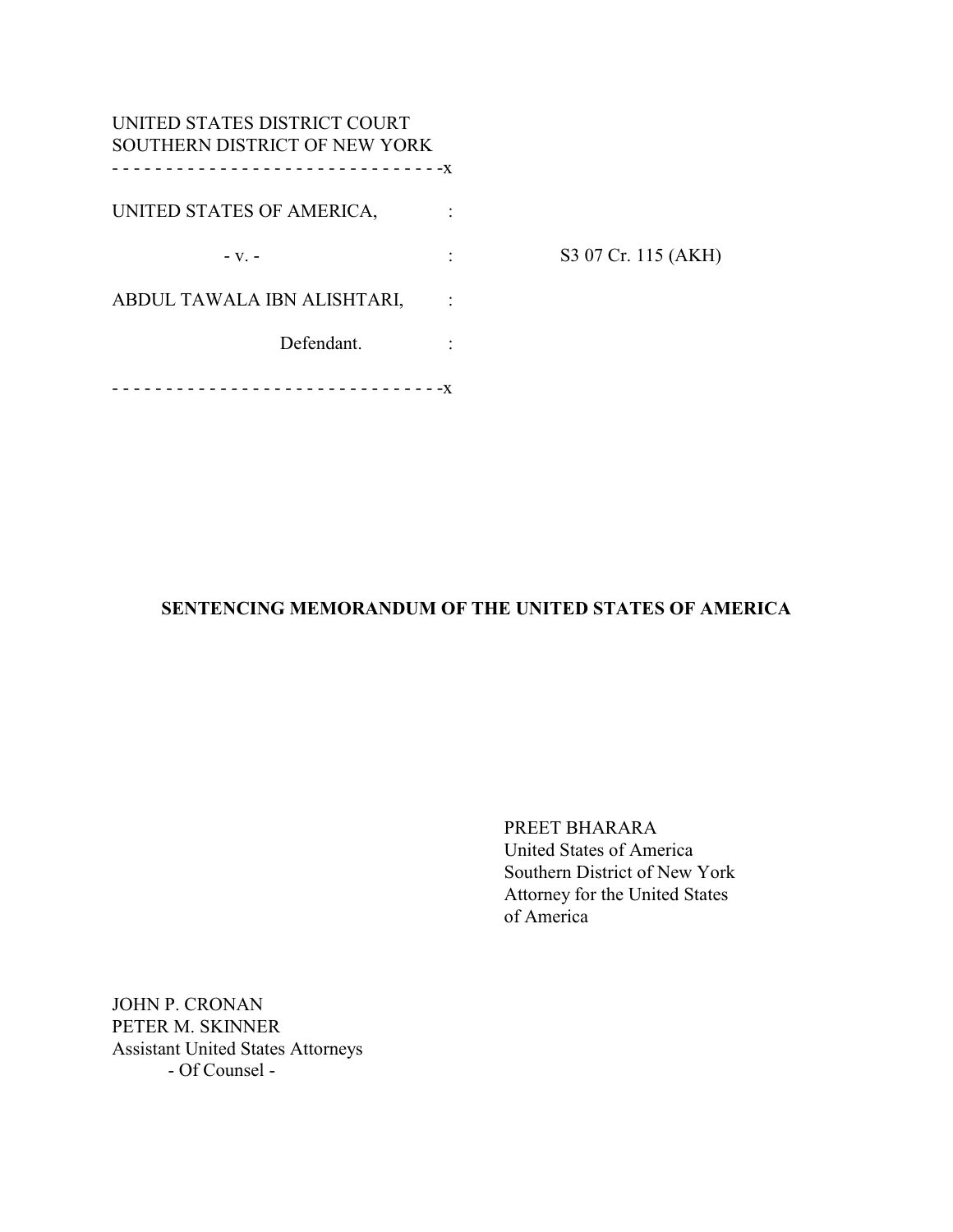# **TABLE OF CONTENTS**

| Ι.   |           |                                                                                                                               |                                                                     |  |
|------|-----------|-------------------------------------------------------------------------------------------------------------------------------|---------------------------------------------------------------------|--|
| II.  |           |                                                                                                                               |                                                                     |  |
|      | A.        |                                                                                                                               |                                                                     |  |
|      | <b>B.</b> |                                                                                                                               |                                                                     |  |
|      |           | 1.                                                                                                                            |                                                                     |  |
|      |           |                                                                                                                               | Overview Of Alishtari's Attempted Financing Of Terrorism. 5<br>a.   |  |
|      |           |                                                                                                                               | Details Of Alishtari's Interactions With The<br>$\mathbf b$ .       |  |
|      |           | 2.                                                                                                                            |                                                                     |  |
|      | $C$ .     |                                                                                                                               |                                                                     |  |
|      | D.        |                                                                                                                               |                                                                     |  |
| III. |           |                                                                                                                               |                                                                     |  |
|      | A.        |                                                                                                                               |                                                                     |  |
|      |           | 1.                                                                                                                            |                                                                     |  |
|      |           | 2.                                                                                                                            |                                                                     |  |
|      |           | 3.                                                                                                                            |                                                                     |  |
| В.   |           | A Sentence Within The Guidelines Range Would Be Both Reasonable<br>And Sufficient, But No More Than Necessary, To Achieve The |                                                                     |  |
|      |           | 1.                                                                                                                            |                                                                     |  |
|      |           | 2.                                                                                                                            | Nature and Circumstances Of The Offense, The Seriousness            |  |
|      |           |                                                                                                                               | Alishtari's Attempted Funding Of Terrorist Training Camps. 28<br>a. |  |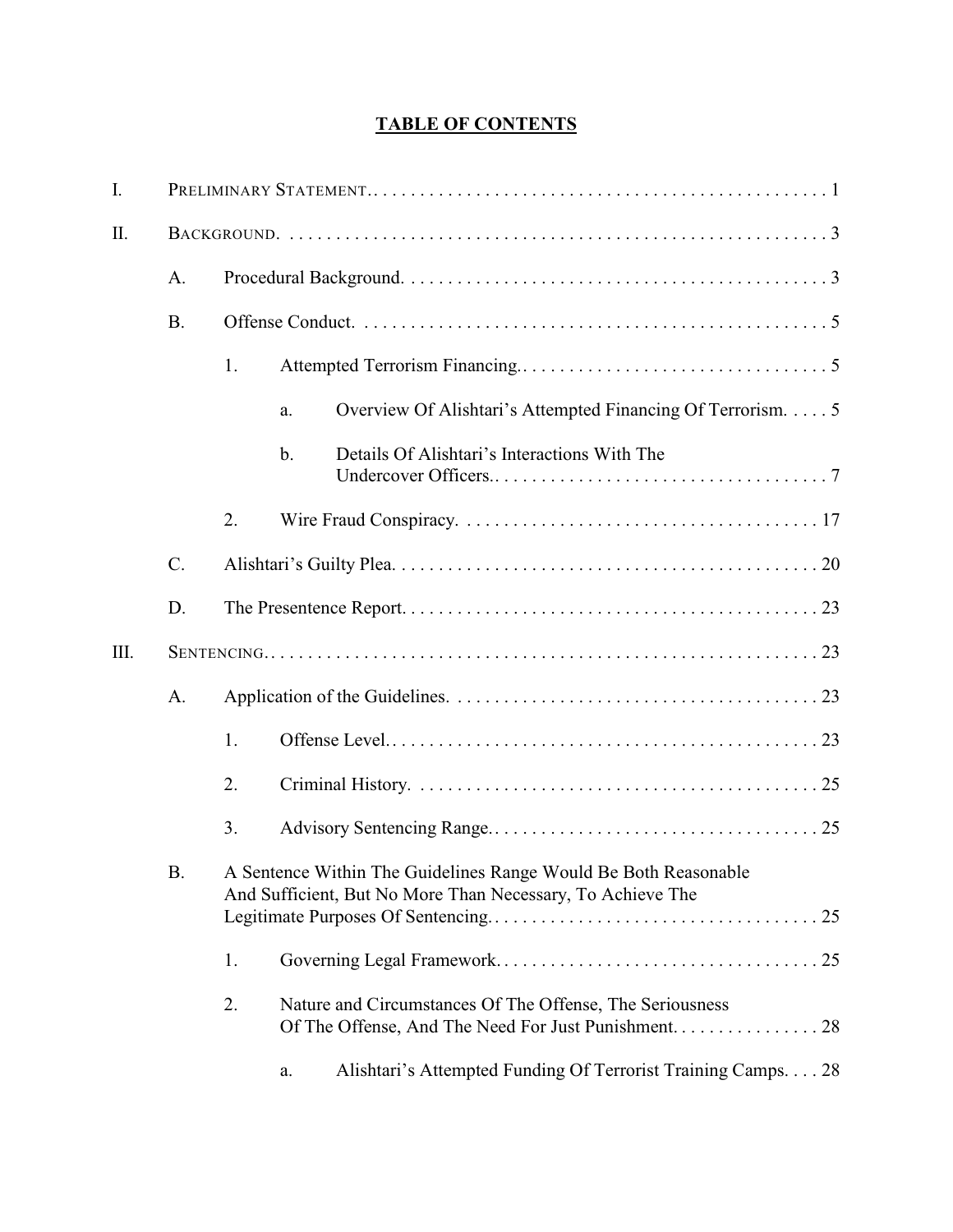|     |    | $\mathbf{b}$ .                                                                                                  |
|-----|----|-----------------------------------------------------------------------------------------------------------------|
|     | 3. | The History And Characteristics Of The Defendant. 36                                                            |
|     | 4. | The Need To Provide Adequate Deterrence, Protect The<br>Public From Future Crimes Of The Defendant, And Promote |
|     | 5. |                                                                                                                 |
|     | 6. |                                                                                                                 |
|     | 7. | The Need To Provide Restitution To Victims 44                                                                   |
| IV. |    |                                                                                                                 |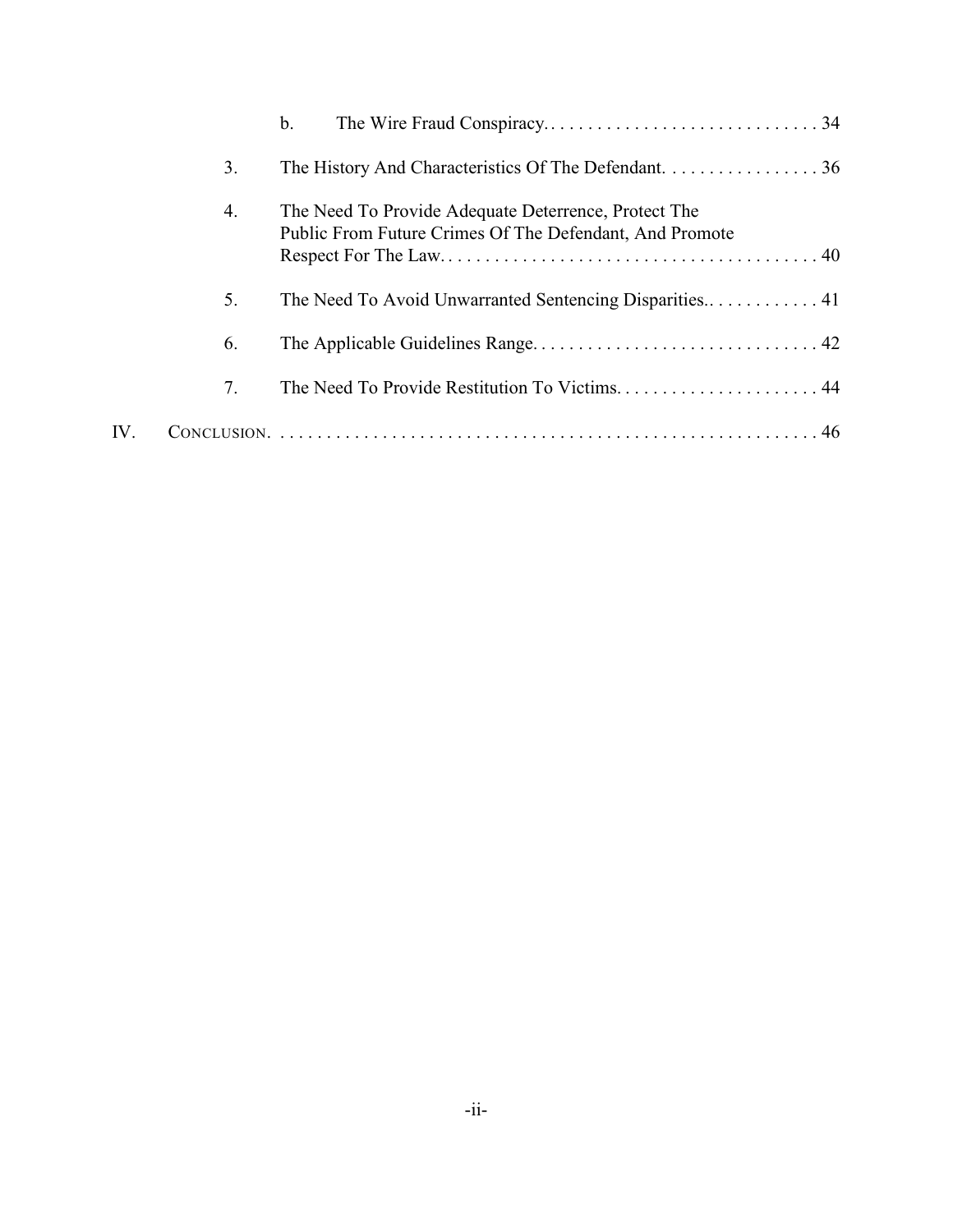| UNITED STATES DISTRICT COURT<br>SOUTHERN DISTRICT OF NEW YORK |                     |
|---------------------------------------------------------------|---------------------|
| UNITED STATES OF AMERICA,                                     |                     |
| $-V.$ -                                                       | S3 07 Cr. 115 (AKH) |
| ABDUL TAWALA IBN ALISHTARI,                                   |                     |
| Defendant.                                                    |                     |
|                                                               |                     |

### **SENTENCING MEMORANDUM OF THE UNITED STATES OF AMERICA**

The Government respectfully submits this memorandum in advance of the sentencing of defendant Abdul Tawala Ibn Alishtari ("Alishtari"), which is scheduled for April 15, 2010, at  $12:00 \text{ p.m.}^1$ 

### **I. PRELIMINARY STATEMENT**

Alishtari awaits sentencing for his commission of two exceedingly serious criminal offenses: attempting to finance terrorism and orchestrating a multi-million dollar investment fraud. From June 2006 to December 2006, Alishtari discreetly moved \$152,000 on behalf of an individual claiming to be a wealthy Pakistani who was seeking to support terrorist training camps. Alishtari moved these funds with the understanding that the money was intended to be used to purchase such items as night vision goggles, medical supplies, and other equipment for use at terrorist training camps. Eager to help this terrorist financier achieve his goals, Alishtari introduced him to a personal contact ("Imam-1"), who, according to Alishtari, belonged to the

 $\frac{1}{1}$  In this memorandum, "Plea Agreement" refers to the plea agreement entered into by the parties and dated September 23, 2009; "9/29/09 Tr." refers to the transcript of Alishtari's guilty plea proceeding before Your Honor on September 29, 2009; "PSR" refers to the Presentence Investigative Report; and "Deft. Sent. Mem." refers to Defendant Abdul Tawala Ibn Ali Alishtari's Sentencing Memorandum, which was filed on April 7, 2010.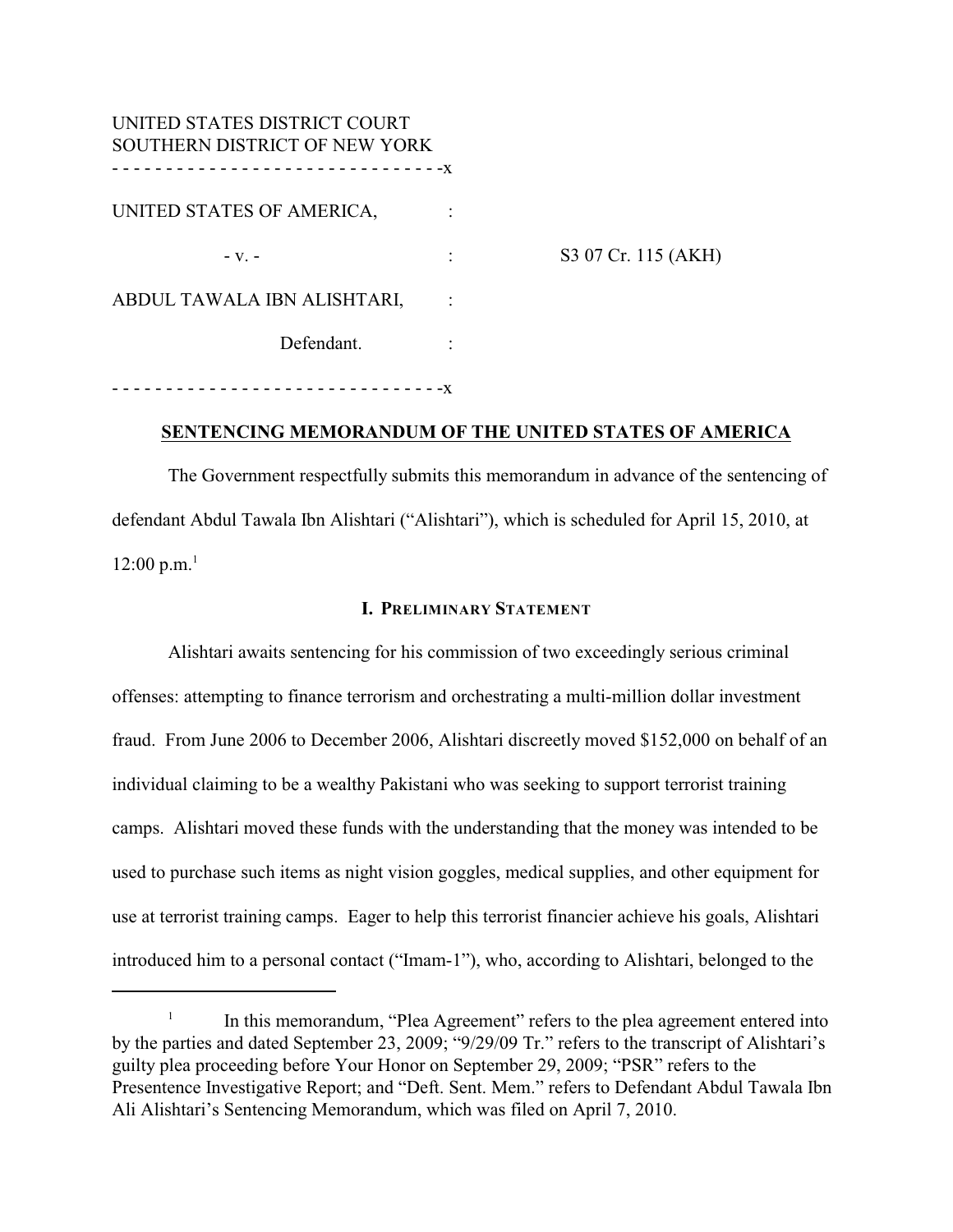Muslim Brotherhood and was a "fire breathing" imam. Alishtari also urged the financier to invest several millions of dollars in an electronic debit card system that Alishtari was developing. This debit card system, according to Alishtari, would enable the financier and his family to move large sums of money beneath law enforcement radar.

Attempting to finance terrorism is an extremely serious offense. Terrorist training camps are essential for organizations like al Qaeda to operate and achieve their terrorist objectives. Training camps provide a mechanism for terrorist organizations to indoctrinate their members and train operatives to execute acts of violence. Fortunately, the individual providing the funds to Alishtari was not a terrorist financier, but an undercover law enforcement officer, and Alishtari's dealing with this individual occurred under a law enforcement ruse. But the fact that the money never ultimately funded terrorist training camps in no way diminishes the seriousness of Alishtari's conduct, the need to deter such conduct, and the appropriateness of a lengthy term of incarceration.

The defense's sentencing submission goes to great length to minimize Alishtari's conduct and to distance him from his attempted financing of terrorism. In doing so, the defense utterly ignores numerous conversations between the undercover officer and Alishtari, discussed in detail in this memorandum, in which Alishtari fully appreciated that the funds would be going to support terrorist causes and even discussed another financial system that would enable the undercover's family to move even larger sums of money. Alishtari had plenty of time to consider whether he wanted to finance terrorism. He easily could have withdrawn, but chose otherwise.

Second, Alishtari orchestrated a massive investment fraud, which victimized over 50

-2-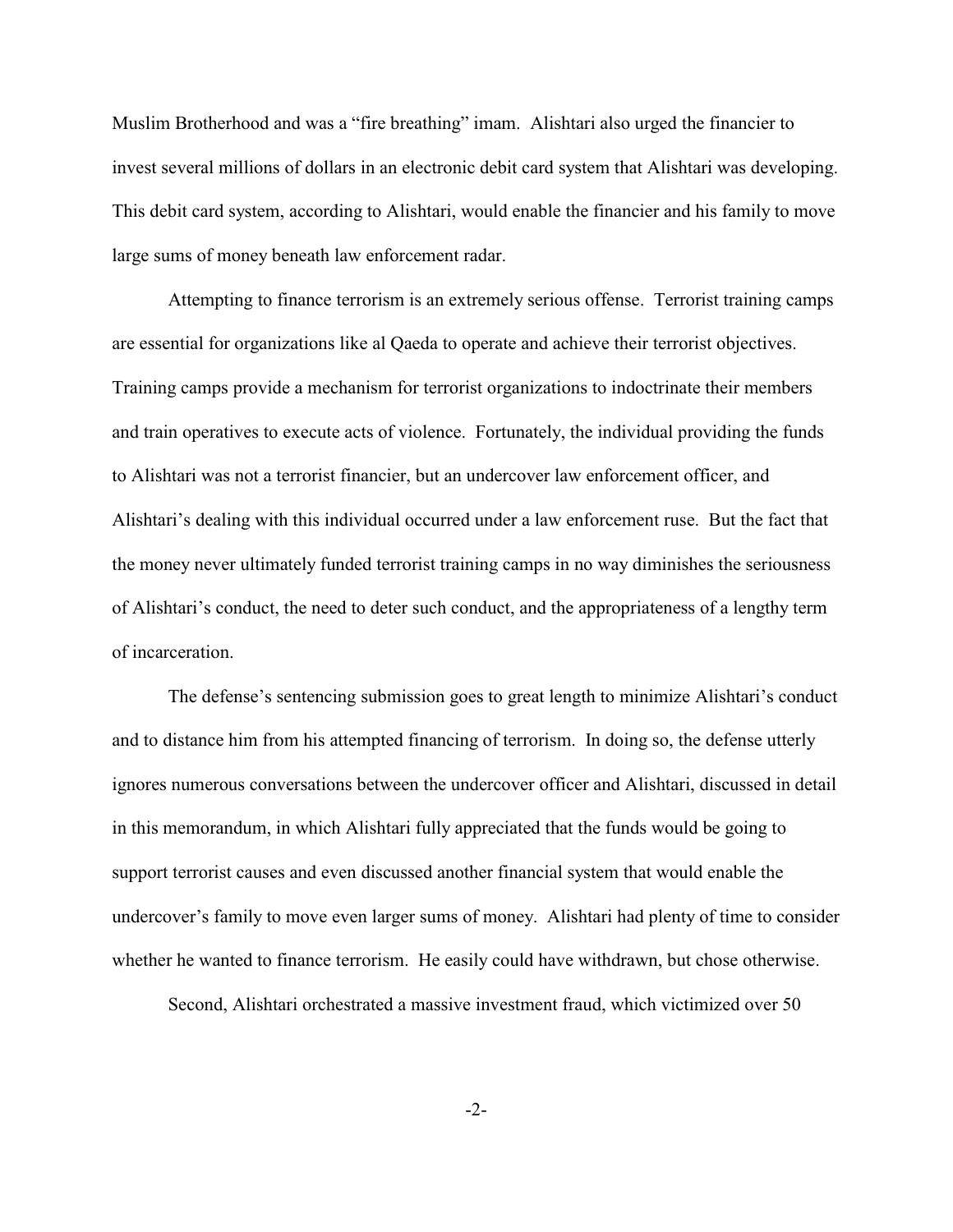individuals and resulted in a total loss of upwards of \$18 million to these victims.<sup>2</sup> Alishtari originally pitched something called the Flat Electronic Data Interchange ("FEDI"), explaining FEDI to investors as a novel and highly lucrative trading exchange that would operate out of the United Arab Emirates. After FEDI, Alishtari conned investors into sending money toward a gold-backed debit card business and then a business involving cyber cafes and computer encryption. These were simply ways for Alishtari to defraud investors out of millions of dollars. While promising investors exorbitant returns on their investments, Alishtari diverted the money invested to pay for his own lavish lifestyle that included a fleet of cars and membership in exclusive private clubs; the financing of an unrelated business operated by his brother; and the funding of a film festival. The investors received little, if any, of the money they invested, let alone the massive returns they were promised.

### **II. BACKGROUND**

#### **A. Procedural Background**

On or about February 14, 2007, Alishtari was charged in a sealed indictment in five counts: (1) financing terrorism in violation of Title 18, United States Code, Sections 2339C and 2; (2) providing material support for terrorism, in violation of Title 18, United States Code, Sections 2339A and 2; (3) money laundering, in violation of Title 18, United States Code, Sections 1956(a)(2)(A) and 2; (4) conspiring to commit wire fraud, in violation of Title 18,

Based on information provided by the law enforcement agents assigned to this 2 prosecution, the Probation Department estimated the fraud amount to be approximately \$15 million. (PSR ¶ 47, p. 29). As the Government has prepared its data for restitution, the Government has determined that the actual fraud amount appears to be closer to \$18 million. In the plea agreement, the parties agreed that the loss amount was greater than \$7 million, but not more than \$20 million. (Plea Agreement p. 3).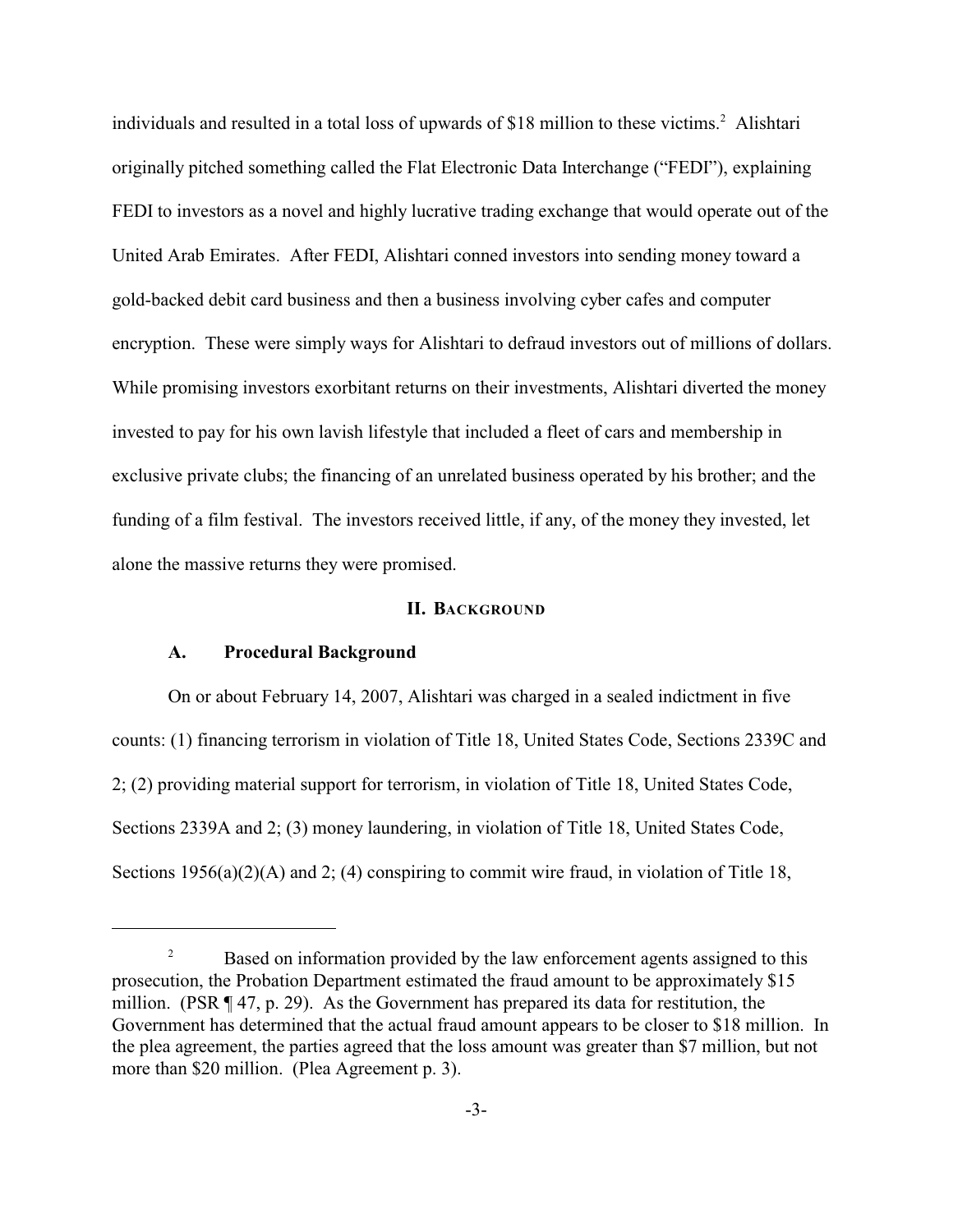United States Code, Section 1349; and (5) wire fraud, in violation of Title 18, United States Code, Sections 1343 and 2. Alishtari was arrested on or about February 16, 2007, at which time the indictment was unsealed.

On March 26, 2007, a superseding indictment was filed, naming Brian Anderson as a codefendant and charging him with two wire fraud conspiracy counts and two substantive wire fraud counts. On February 6, 2008, a second superseding indictment was filed, adding additional wire fraud conspiracy and substantive wire fraud counts, as well as a money laundering conspiracy count, against Anderson.

Anderson pled guilty on August 28, 2008, to conspiring to commit wire fraud in connection with a \$4 million investment fraud and Ponzi scheme. Operating a program called "Frontier Assets," Anderson made a series of false representations to investors, including the promise of high rates of return, in order to induce them to provide millions of dollars in investment money. Contrary to his representations, Anderson never made any significant investments with the money he solicited and instead used the money to pay off prior investors. At least 50 investors were defrauded of a total of at least \$4 million in funds. On January 15, 2010, this Court sentenced Anderson to a term of imprisonment of 90 months' imprisonment. This Court has scheduled a conference for April 15, 2010, to make a final determination as to restitution owed by Anderson.

As discussed more fully below, Alishtari pled guilty before Your Honor to a superseding information on September 29, 2007.

-4-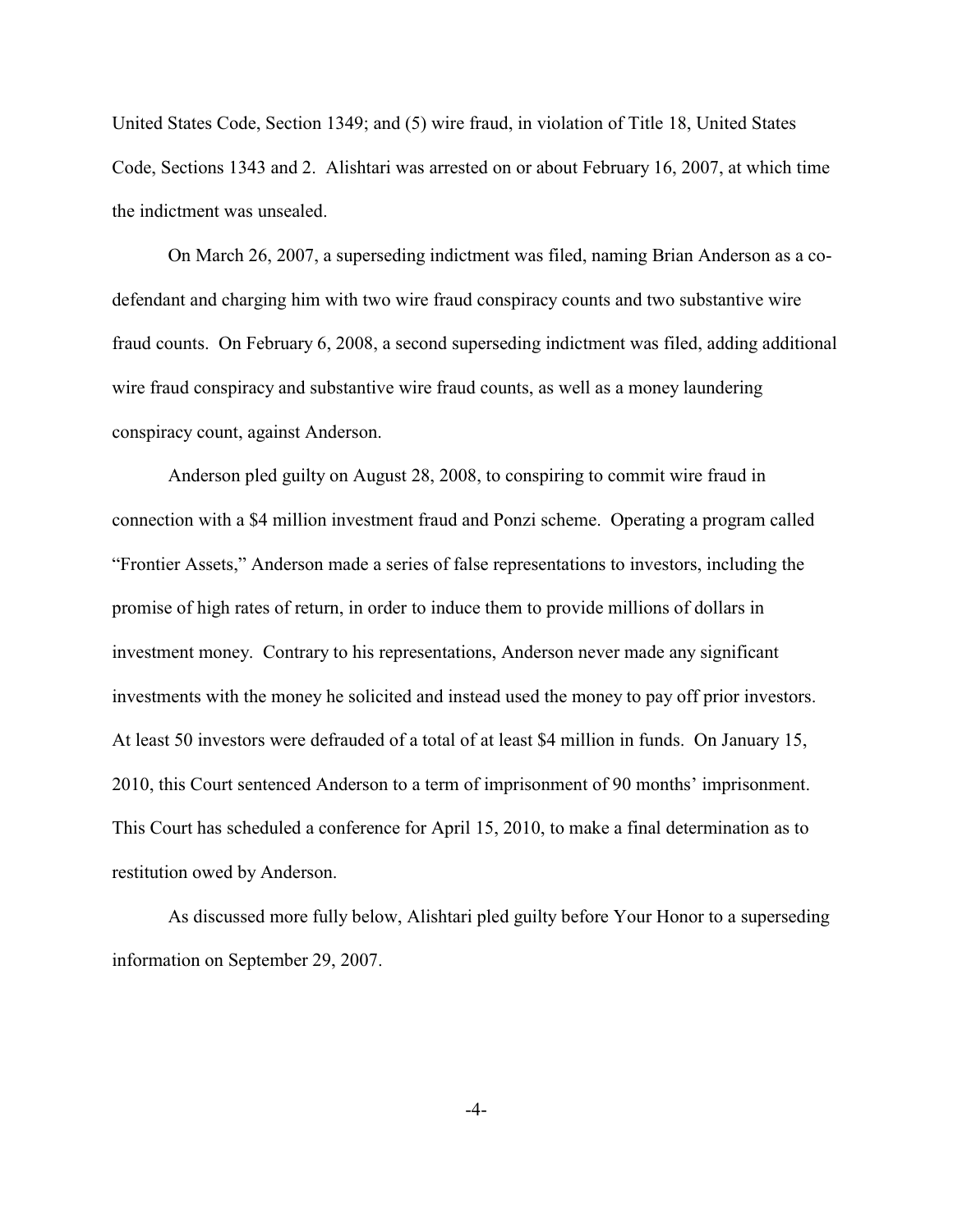# **B. Offense Conduct**

# **1. Attempted Terrorism Financing**

# **a. Overview Of Alishtari's Attempted Financing Of Terrorism**

In the summer of 2006, after assessing information that seemed to link Alishtari to

terrorist suspects and suspicious activity, the Federal Bureau of Investigation's ("FBI's") Joint

Terrorism Task Force ("JTTF") commenced a proactive counterterrorism investigation of

Alishtari. The information leading the JTTF to commence this investigation included:

- In or about November 2002, the FBI received a report over the Internet advising that Rising Star, a company run by Alishtari's brother to which Alishtari had sent money, was creating a virtual banking system. The source further reported that the purpose of this system was to transfer money to people that have difficulty securing bank accounts in the United States, specifically terrorist cells.
- The FBI discovered a series of contacts between Alishtari and numerous individuals who have been linked to extremist activity. For instance, Alishtari had on a number of occasions sent money to Imam-1. As discussed below, Alishtari introduced an undercover officer to Imam-1, explaining that Imam-1 is a member of the Muslim Brotherhood, is a "fire-breathing imam," supports "defeating the Jews," and recruits people to "work" in Bosnia and Chechnya.

The proactive investigation entailed the introduction of an undercover law enforcement officer ("UC-1") to Alishtari. UC-1's story was that he was a wealthy Pakistani financier who supported terrorist activity abroad. UC-1 explained that he wished to discreetly send "donations" from the United States to UC-1's uncle, who purportedly was an imam in Afghanistan who financed terrorist training camps. Fully understanding that the money would be used to purchase gear and equipment for these terrorist camps, Alishtari readily agreed to help UC-1 finance terrorism.

Working at UC-1's direction, Alishtari moved approximately \$152,500 in smaller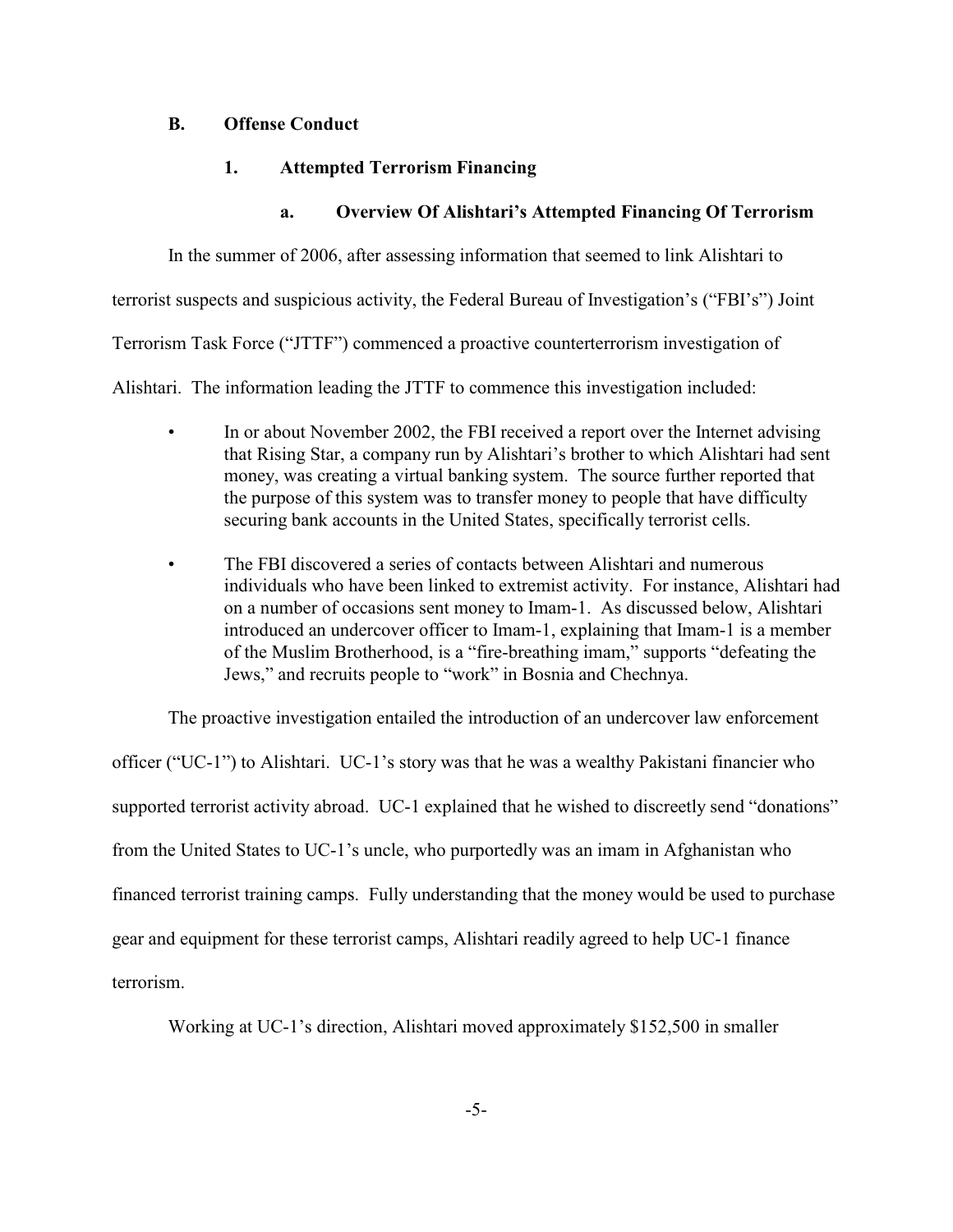installments to designated bank accounts in Canada and New York. Specifically, Alishtari made the following wire transfers for UC-1: (1) \$25,000 to a Canadian bank account, on August 17, 2006; (2) \$25,000 to a New York bank account, on September 8, 2006; (3) \$12,500 to a New York bank account, on September 12, 2006; (4) \$45,000 to a New York bank account, on September 22, 2006; (5) \$25,000 to a New York bank account, on November 1, 2006; and (6) \$20,000 to a New York bank account, on November 10, 2006. In exchange for moving these funds, Alishtari was paid \$15,000 by UC-1.

The transfers typically would proceed as follows: UC-1 would wire an installment of money to a JP Morgan Chase bank account set up by Alishtari in the name of a shell company, ID Pixie; UC-1 then would alert Alishtari that the wire transfer had occurred; and Alishtari next would wire the funds to yet another bank account that UC-1 had specified. The purpose of Alishtari moving the funds in this manner was to create an added layer of security between UC-1 and the money, therefore making it more difficult to trace the money trail back to UC-1. In order to have an explanation ready in the event these wire transfers ever aroused suspicion, Alishtari advised UC-1 to provide him with fake invoices to create the appearance that Alishtari was merely paying debts that he owed. Therefore, for each wire transfer, UC-1 sent Alishtari a fake invoice from a fictitious company indicating that Alishtari owed a brokerage fee payment.

In addition to moving the \$152,000 for UC-1, Alishtari aggressively pitched an electronic debit card system that he was developing, urging UC-1 and his family to invest millions of dollars in that system. Alishtari advised UC-1 that his debit card system would further UC-1's interests (*i.e.*, discreetly funding terrorist activity) by allowing UC-1 and his family to move large sums of money without the risk of law enforcement detection.

-6-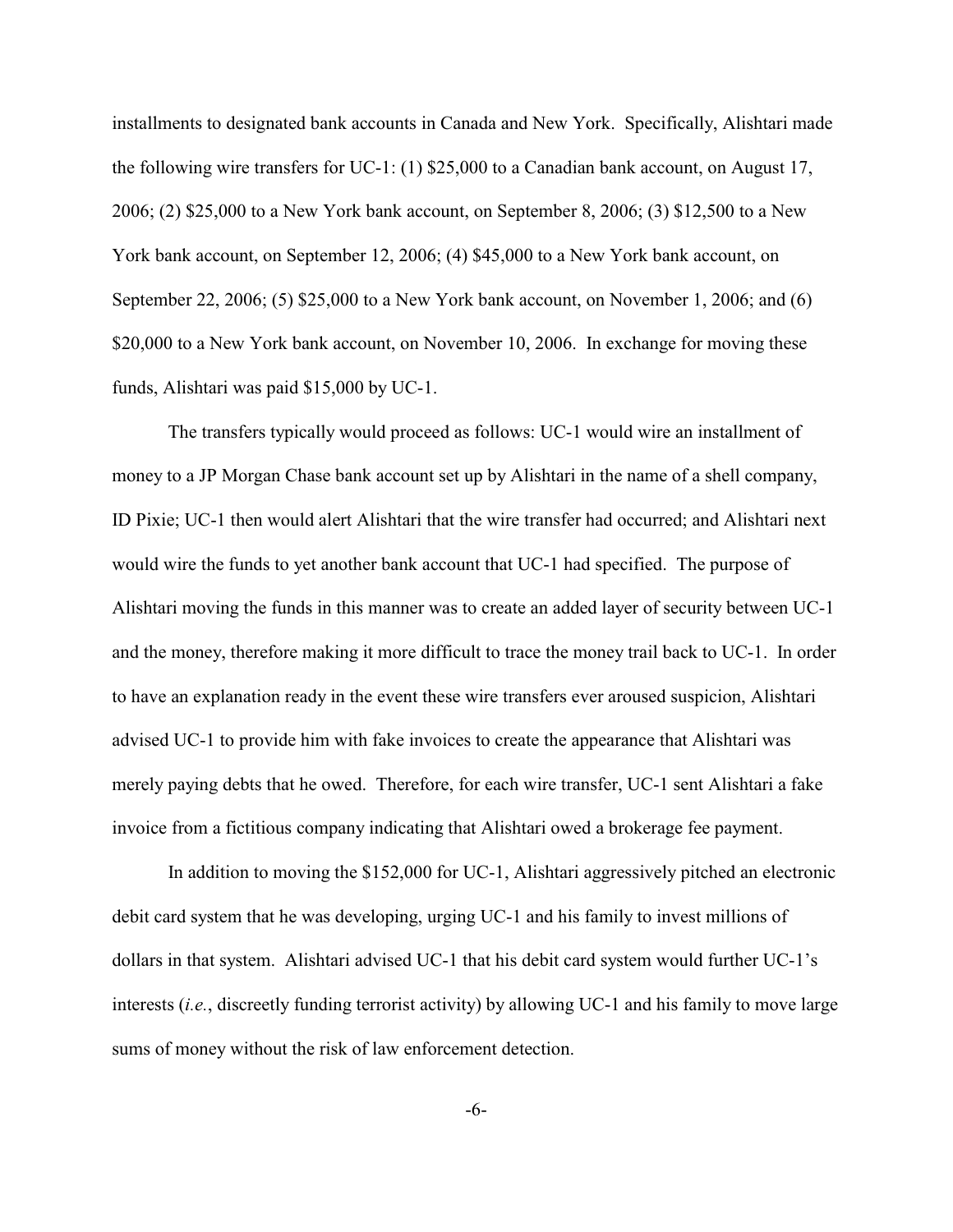# **b. Details Of Alisthari's Interactions With The Undercover Officers**

From June 2006 and December 2006, Alishtari and UC-1 had a number of recorded meetings and telephone calls. Throughout these recorded conversations, it was made abundantly clear to Alishtari that he was moving funds to support terrorist activity; Alishtari never wavered or hesitated to move the money for UC-1, and Alishtari offered to continue to help UC-1 discreetly move money through an electronic debit card system that Alishtari claimed to be developing.

*June 6, 2006.* Alishtari was first introduced to UC-1 on June 6, 2006, on a yacht off of Battery Park City in downtown Manhattan.<sup>3</sup> Alishtari attended this introductory meeting with one of his associates, and discussed his business and introducing UC-1 to another one of his associates.

*June 16, 2006.* About ten days later, Alishtari and UC-1 met at a restaurant in Manhattan. During this meeting, UC-1 explained that he needed to move millions of dollars to Pakistan. Alishtari recommended that UC-1 set up foundations to distribute and hide the money.

*June 30, 2006*. On this date, Alishtari and UC-1 had an approximately five-hour meeting in a New York City hotel room. During this meeting, UC-1 made abundantly clear to Alishtari that the money Alishtari would be discreetly moving was intended to finance terrorist activity.

UC-1 explained that his "job" is to "basically move money" that he receives from "donors." UC-1 further explained that this money is used to provide "medical supplies,"

In the two weeks preceding the June 6, 2006 meeting, Alishtari and another individual had at least two conversations discussing UC-1 and, in general terms, how Alishtari might be able to assist UC-1 and his family.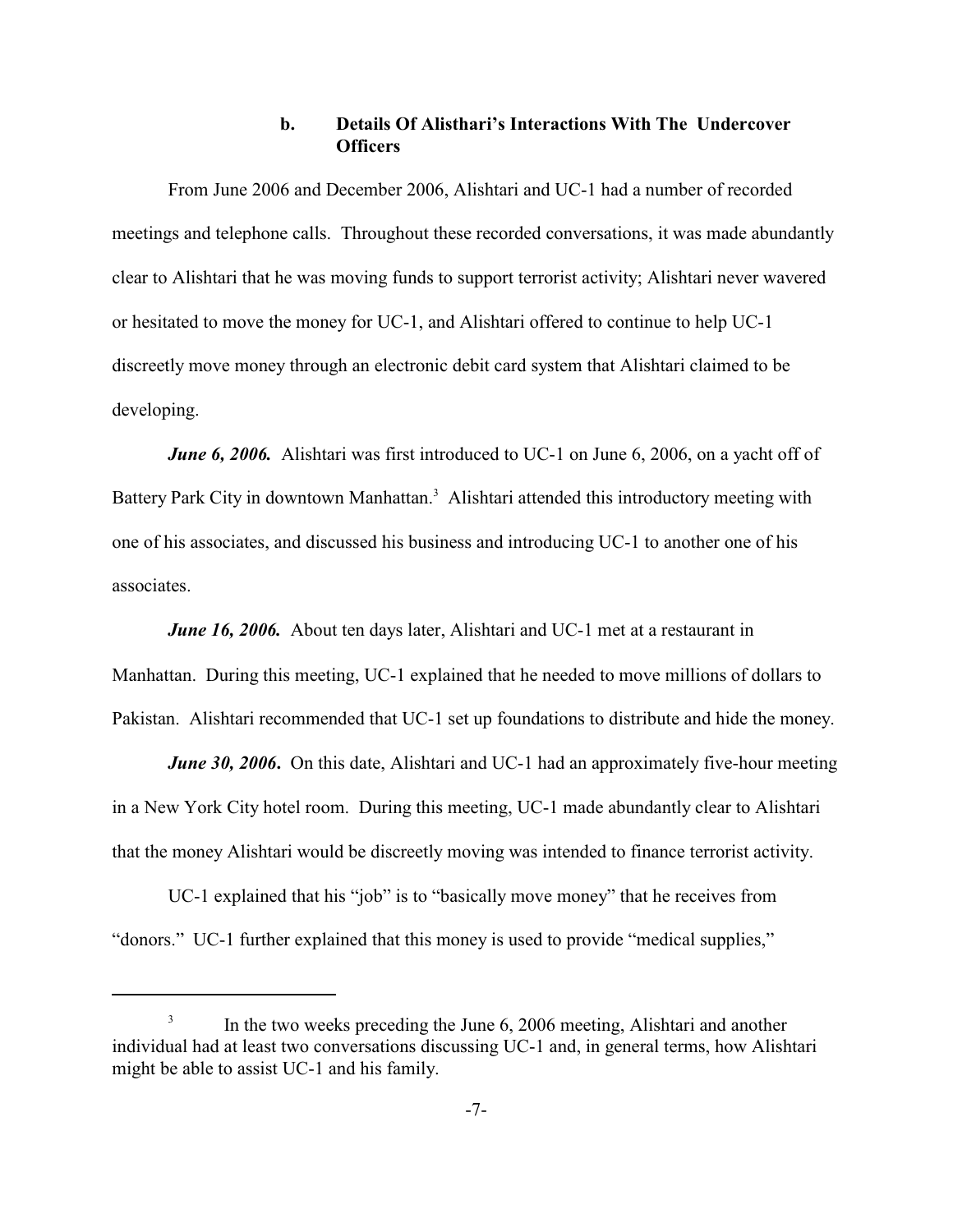"equipment," and "night vision goggles" for "good Muslims" who are "there fighting for a good cause." Alishtari responded that "Muslims don't fight; we defend," and commented that "we have a right to defend ourselves." Alishtari then explained that his "job is to make what you [UC-1] do legal and bulletproof."

Later in the meeting, Alishtari counseled that if UC-1 wishes to "weaponize," which Alishtari defined as "buying goggles or . . . gas stuff," UC-1 has to be "three steps away from" the money. UC-1 explained Alishtari's "job" as making "this [money] non-traceable." Alishtari agreed, confirming that "his job is . . . to make sure that the only, only legal people use the system. Only people who are not involved and, and, and this is the thing that you wanna know." UC-1 further stated, "I wanted you to know . . . who I am, what I am, what I stand for. That's very important. Business comes second." Alishtari responded, "You're probably the only person in the United States and maybe the world I would have these conversations with."

During the June 30, 2006 meeting, Alishtari began pitching his debit card system to UC-1 as a way for UC-1 to discreetly move money. UC-1 asked whether, by using Alishtari's debit card system, money that was being "laundered all over Afghanistan and Pakistan" could be tracked. Alishtari assured UC-1, "There's no way they can track it," emphasizing that he would establish "a private network" that is "totally invisible." Conceding that questions might be raised "somewhere down the road, . . . if there was ever to be an investigation," referring specifically to a "federal investigation," Alishtari counseled that the "secret is to give them all the truth, but none, but nothing that's relevant to your personal business." Alishtari gave the example, "let's say . . . for some reason in two years something blows up" and the federal government says, "this is the guy." Alishtari assured UC-1 that, in such a scenario, his system would be protected so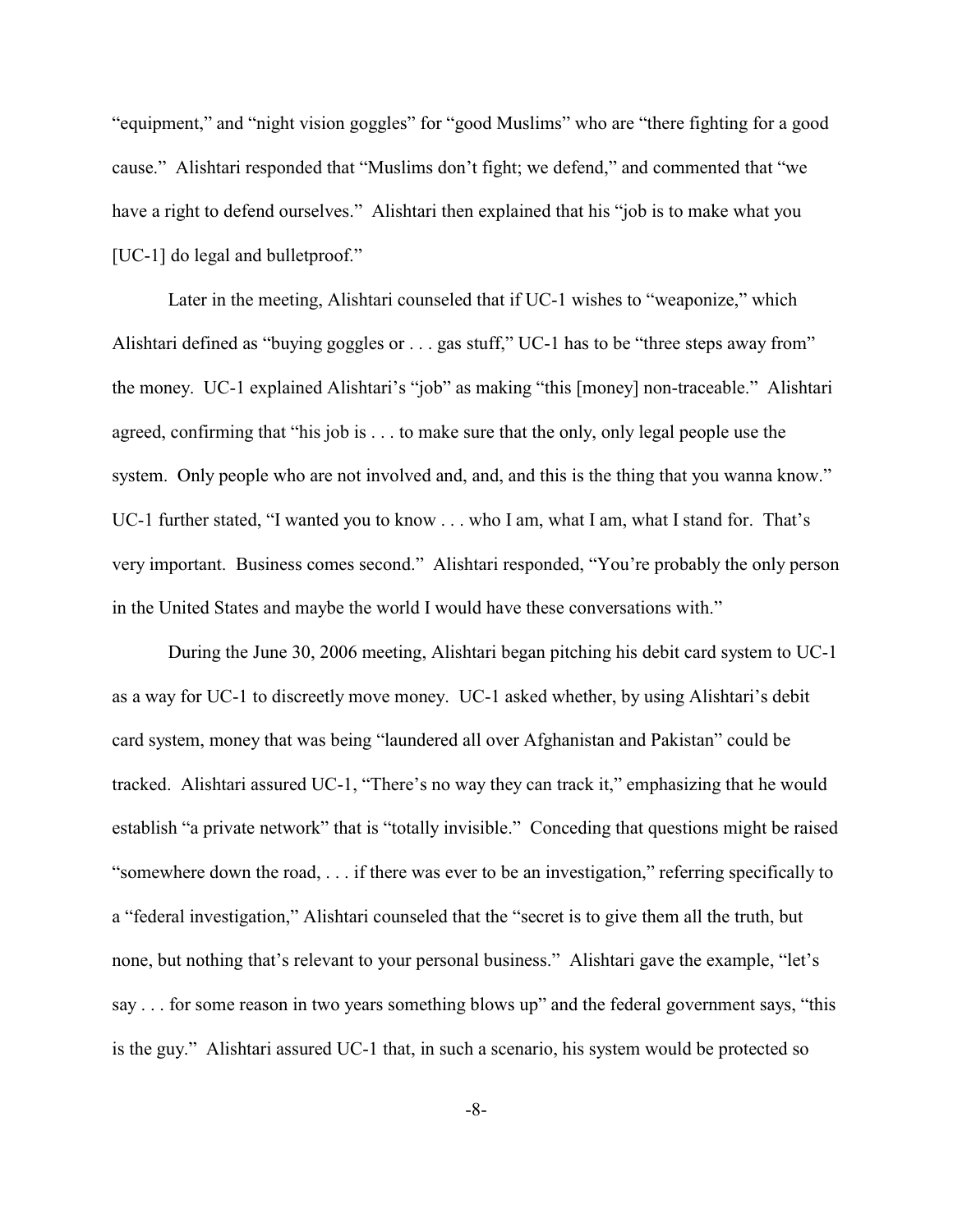that authorities would be unable to seize any of UC-1's assets. UC-1 responded that he "likes this idea," but still feared that the authorities would be able to "track it [the money] to a certain mosque, village, uh, either a training camp or something." Alishtari replied, "People are the weakness to any system," and acknowledged that "90% of people that I know wouldn't even want me to have this conversation with you, because it is risque." Alishtari added, "My wife won't know this; my children won't know this."

*July 21, 2006.* UC-1 and Alishtari had another recorded meeting in a New York hotel room on July 21, 2006. During this meeting, Alishtari mentioned his relationship with Imam-1, the former imam of the Islamic Center of Boca Raton, whom Alishtari described as "an imam and a scholar." Alishtari explained that Imam-1 spent five years in prison in Egypt, "I believe for associating with the Muslim Brotherhood." Alishtari further stated, "And I believe he's [Imam-1] Muslim Brotherhood. I've seen people whom I knew were in it [the Muslim Brotherhood]. . . . He's never admitted it to me. And I've never asked him. . . . But I'd have to be an idiot not to know." Alishtari stated that Imam-1 sends "a lot of money to Arab causes primarily taking care of families of Muslim martyrs and stuff like that."

During their conversation, UC-1 again reiterated that his purpose was "for one thing," which was "to take care of business back home. To take care, to send money back home." Alishtari responded, "I know what you're here for. . . . To take care of your father's business. Period. You don't have to say anything more than that." In a transparent effort to avoid UC-1 making explicit references to terrorism, Alishtari emphasized, "you don't have to go any further than that. I got it." UC-1 then said, "I need money to be moved now," and that he needs to "find another person that can move this." Alishtari suggested that the first installment of money that

-9-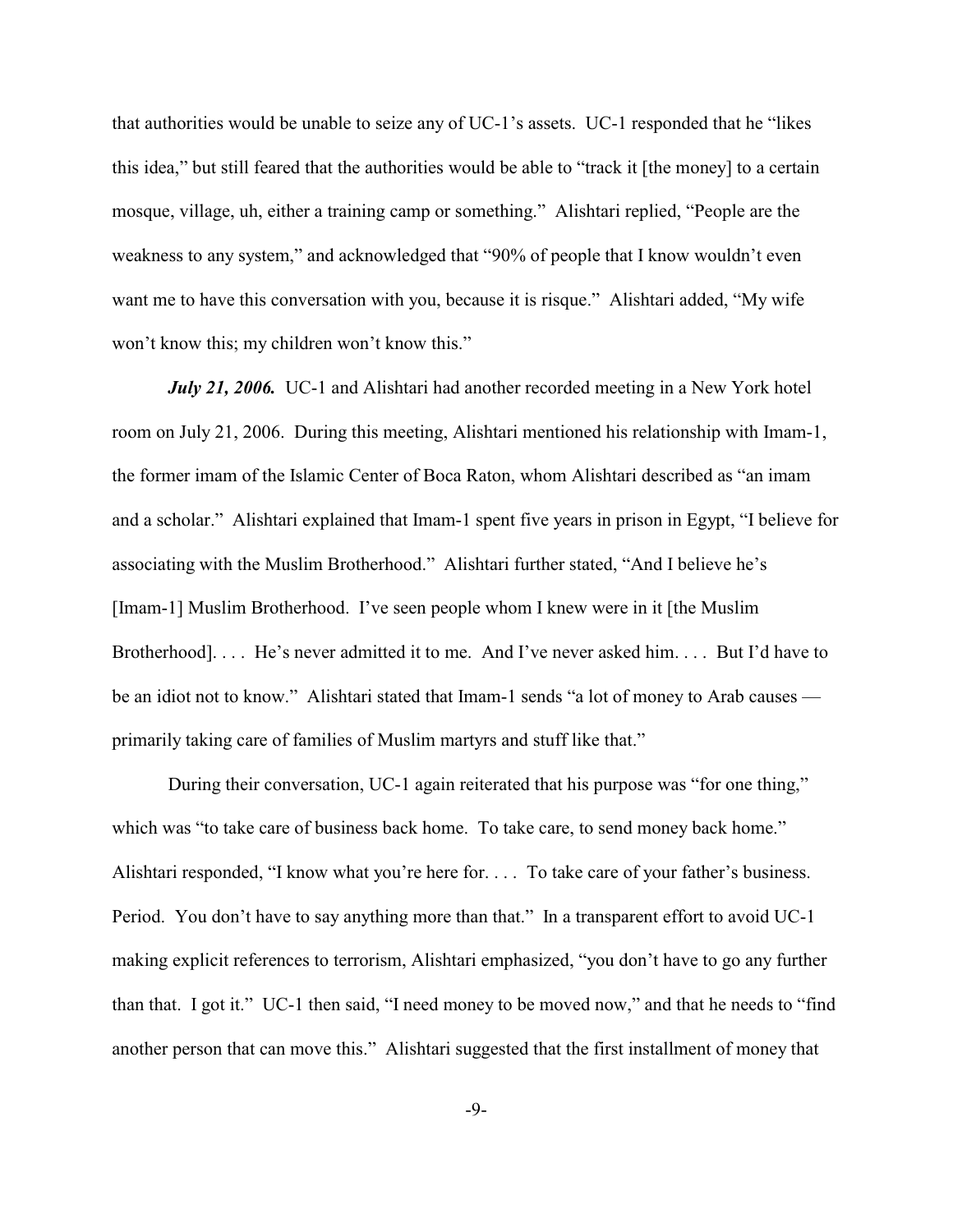UC-1 would bring to him should be half a million dollars. When UC-1 asked whether this would attract attention, Alishtari assured him that it would not. UC-1 stated that he would wire about \$25,000 to Alishtari within the next couple of weeks and requested Alishtari to move this money to an account in London. Alishtari agreed to UC-1's proposal and offered to open a new bank account under the corporate name "ID Pixie." Alishtari also requested \$2,500 in cash to set up the account, which UC-1 paid him at the conclusion of the July 21, 2006 meeting.

*July 26, 2006.* Less than a week later, Alishtari and UC-1 had a brief meeting at another New York City hotel room. During this meeting, Alishtari explained that he set up an account under the name ID Pixie, $4$  which would be the account that UC-1 would send the funds. Alishtari also gave UC-1 advice about how UC-1 should send the money and in what quantities, so as not to set off "bells and whistles."

*August 16, 2006.* UC-1 and Alishtari again met in a New York hotel room where they had a lengthy recorded conversation. While discussing the logistics of wire transferring money, UC-1 told Alishtari that, once the money was deposited by Alishtari in the designated account, it would be hand carried to UC-1's uncle, who UC-1 had explained was an imam funding terrorist training camps in Afghanistan. UC-1 also stated that, because of the recent events in London,<sup>5</sup> he no longer wanted to send money to London accounts. As soon as UC-1 began describing his

<sup>&</sup>lt;sup>4</sup> During a telephone conversation the previous day, Alishtari again told UC-1 that he would set up an ID Pixie bank account for their transactions.

<sup>&</sup>lt;sup>5</sup> One week earlier, on August 9, 2006, law enforcement officials in London launched a series of raids, arresting nearly two dozen people in connection with a plot to attack seven airliners by using explosives disguised as sports drinks and other seemingly innocuous liquids. Eight men were later formally charged and put to trial by the United Kingdom's Crown Prosecution Service for their involvement in the failed plot. In September 2008, a British jury found three of these defendants guilty.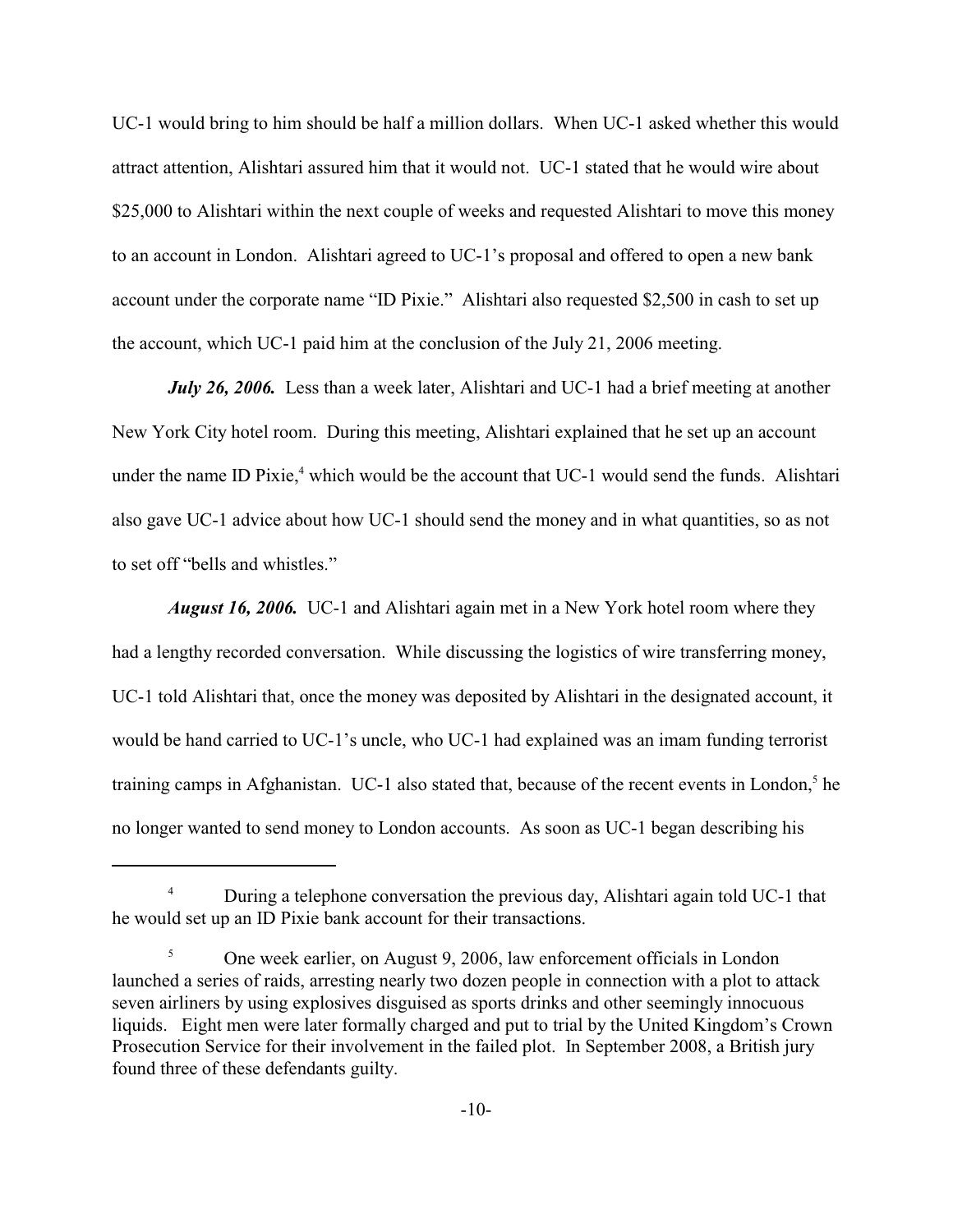uncle and commented "that's why they're terrorist training camps," Alishtari immediately interjected, "Yeah, well it's best not to say that." UC-1 stated, "as long as we're on the same page," and underscored "how serious this is." Alishtari responded, "what we do is we keep everything separate." Alishtari recommended that they would need to create "a paper trail" when moving the money to have an explanation when "someone knocks at my door and says you sent this money to this guy. Why did you send him the money?" That explanation would be that Alishtari was paying a debt he owed and the "paper trail" would be fake invoices for that debt.

At one point in this conversation, Alishtari proposed introducing UC-1 to Imam-1. Alishtari again reinforced Imam-1's affiliation with the Muslim Brotherhood, stating that if Imam-1 is not "in the Muslim Brotherhood, nobody's in it." Alishtari described Imam-1 as a "fire-breathing" imam, in whose view "the axis of the Islamic world is about Jerusalem and defeating the Jews." Alishtari additionally mentioned that Imam-1 is a "recruiter" who places people to "work" in Bosnia and Chechnya.

The following day, August 17, 2006, Alishtari wired \$25,000 received from UC-1 to a Canadian bank account that UC-1 had designated.

 *August 22, 2006.* On August 22, 2006, UC-1 had a ten-minute recorded telephone conversation with Alishtari. Referring to the money that Alishtari had wired five days earlier, UC-1 stated that he was "waiting for the word from there to see if everything made it over there just fine," referring to the money's intended delivery to UC-1's uncle in Afghanistan. Alishtari immediately interjected, "you don't have to say more."

Toward the conclusion of their conversation, UC-1 warned Alishtari not to "leave too much on the voicemail." Alishtari responded, "everything I say anywhere, you can put on the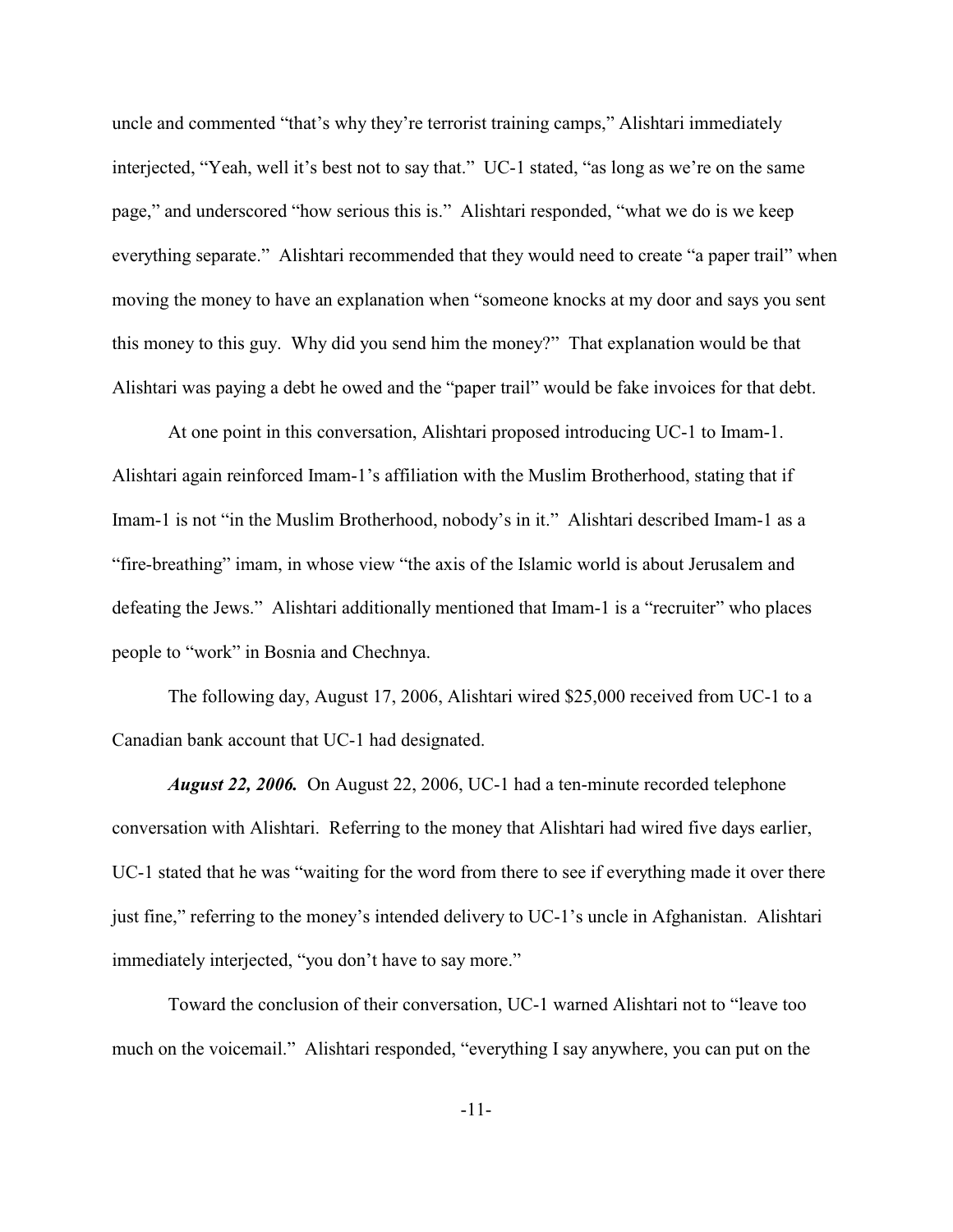front page of the *New York Times*. . . . I don't say anything that I don't expect to see somewhere else at sometime later, you know, 'cause I know we're in a world today where nobody trusts anyone." At the same time, however, Alishtari also voiced concern that he and UC-1 might be caught, stating, "I'm just glad to hear you're okay. I would like you to give me a call every other day, not even to talk about business, just say 'I'm okay.'" Alishtari explained, "what that does for me, is it takes a lot of pressure off of me. . . . 'Cause I got a wife." Alishtari continued, "I worry about you because you're vulnerable. . . . Anything could happen to you."

*August 31, 2006.* Alishtari and UC-1 again met in a hotel room in downtown New York about ten days later. At the outset of the meeting, Alishtari and UC-1 looked out of the hotel window at the Statue of Liberty. Alishtari remarked, "they shouldn't have blown up the World Trade Center. . . . What they should've done is blown up the Statue of Liberty (laughter). . . . Americans believe in vengeance — they're all basically descended from pioneers and cowboys."

Alishtari then inquired, "where we are?" UC-1 replied that he had "some issues with people going over there. Some pilots and they're the ones delivering the money." This statement was a reference to the individuals who supposedly were delivering by hand the money that Alishtari previously had helped UC-1 move. Once again, Alishtari quickly interjected, "those are separate issues," and stated that he urgently needed four to five million dollars to secure the patent on his debit card system. UC-1 responded, "But this money needs to make it to those people first, okay? It needs to get [to my] uncle. Once that's there, I need to get more money than I have into the same account. . . . See, it's only three, two or three, flights that's going there, you know, from there, one, to Islamabad. Islamabad is . . . ." Before UC-1 could complete his sentence, Alishtari interrupted, "Wait a second. Remember what I say — the right hand and the

-12-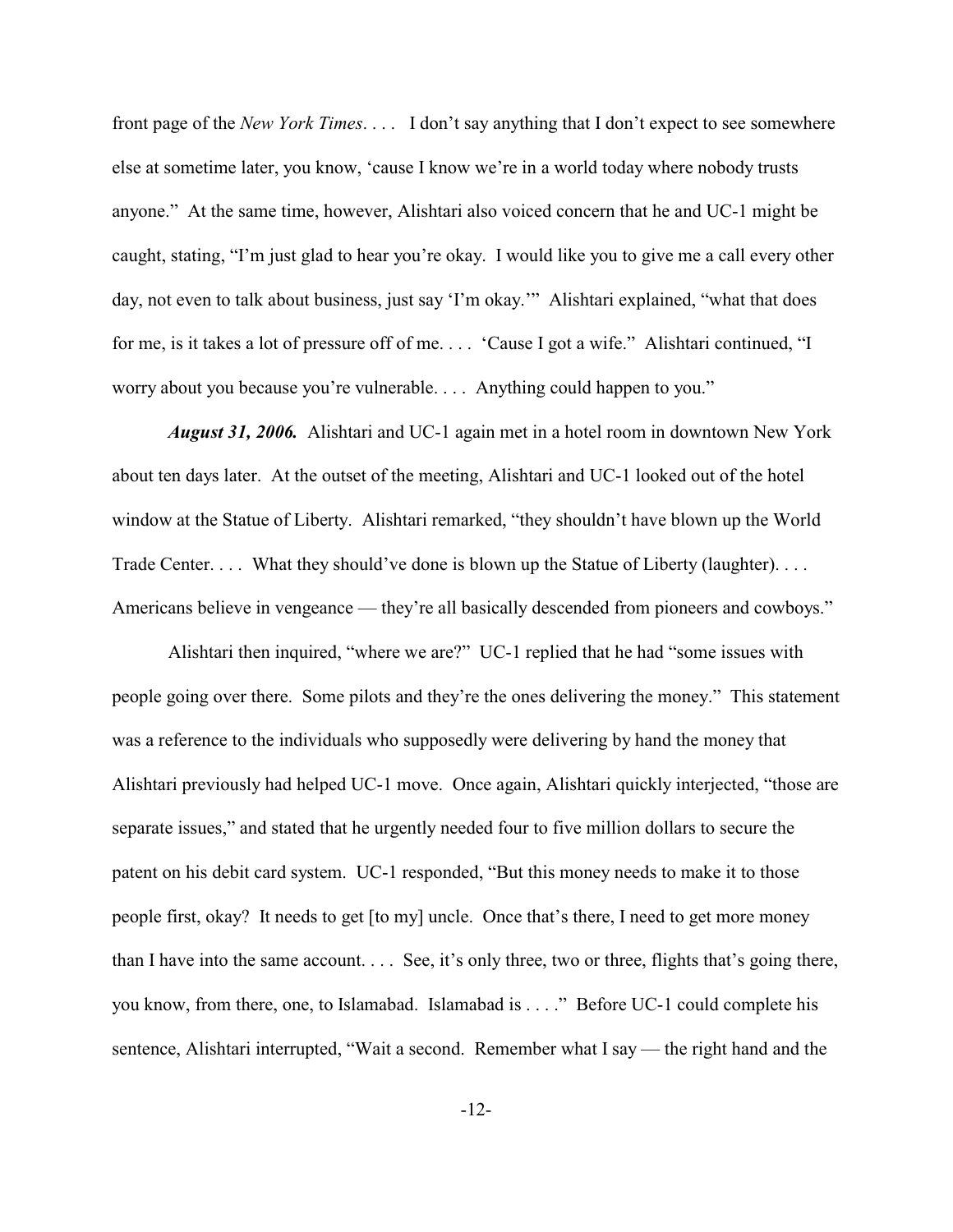left hand." This was another thinly-veiled attempt by Alishtari to avoid UC-1 explicitly stating the destination of the funds that Alishtari was moving (even though prior conversations made it abundantly clear to Alishtari that the money would be financing terrorism).

UC-1 stated that, because investing in Alishtari's debit card system would divert his family's money from other projects, his Pakistani cousin would need to examine Alishtari's system before deciding to invest \$5 million. After Alishtari expressed concern that a visit from UC-1's cousin would attract a lot of attention, UC-1 assured that his cousin "knows how to disappear." When Alishtari stated that he needed "some money now . . . to get the business started," UC-1 provided him with \$5,000 in cash and stated that he expected to have additional money coming in. UC-1 predicted that he would be receiving about \$50,000 during Ramadan that he would need Alishtari to move. UC-1 explained that Alishtari must demonstrate his capability to send money before UC-1's relatives would agree to invest in Alishtari's system: "we need to keep sending money."

The topic of the conversation drifted to personal matters and family. UC-1 stated that he and his cousin are "the boys and then men who has [sic] roles to play. We have to take care of our bigger families before we can take care of our wives. Are you reading me through the lines?" Alishtari responded, "I understand."

*September 8, 2006.* Just over a week later, Alishtari wired to a New York account another \$25,000 that UC-1 had sent to him. In a phone conversation earlier that day leading up to this wire transfer, UC-1 stated that he was uncomfortable sending money to Canada, and that sending money to an account within the United States would "make [him] feel more comfortable." UC-1 added that the money "is still going to the same place." As usual, Alishtari

-13-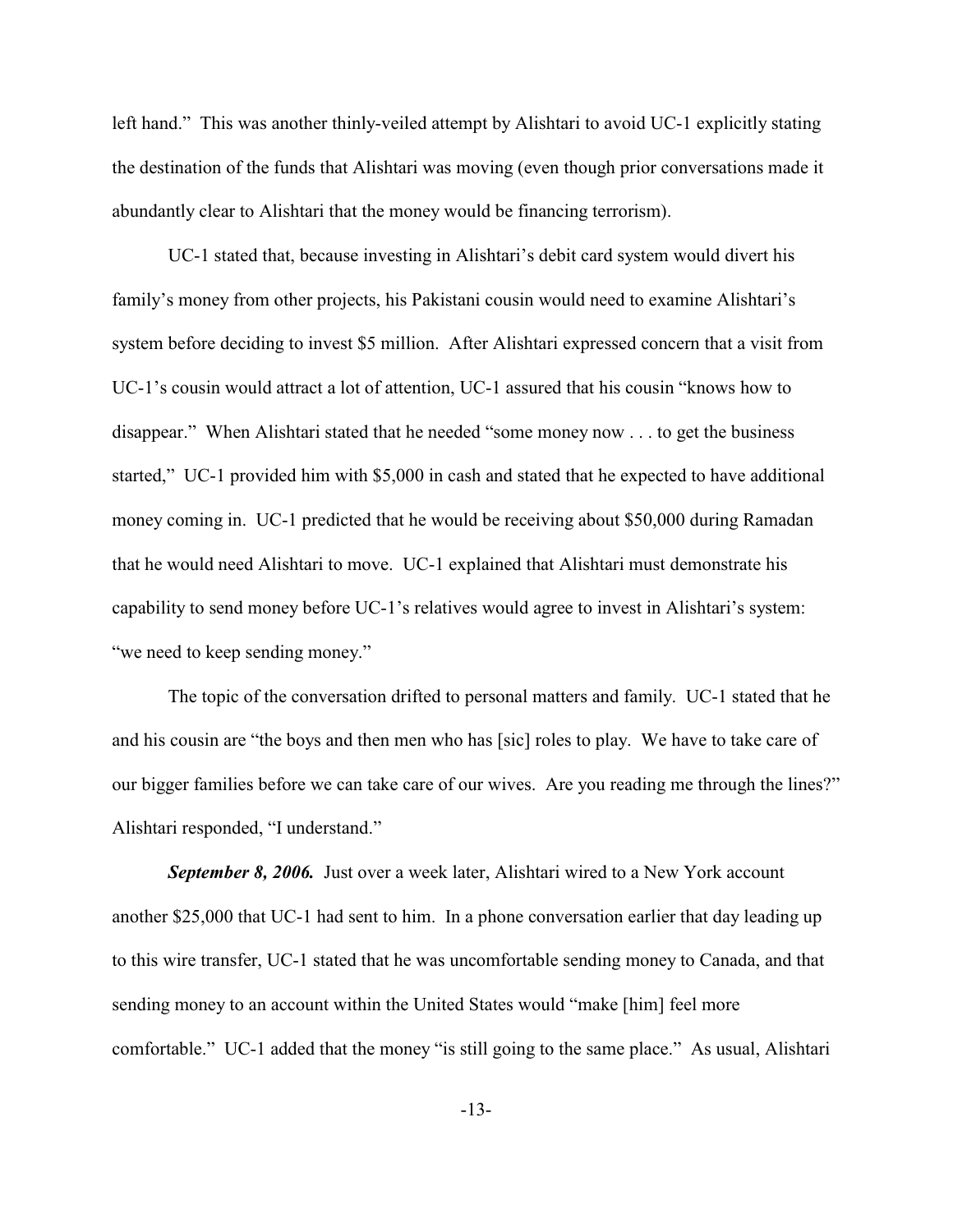interjected, "Whatever. Wait a second. There's lots that you don't have to say." Alishtari assured UC-1, "We're of like mind. . . . [W]e agree about many things, including the right hand not knowing what the left hand is doing."

Three days later, on September 12, 2006, Alishtari wired \$12,500, which UC-1 had previously transferred to him, to a New York account that UC-1 had designated.

*September 11, 2006.* The day before Alishtari wired \$12,500 for UC-1, he had a recorded telephone conversation with UC-1, during which they discussed setting up a meeting with Imam-1. UC-1 asked Alishtari whether Imam-1 can be trusted. Reflecting an awareness of possible telephone surveillance, Alishtari responded that, when he sees UC-1 in person, he will provide a "security assessment," which he cannot give over the telephone. UC-1 said that "those are the types of things I need you to look out for." Alishtari also stated that "there's things that you may discover about him [Imam-1] and there are things I want to tell you about him in person. . . . [Y]ou can weigh the risk in whatever, but uh, he's definitely a conduit." UC-1 asked Alishtari "how [do] you think we should use our friend's [Imam-1's] services . . . to accomplish our goals?" Alishtari responded, "My goal is right-sided. To build the kalifahs and the financial structures so that we can be secure.... That's my side of the thing. His side of the thing is ... a little bit more activist and political." Alishtari then pondered outloud, "Do I trust him? Yes. Is he real and legitimate? Yes." At the end of the call, Alishtari discussed wiring more money, stating, "if you can send some more [money] . . . the collection is always open."

*September 20, 2006.* Alishtari arranged for UC-1 to meet Imam-1 in New York on September 20, 2006. Although there was no conversation relating to terrorism, Imam-1 and UC-1 discussed plans to meet again soon.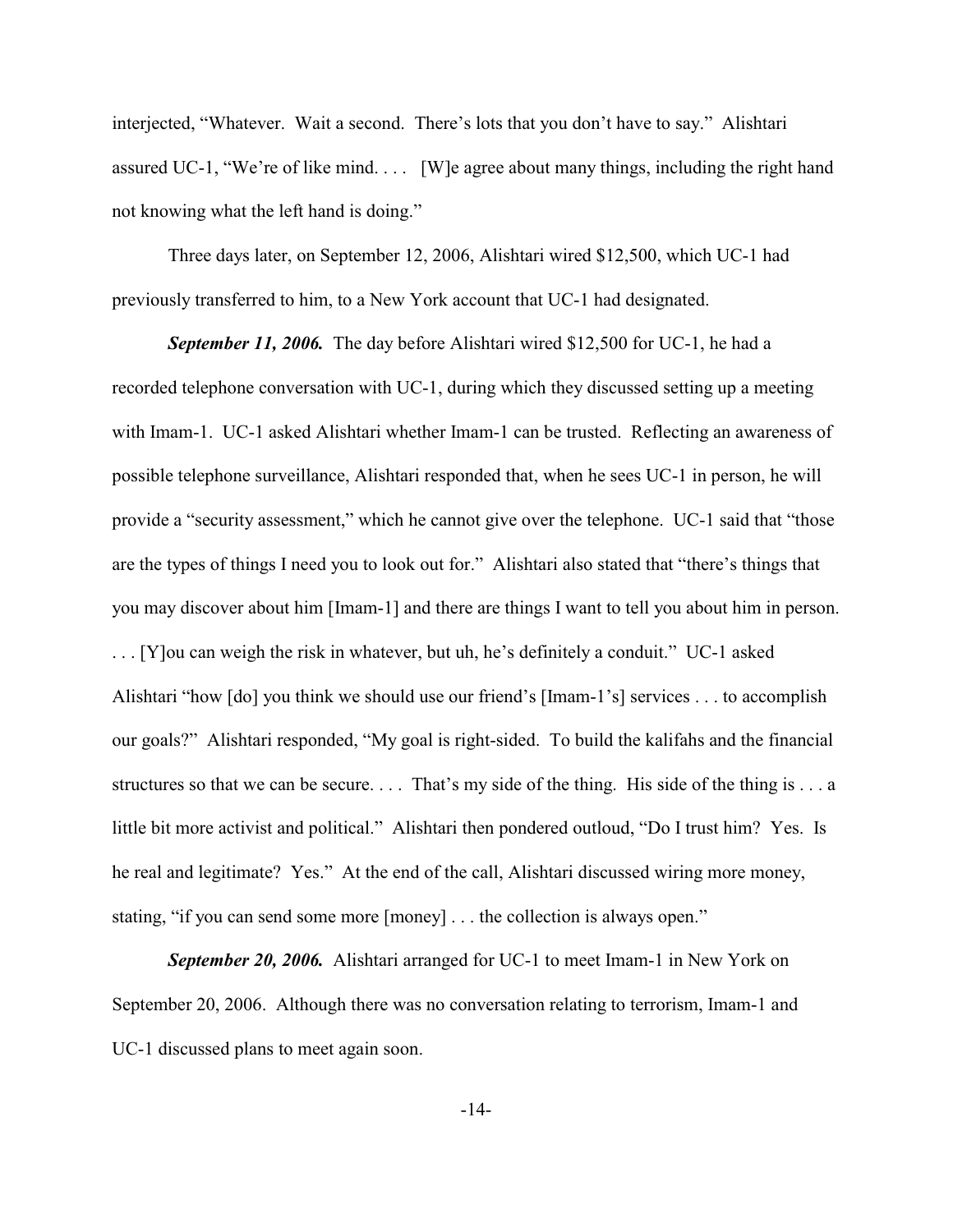On September 22, 2006, two days after the meeting with Imam-1, Alishtari wired \$45,000 that UC-1 had previously sent to him to an account in New York.

*October 12, 2006.* After a number of discussions about UC-1's cousin's visit to New York from Pakistan to meet with Alishtari, that meeting occurred on October 12, 2006. Alishtari, two of his associates, UC-1, and another undercover law enforcement officer ("UC-2"), who posed as UC-1's cousin, met in a New York hotel room. The primary purpose of this meeting was for Alishtari and his business associates to explain their debit card system to UC-2, who needed to evaluate the system to determine whether it was a worthwhile investment for his family.

For approximately the first 45 minutes of this meeting, Alishtari discussed his debit card system, explaining how that system would avoid any "tracking" or "tracing" of transactions. Alishtari also distributed a power-point presentation and other literature further explaining the system. UC-2 then asked for him and his cousin (UC-1) to speak privately with Alishtari. Outside the presence of Alishtari's associates, UC-2 stated, "My cousin talked to you one-on-one before, and you know this is for a Muslim brother cause, overseas." Alishtari confirmed, "He told me." UC-2 then inquired, "how will this [referring to Alishtari's debit card system] better help our brothers there rather than us buying equipment like night vision goggles, the like?" Alishtari responded that the "main thing" is "security" and "secure money." Alishtari stated that he intended to build "a financial system that cannot be stopped by the West . . . it's part of us being able to win." Alishtari added, "[T]hey even got the SWIFT group<sup>6</sup> telling them everything

The Society for Worldwide Interbank Financial Telecommunications ("SWIFT") 6 is a corporate cooperative based in Belgium, which is responsible for running a worldwide digital network. SWIFT exchanges and shares records concerning financial transactions with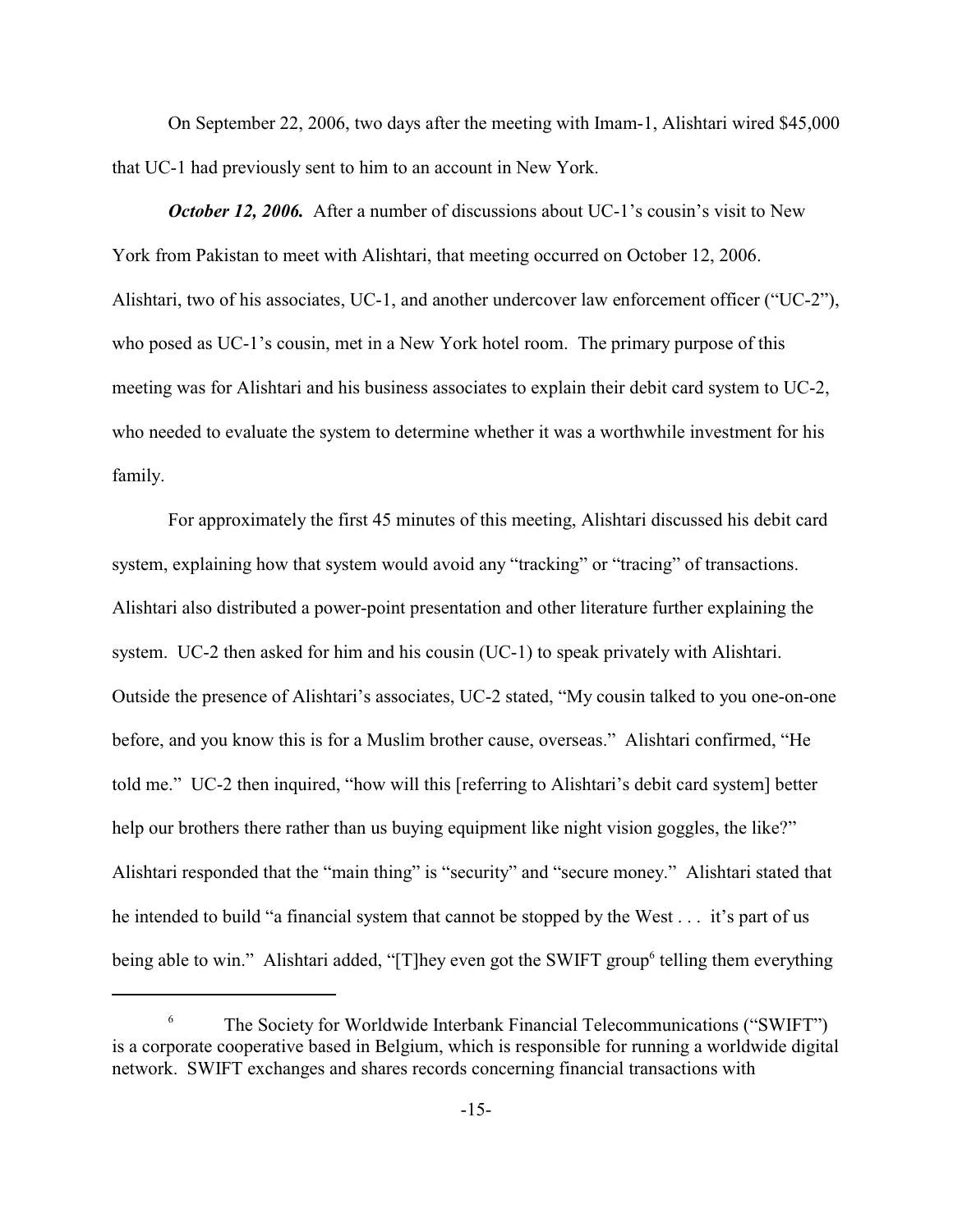that's happening. . . . This [referring to Alishtari's debit card system] actually takes the records off the records."<sup>7</sup> Alishtari emphasized that, because his system would not be a bank, it would avoid regulation.

At the conclusion of this meeting, UC-2 asked whether Alishtari understood their cause. Alishtari replied, "I'm sitting at the table . . . I'm for the Muslims. . . . I'm for all Muslims, even the ones who are a little shaky. Okay? I want all Muslims to be protected . . . I'm supporting the fighters. I'm supporting the nurses. I'm supporting everybody. If you think I'm just supporting you, you're wrong. I'm supporting everybody."

About three weeks later, on November 2, 2006, Alishtari wired another \$25,000 that UC-1 had previously sent to him to a designated bank account in New York. About a week after that, on November 10, 2006, Alishtari wired \$20,000 to a designated account in New York, bringing the total amount that Alishtari transferred for UC-1 to \$152,500.

*December 1, 2006.* On December 1, 2006, UC-1 and Alishtari met for the last time, again in a New York hotel room. During this meeting, UC-1 asked Alishtari if "the thought ever crossed your mind about giving me up?", to which Alishtari responded, "there's nothing to give up. When I'm finished with you, you'll be bulletproof." Alishtari again emphasized his mantra that the left hand should not know what the right hand is doing. Also during this meeting, UC-1

participating banks and other financial institutions. Records maintained by SWIFT can be particularly useful in helping to identify fraudulent activity and other illicit financial transactions that span international borders.

Less than four months earlier, on June 23, 2006, the SWIFT program was 7 mentioned in a widely-publicized *New York Times* article. *See* Eric Lichtblau and James Risen, "Bank Data Is Sifted by U.S. in Secret to Block Terror," *N.Y. Times*, June 23, 2006, *available at* http://www.nytimes.com/2006/06/23/washington/23intel.html?emc=eta1.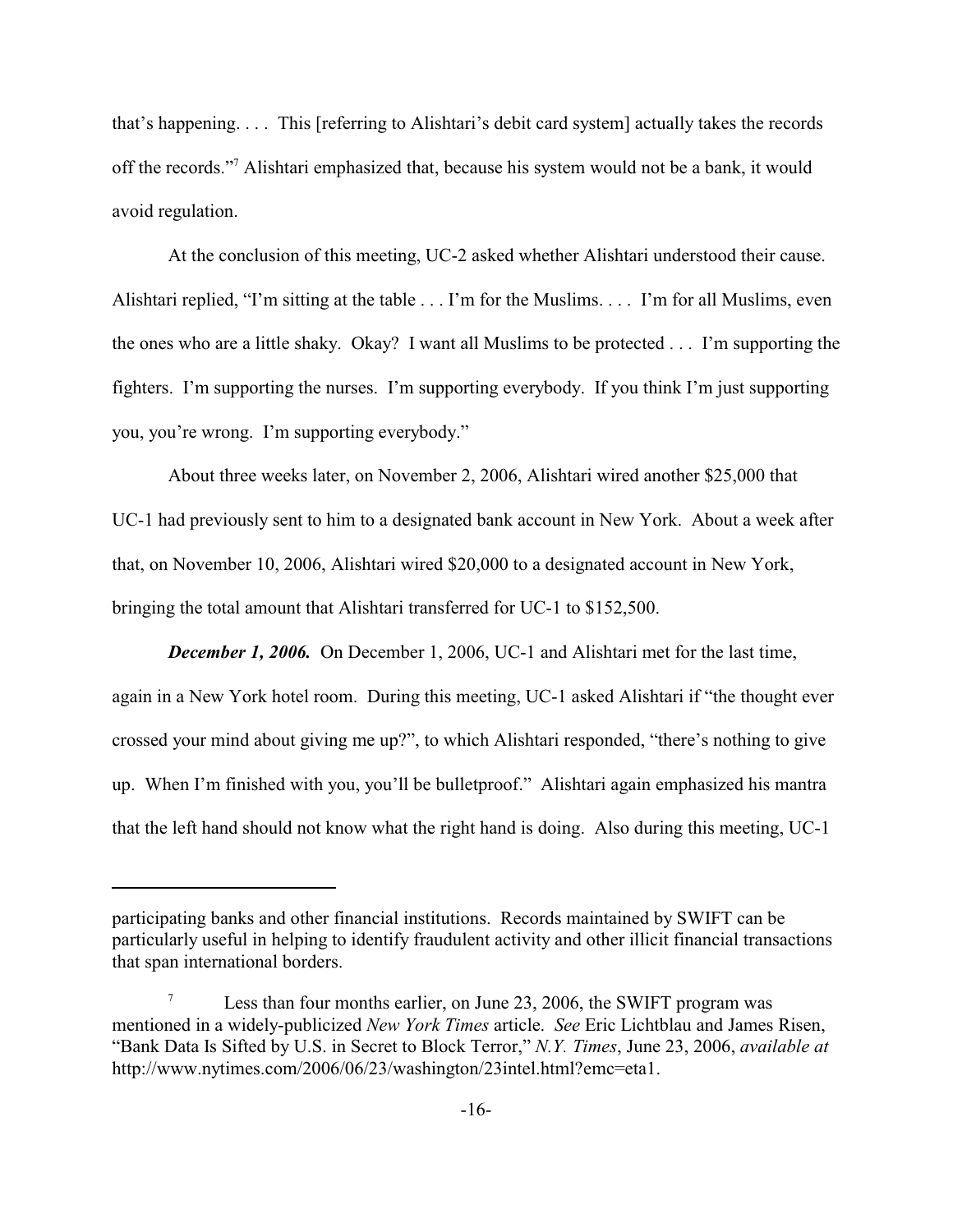invited Alishtari to go to Afghanistan. Alishtari answered that, to avoid raising suspicion about the trip, he might be able to travel through a United Nations delegation, sponsored by one of his companies, such as the Global Peace Film Festival.

### **2. Wire Fraud Conspiracy**

The wire fraud conspiracy involved Alishtari's orchestration of a large fraudulent investment scheme that resulted in millions of dollars in losses. Alishtari received upwards of \$18 million from investors, who were assured huge profits. Contrary to these promises of exorbitant returns, very few of the investors recovered their initial investments, let alone the high rates of return that they were assured. Instead, Alishtari diverted investor money to pay personal expenses, to fund an unrelated company operated by his brother in Florida, and to fund a film production company.

Starting around 1998, Alishtari promoted an investment program known as FEDI. Alishtari fraudulently marketed FEDI as a novel commodities trading exchange that, when fully developed, would operate out of the United Arab Emirates and would rival other commodities trading exchanges. Alishtari and various co-conspirators recruited investors to purchase individual trading desks on the FEDI trading floor at the cost of approximately \$125,000 per desk. Investors in FEDI were promised rates of return of over one hundred percent in the first year alone.

To further his scheme, Alishtari established a web of shell companies in the United States and Canada, all of which he controlled, and directed investors to forward money to bank accounts for these companies. The names of some of these companies — Caravansary, Capitol Performance, and GlobalProtector.net — changed repeatedly during the course of the fraud.

-17-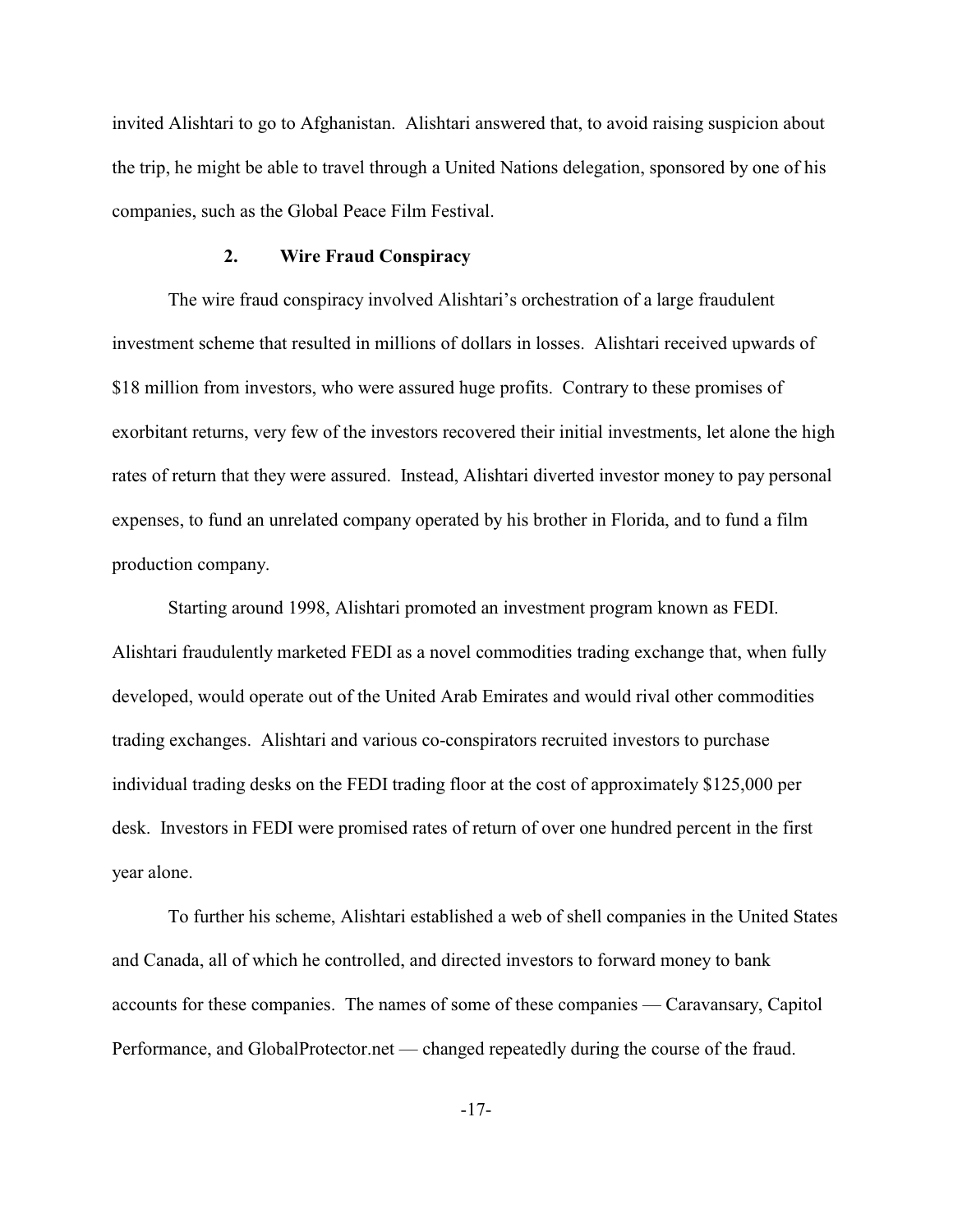Individuals hired by Alishtari operated these companies, yet they largely remained in the dark as to the nature of the projects that they were working on. In fact, when employees would question Alishtari about the failed projects, their employment eventually would be terminated.

By using investor money to hire these employees and to open offices, Alishtari cloaked his operation in a veil of legitimacy. He even caused plans to be drawn up for an exchange that was supposed to be literally floating on the Red Sea. Contrary to the promises made and this thin sheen of legitimacy, very few of the investors in FEDI recovered their initial investments or received the high rates of return that they were assured. Alishtari received millions of dollars from his victims, and diverted their money for his own personal uses. Alishtari instructed employees to transfer monies from the shell company accounts to his personal accounts. He then used what was purportedly FEDI investor money to pay his personal expenses, which included a lavish personal lifestyle, access to private clubs in Florida, and a fleet of cars. Millions of dollars were also directed to fund a wholly unrelated production company (named "Rising Star") operated by Alishtari's brother in Florida, despite the fact that the investors were never told that FEDI monies were going to fund this company.

In his sentencing submission, Alishtari describes Rising Star as a "company designed to fulfill the very purpose for which the investments were made." (Deft. Sent. Mem. at 3). Former employees interviewed by the Government, however, paint a very different picture of Rising Star. Those employees indicate that Rising Star would constantly change direction and they did not understand what the company was producing. It appears that Rising Star in no way furthered the investors' interests, but rather was simply a way for Alishtari to funnel the money to other projects and to support his lifestyle. And, in any event, the investors investing in FEDI, not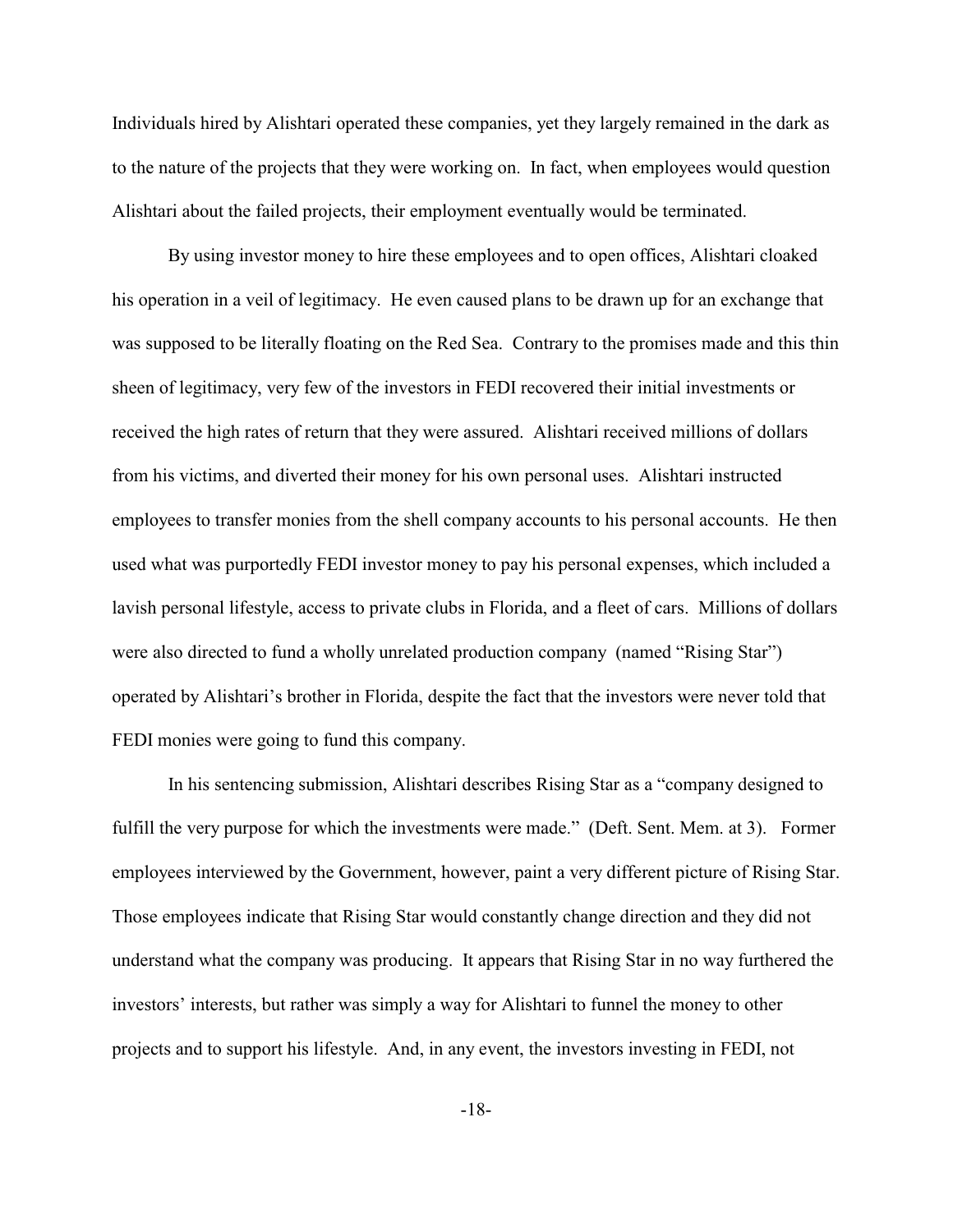Rising Star. In short, Rising Star was not going to help satisfy Alishtari's representations that investors would receive significant rates of return.<sup>8</sup>

In roughly 2000, Alishtari began having difficulty recruiting investors to FEDI, and circulated an email in which he described FEDI's problems. In particular, Alishtari said that FEDI had been rendered obsolete based on the United Arab Emirates' purported decision to open its own commodities exchange. This was merely a cover story designed to protect Alishtari.

In approximately 2001, Alishtari was introduced to Brian Anderson, who himself had operated several ponzi schemes that netted millions of dollars. Alishtari and Anderson began working together in what Anderson dubbed the "Alpha Project" — which was merely the FEDI fraud under a new name. Anderson specialized in concealing his fraud by using so-called "digital currency," which was provided by certain companies that operated outside the regulated bank system. Anderson used several such companies, but relied upon one called E-Bullion in particular. Companies such as E-Bullion essentially functioned as unlicensed money transfer operations by replacing money transfers with gold transfers. Customers transferred money by wire to E-Bullion to purchase quantities of gold, which could then be shifted, or transferred, into other E-Bullion accounts. For example, a \$10,000 transfer from an investor's account to an Anderson-related account would be recorded as the transfer of \$10,000 worth of gold from one account to another.

Using E-Bullion as a conduit for the funds, Anderson worked extensively with Alishtari to recruit and scam Anderson's investors to invest in the Alpha Project. Again, Anderson

Alishtari also funneled money to fund a film festival that he co-founded, the <sup>8</sup> Global Peace Film Festival. Alishtari mentioned the Global Peace Film Festival in connection with the terrorism financing scheme as a way for him to conceal a trip with UC-1 to Afghanistan.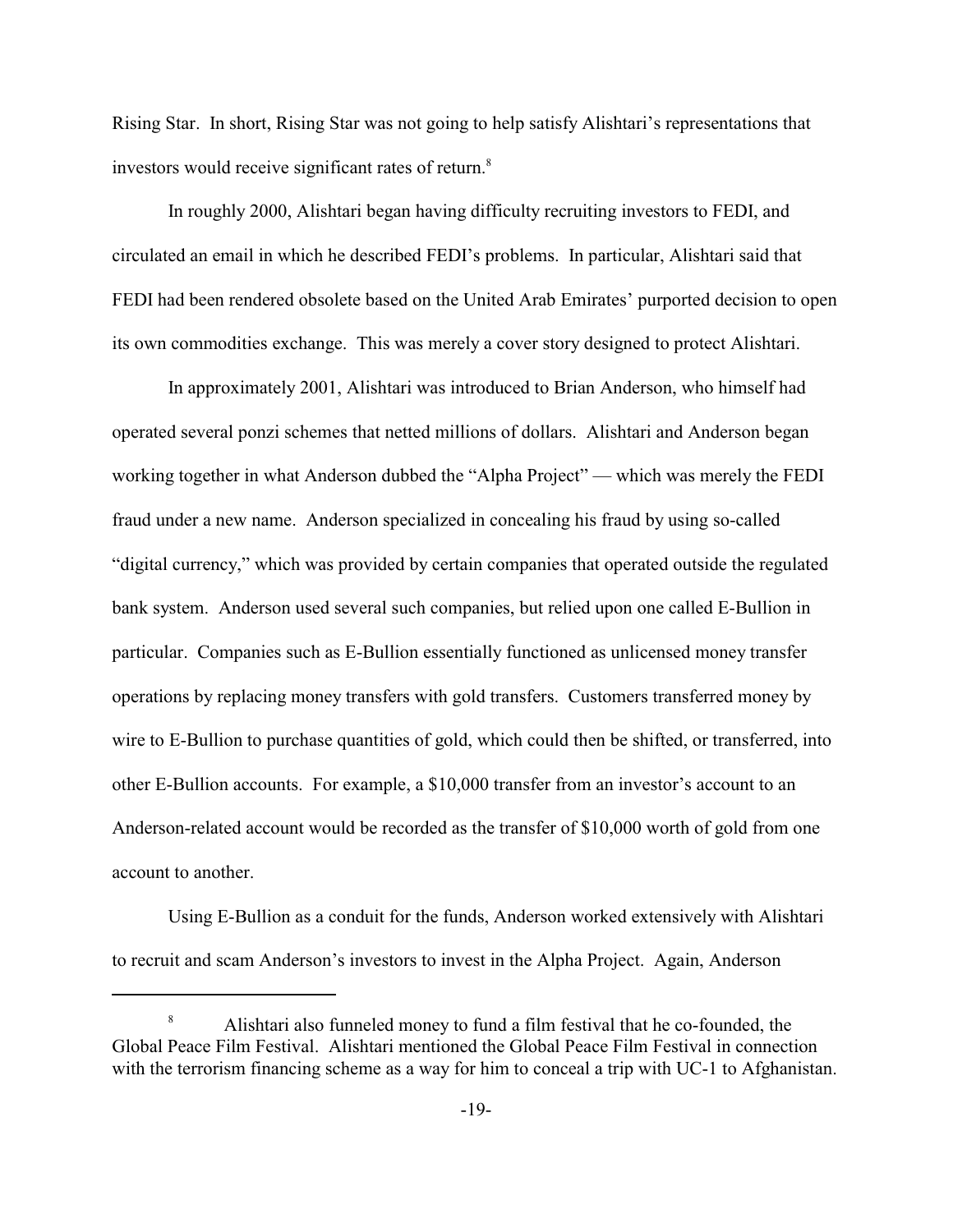collected millions of dollars on Alishtari's behalf; Anderson used some of the money to maintain his earlier ponzi scheme, while the bulk of it was transferred to Alishtari. Alishtari continued to use the investors' money in the ways already discussed — to pay personal expenses, to purportedly fund fraudulent shell companies, and to fund individuals such as Imam-1, someone that (as noted in the prior section) Alishtari believed to be a member of the Muslim Brotherhood.

In sum, over the course of the fraud, Alishtari repeatedly changed the projects that his clients were purportedly investing it. The investment projects went from the trading desk in the United Arab Emirates, to a gold-backed debit card, and then to a business involving cyber cafes, web filters, and computer encryption. None of these projects ever came to fruition. However, they permitted Alishtari to keep investors believing that they would receive the money they invested soon. This false hope, of course, was never fulfilled, and investors ultimately were defrauded of many millions of dollars, while Alishtari used their money to pay various expenses completely unrelated to the purpose of the investments. Based on financial records, at least \$18 million does deposited into the various bank accounts that Alishtari operated in connection with the fraud.

### **C. Alishtari's Guilty Plea**

Alishtari pled guilty to both Counts of the superseding information before Your Honor on September 29, 2009, in a proceeding that complied fully with Rule 11 of the Federal Rules of Criminal Procedure. Count One charged Alishtari with attempting to finance terrorism, in violation of Title 18, United States Code, Section 2339C, and carries a maximum term of imprisonment of 20 years. Count Two charged Alishtari with conspiring to commit wire fraud, in violation of Title 18, United States Code, Section 371, and carries a maximum term of

-20-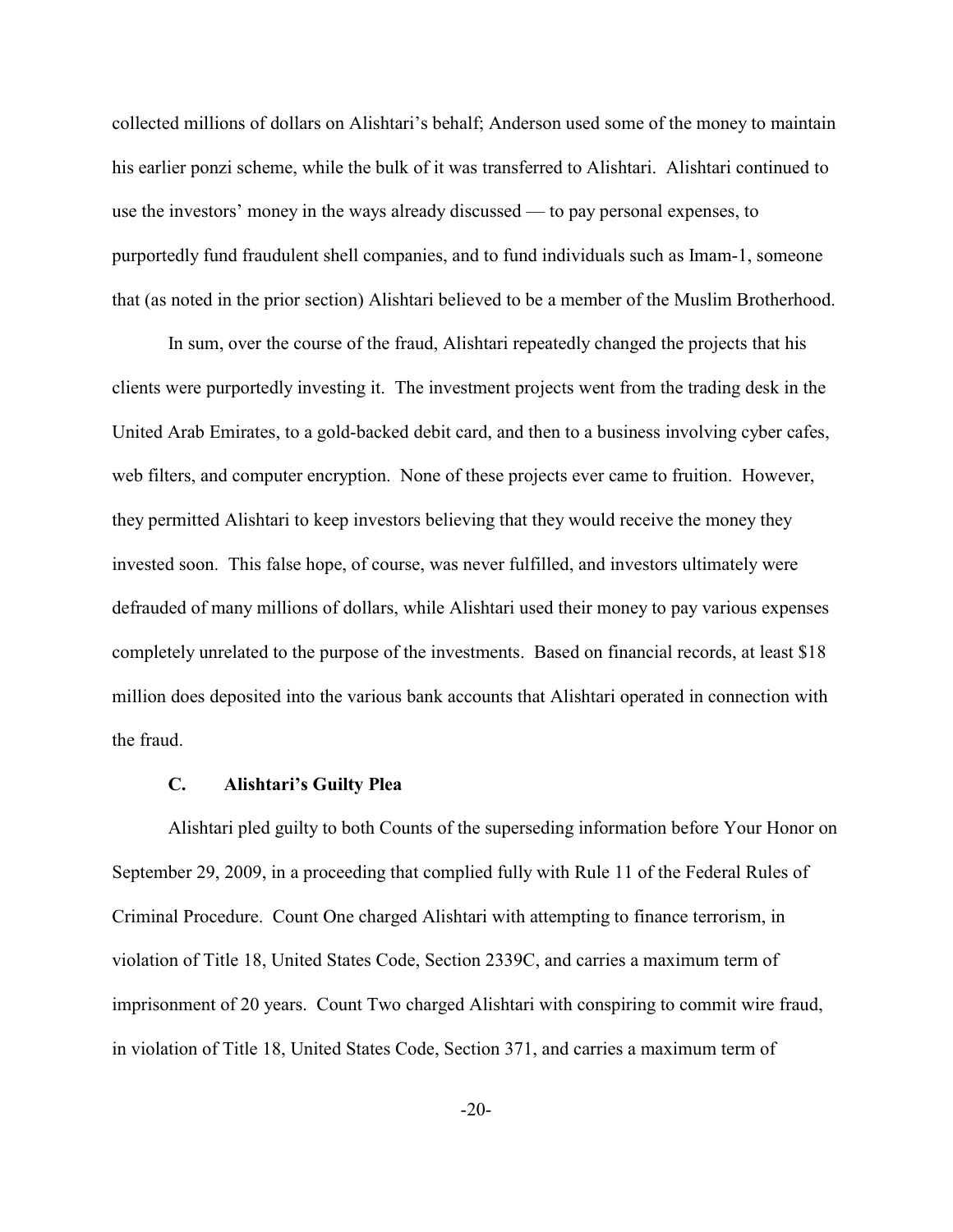imprisonment of five years.<sup>9</sup>

In the plea agreement, the parties stipulated to an offense level of 32 and a Guidelines range of 121 to 151 months' imprisonment. The plea agreement reflected, among other things, an agreement by the parties that the fraud amount was more than \$7 million, but not greater than \$20 million. The parties also agreed that "the defendant shall make restitution in an amount to be specified by the Court in accordance with 18 U.S.C. §§ 3663, 3663A, and 3664." In addition, Alishtari admitted the forfeiture allegations contained in Counts One and Two of the Information, agreeing to forfeit all property traceable to the offenses, "including, but not limited to, at least \$15,000 in proceeds obtained as a result of the terrorism financing offense alleged in Count One of the Information."

The parties further agreed that a term of imprisonment within this stipulated range of 121 to 151 months would be reasonable under Title 18, United States Code, Section 3553(a), and that neither party would seek any departure or adjustment from that range. The agreement provides, however, that either party may seek a sentence outside of the stipulated range, based on the factors set forth at Title 18, United States Code, Section 3553(a).

During his plea allocution, Alishtari admitted, with respect to Count One (attempted terrorism financing), that in 2006, he "agreed and in fact did transmit monetary instruments from within the United States to Canada in an amount in excess of \$25,000," and that he was told that these funds were "to be used to help fund alleged terrorist activity in Pakistan and Afghanistan."

<sup>&</sup>lt;sup>9</sup> Both Counts also provide for a maximum term of supervised release of three years; a maximum fine, pursuant to Title 18, United States Code, Section 3571, of the greatest of \$250,000, twice the gross pecuniary gain derived from the offense, or twice the gross pecuniary loss to persons other than Alishtari resulting from offense; and a mandatory special assessment of \$100.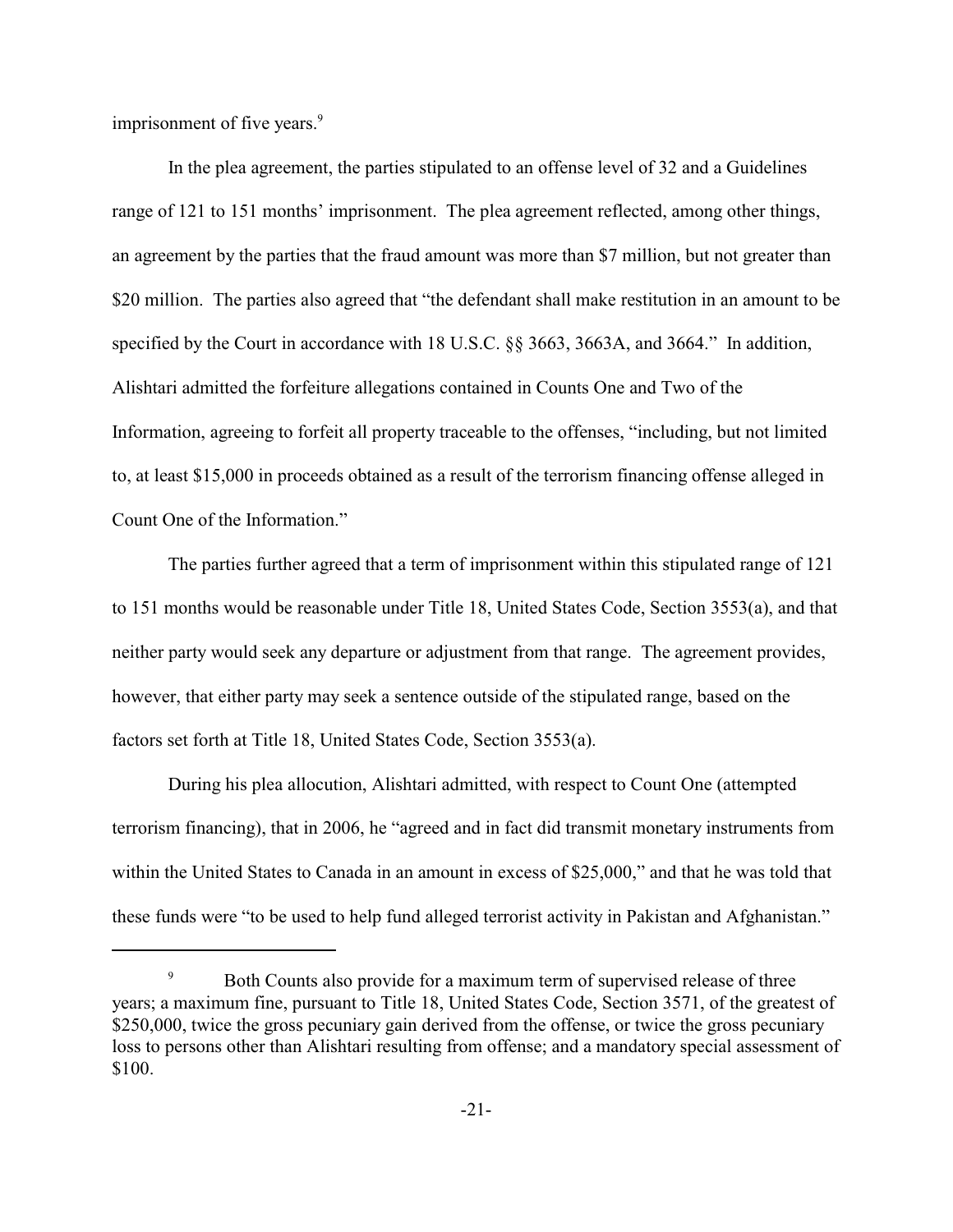(9/29/09 Tr. at 29-30). Alishtari further acknowledged that he "deliberately and consciously avoided confirming the fact or facts that there was an obvious and high probability that these funds were to be used to materially support terrorist activities such as purchasing night vision goggles, as stated to me by the undercover." (9/29/09 Tr. at 30). Alishtari additionally confirmed that UC-1 "indicated, if not directly, indirectly, that [the money] would go to terrorist training camps." (9/29/09 Tr. at 34). Later in the allocution, Alishtari admitted that UC-1 mentioned sending money to terrorist camps and "specifically said" on at least one occasion that some of the money was intended to go to these camps. (9/29/09 Tr. at 41-42; *see also id.* at 34 ("COURT: Did he tell you that the money was intended to go to charities and madrasahs? DEFENDANT: Yes, as well as – yes. And he also indicated, if not directly, indirectly, that it would go to terrorist training camps."); *id.* at 35 ("COURT: So it would go to charities, madrasahs and terrorist training camps? That's what you understood? DEFENDANT: Yes.")). Alishtari also acknowledged that he understood what terrorist training camps are and what terrorist do, *i.e.*, "kill civilians in different places." (9/29/09 Tr. at 43). Alishtari admitted that he "concluded that [the transactions were] most probably illegal at the time," yet he nevertheless agreed to execute the transactions "after consideration." (9/29/09 Tr. at 33). Alishtari allocuted that, in total, he was given a total of about \$152,000 by UC-1 to move, and that he also received \$15,000 for himself in exchange for moving the money. (9/29/09 Tr. at 30).

With respect to Count Two (wire fraud conspiracy), Alishtari admitted that, from 1998 to 2004, he "unlawfully, willfully and knowingly made false representations and promises with regard to the collection and expenditures of portions of money collected by [him] and others for the investment program known as FEDI." (9/29/09 Tr. at 45). Alishtari explained that, in

-22-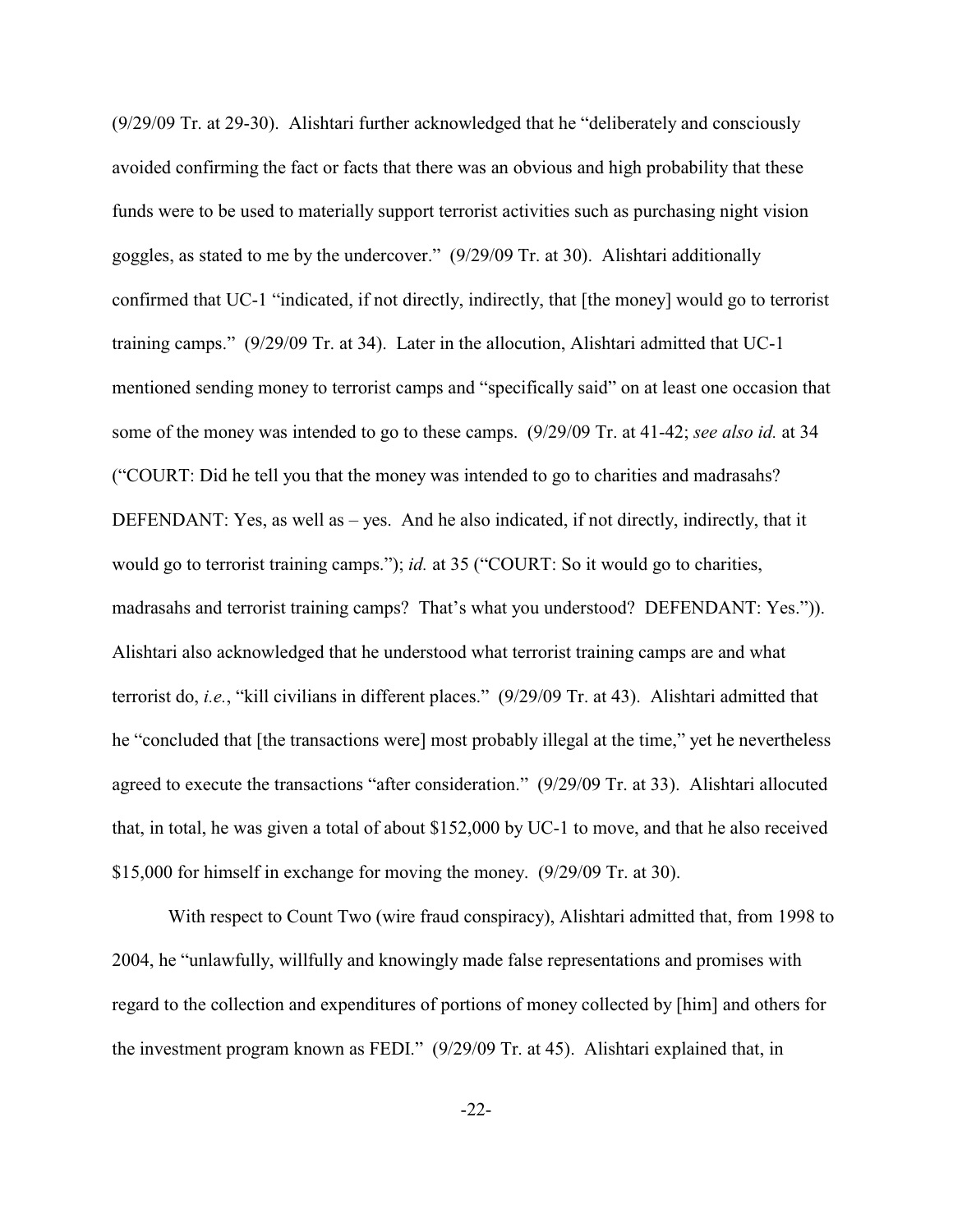obtaining these funds, he "intentionally overstated and exaggerated the progress of this program and thereby fraudulent obtained funds from investors." (*Id.*). Alishtari also admitted that he wrongfully used some of these funds "to pay for personal expenses or for some purposes other than the investment program known as FEDI." (9/29/09 Tr. at 45-46).

#### **D. The Presentence Report**

On or about December 23, 2009, the Probation Office for the United States District Court for the Southern District of New York issued a Presentence Investigative Report. In the report, the Probation Office applied the same Guidelines calculation contained in the plea agreement, resulting in an offense level of 32 and a Criminal History Category of I. (PSR ¶¶ 50-76, pp. 29- 30). The Probation Office recommended a sentence of 121 months' imprisonment, reflecting a term of 121 months on Count 1 and 60 months on Count 2, to run concurrently. (PSR pp. 29- 30). The Probation Office further recommended a term of three years' supervised release on each count, also to run concurrently, a special assessment of \$200, and restitution in the amount of \$15 million. (*Id.*).

### **III. SENTENCING**

#### **A. Application of the Guidelines**

#### **1. Offense Level**

With respect to Count One (attempted terrorism financing), the base offense level is 26, pursuant to U.S.S.G. § 2M5.3, which is the Guidelines provision that applies to providing material support or resources to support terrorist activity. Two additional levels are added, pursuant to U.S.S.G. § 2M5.3(b), because Alishtari's conduct involved the provision of funds, or other material support or resources, with the intent, knowledge, or reason to believe that they

-23-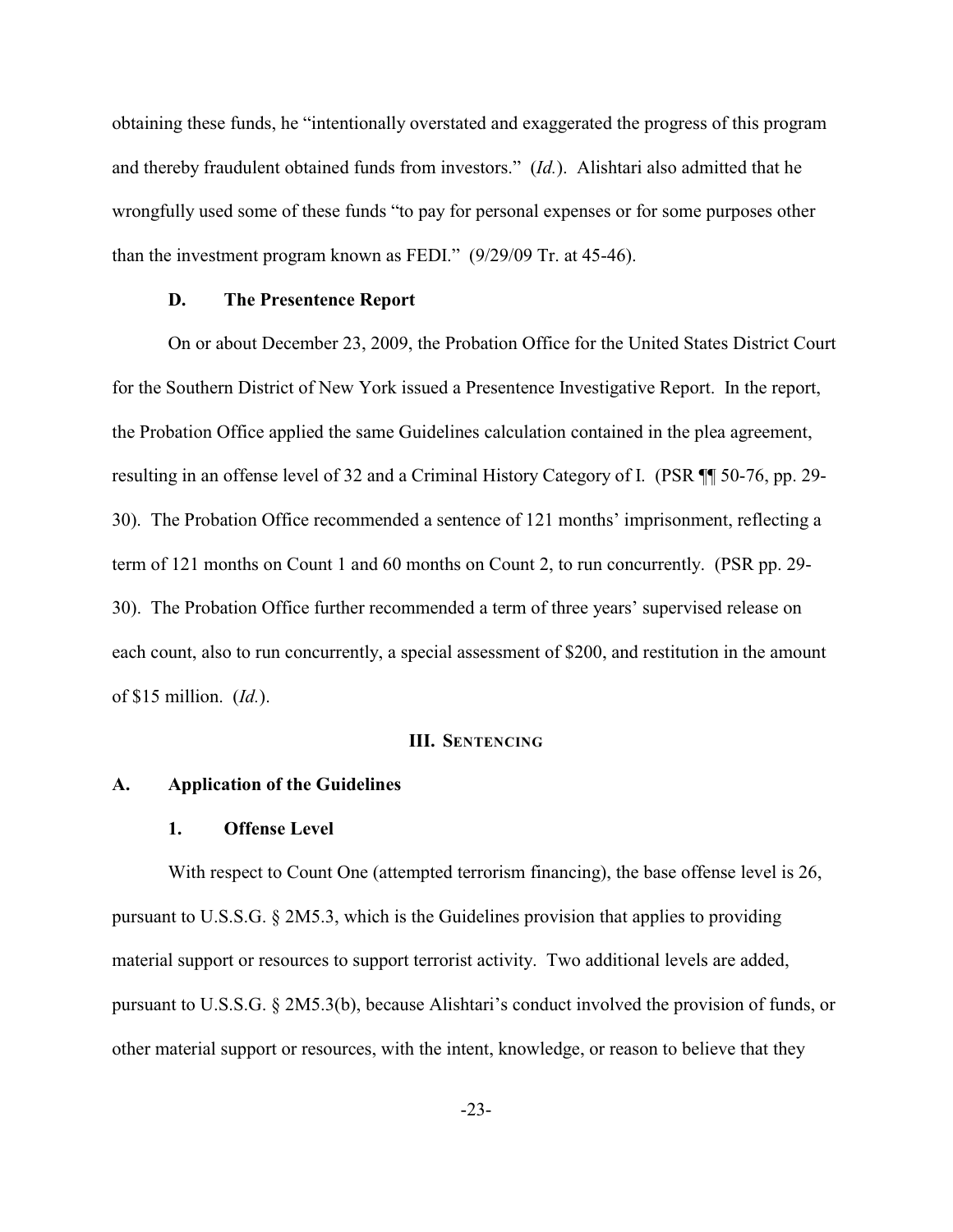were to be used to commit or assist in the commission of violent acts. Here, Alishtari moved \$152,500, with the knowledge that the money would be used to finance terrorist training camps, whose purpose is to train operatives to commit acts of terror, including the murder of innocent civilians. As a result, the offense level for Count One is 28.

With respect to Count Two (wire fraud conspiracy), the base offense level is six pursuant to U.S.S.G.  $\S 2B1.1(a)(2)$ , which applies to crimes of fraud or deceit for which the maximum term of imprisonment is less than 20 years. The loss involved in Alishtari's wire fraud conspiracy was, according to the Government, approximately \$18 million. Therefore, the loss amount was greater than \$7,000,000, but not more than \$20,000,000, resulting in a 20-level increase pursuant to U.S.S.G.  $\S 2B1.1(b)(1)(K)$ . In addition, because this crime involved at least 50 victims, another four levels are added pursuant to U.S.S.G. § 2B1.1(b)(2)(B). Alishtari's elaborate investment fraud scheme involved sophisticated means, and therefore two additional levels are added pursuant to U.S.S.G. § 2B1.1(b)(9). Finally, as the head of the fraudulent investment scheme, Alishtari was an organizer, leader, manager, and supervisor of the criminal offense, triggering an increase of two more levels pursuant to U.S.S.G. § 3B1.1(c). The resulting offense level for Count Two therefore is 34.

Turning to the grouping analysis, Count One and Count Two each constitute separate "Groups" under U.S.S.G. § 3D1.2. The Count with the higher offense level, Count Two, constitutes one Unit under U.S.S.G. § 3D1.4. The offense level for Count One (level 28) is from five to eight levels less serious than the level for Count Two (level 34), and therefore Count One constitutes ½ of an additional Unit, resulting in a total of 1 ½ Units. Pursuant to U.S.S.G. § 3D1.4, 1 ½ Units results in one additional offense level. Accordingly, the combined offense

-24-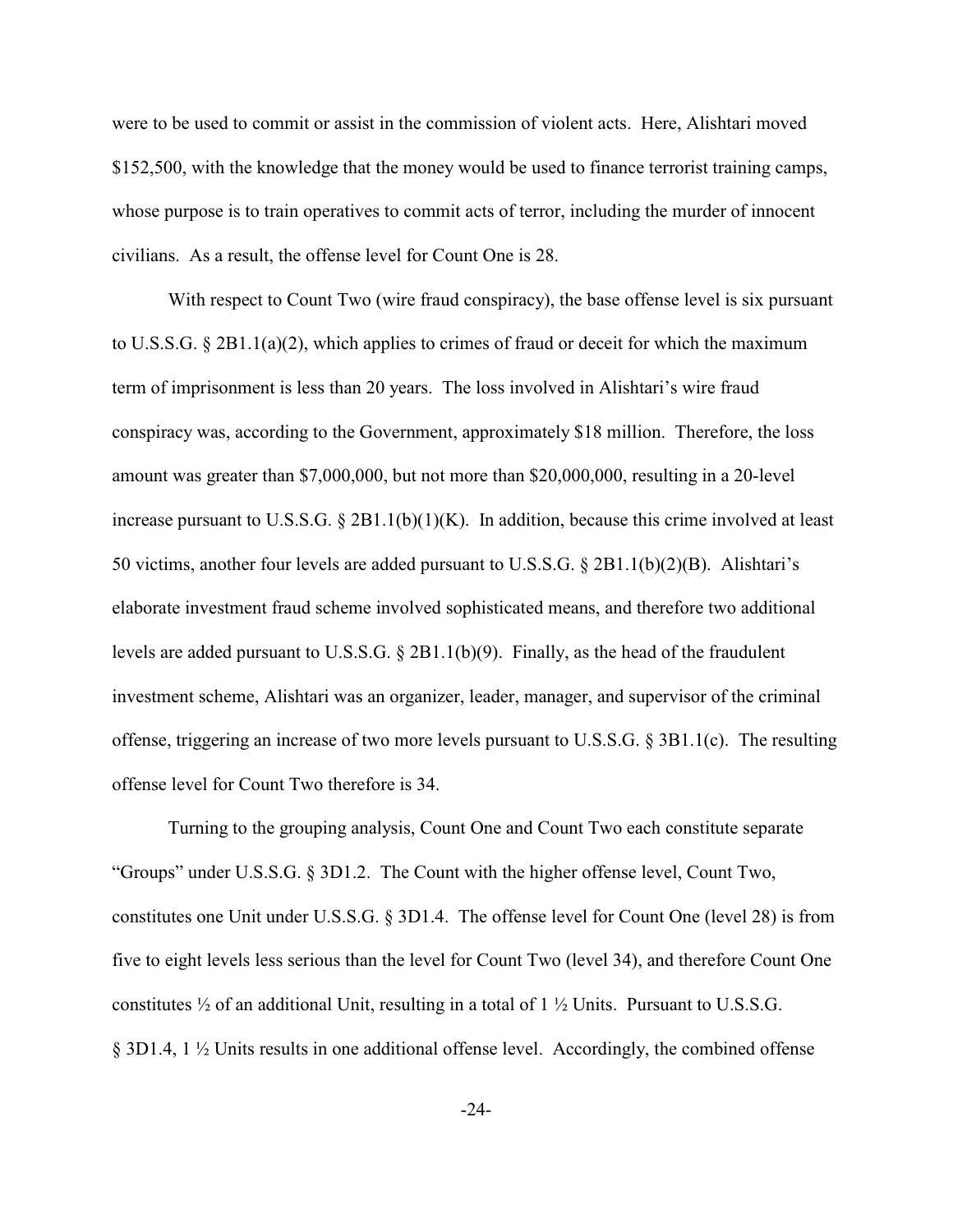level for Counts One and Two is 35.

Finally, because Alishtari demonstrated acceptance of responsibility through his allocution and subsequent conduct prior to the imposition of sentence, a two-level reduction is warranted, pursuant to U.S.S.G. § 3E1.1(a). The Government hereby moves for an additional one-level of reduction, pursuant to U.S.S.G. § 3B1.1(b), because Alishtari gave timely notice of his intent to plead guilty, thereby permitting the Government to avoid preparing for trial and permitting the Court to allocate its resources efficiently. Therefore, the applicable Guidelines offense level in this case is 32.

# **2. Criminal History**

Based on information available to the Government, Alishtari has no criminal history aside from the instant offenses. He therefore is in Criminal History Category I.

# **3. Advisory Sentencing Range**

Based on an offense level of 32 and Criminal History Category I, Alishtari's advisory Guidelines range is 121 to 151 months' imprisonment, as stipulated by the parties in the plea agreement. At offense level 32, the applicable fine range is \$17,500 to \$175,000, pursuant to U.S.S.G. § 5E1.2.

# **B. A Sentence Within The Guidelines Range Of 121 To 151 Months' Imprisonment Would Be Both Reasonable And Sufficient, But No More Than Necessary, To Achieve The Legitimate Purposes Of Sentencing**

# **1. Governing Legal Framework**

The Guidelines still provide strong guidance to the Court in light of *United States* v.

*Booker*, 543 U.S. 220 (2005) and *United States* v. *Crosby*, 397 F.3d 103 (2d Cir. 2005).

Although the *Booker* Court held that the Guidelines are no longer mandatory, it held also that the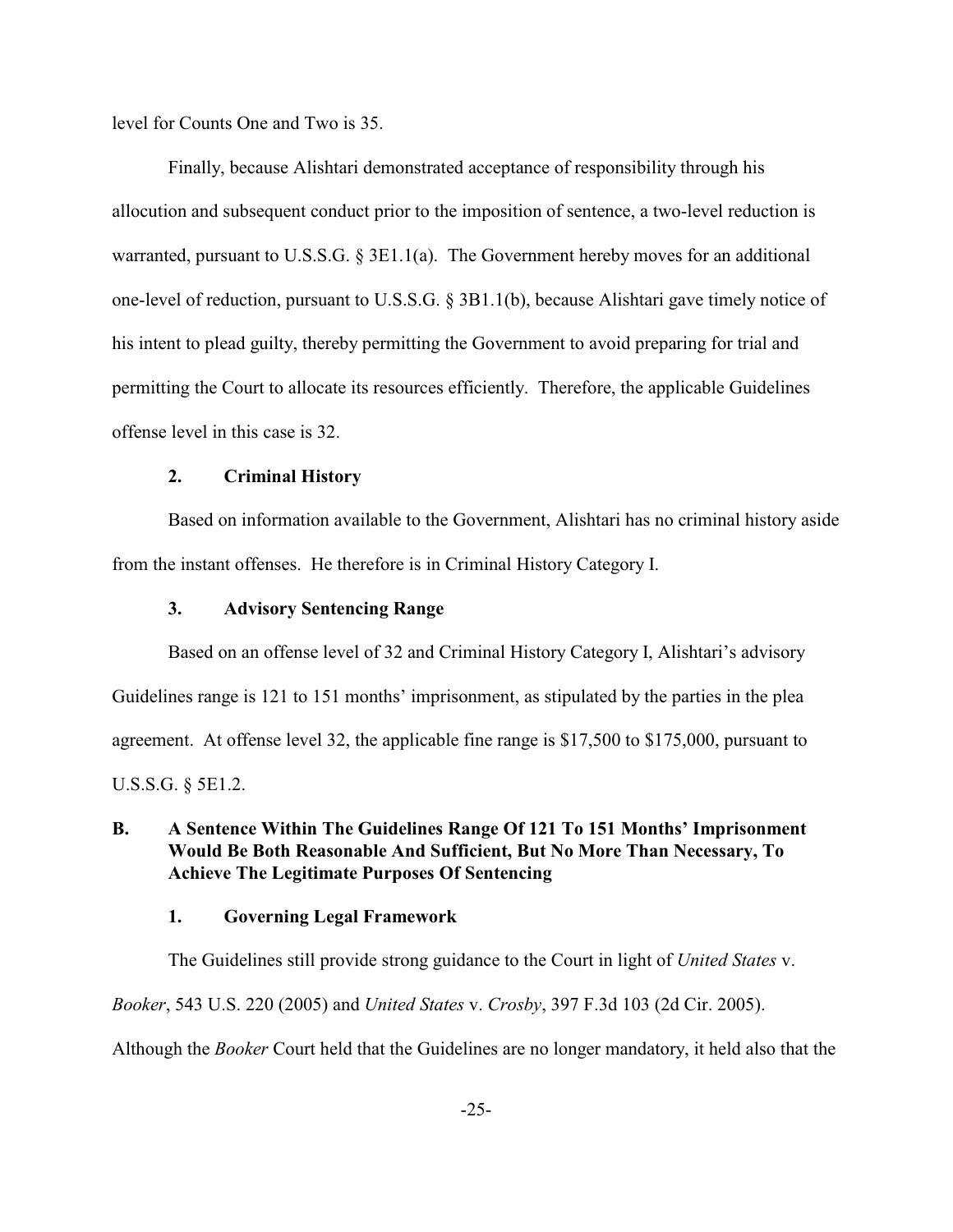Guidelines remain in place and that district courts must "consult" the Guidelines and "take them into account" when sentencing. 543 U.S. at 264. As the Supreme Court stated in *Gall*, "a district court should begin all sentencing proceedings by correctly calculating the applicable Guidelines range" — that "should be the starting point and the initial benchmark." *Gall* v. *United States*, 552 U.S. 38, 50 (2007).

After that calculation, a sentencing judge must consider seven factors outlined in Title 18, United States Code, Section 3553(a): "the nature and circumstances of the offense and the history and characteristics of the defendant," 18 U.S.C. § 3553(a)(1); the four legitimate purposes of sentencing, *see id.* § 3553(a)(2); "the kinds of sentences available," *id.* § 3553(a)(3); the Guidelines range itself, *see id.* § 3553(a)(4); any relevant policy statement by the Sentencing Commission, *see id.* § 3553(a)(5); "the need to avoid unwarranted sentence disparities among defendants," *id.* § 3553(a)(6); and "the need to provide restitution to any victims," *id.* § 3553(a)(7). *See Gall* v. *United States*, 552 U.S. at 49-50 & n.6.

In determining the appropriate sentence, the statute directs judges to "impose a sentence sufficient, but not greater than necessary, to comply with the purposes" of sentencing, which are:

- (A) to reflect the seriousness of the offense, to promote respect for the law, and to provide just punishment for the offense;
- (B) to afford adequate deterrence to criminal conduct;
- (C) to protect the public from further crimes of the defendant; and
- (D) to provide the defendant with needed educational or vocational training, medical care, or other correctional treatment in the most effective manner.

18 U.S.C. § 3553(a)(2).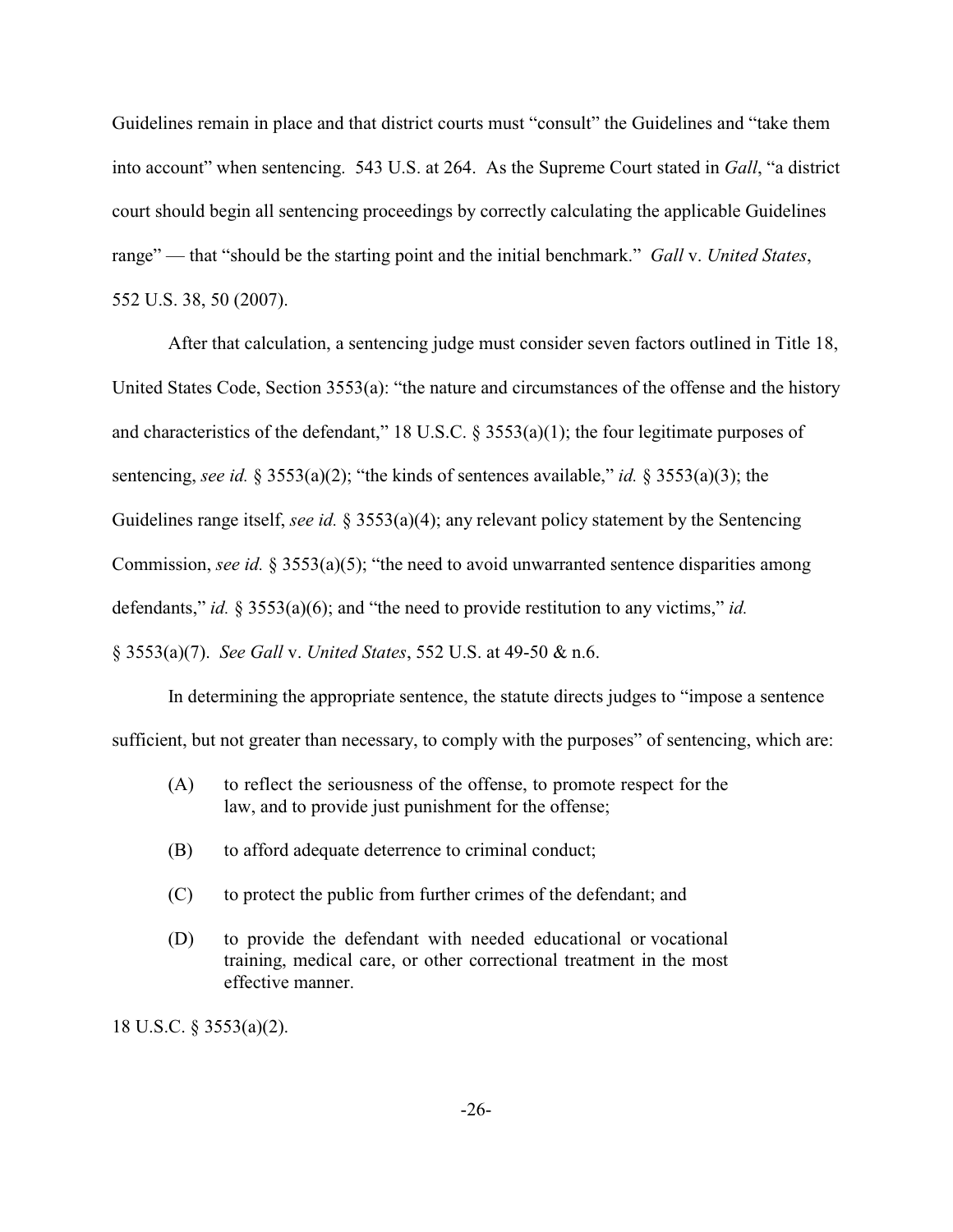Courts may not presume that the appropriate sentence necessarily lies within Guidelines range, but "the fact that  $\S 3553(a)$  explicitly directs sentencing courts to consider the Guidelines supports the premise that district courts must begin their analysis with the Guidelines and remain cognizant of them throughout the sentencing process." *Gall*, 552 U.S. at 50 n.6. Their relevance throughout the sentencing process stems in part from the fact that, while the Guidelines are advisory, "the sentencing statutes envision both the sentencing judge and the Commission as carrying out the same basic § 3553(a) objectives," *Rita* v. *United States*, 551 U.S. 338, 348 (2007), and the Guidelines are "the product of careful study based on extensive empirical evidence derived from the review of thousands of individual sentencing decisions," *Gall*, 552 U.S. at 46; *see also Rita* v. *United States*, 551 U.S. at 349. To the extent a sentencing court varies from the Guidelines sentence, the court "must consider the extent of the deviation and ensure that the justification is sufficiently compelling to support the degree of the variance." *Gall*, 552 U.S. at 50.

Applying these  $\S 3553(a)$  factors to Alishtari's crimes, a term of incarceration within the range of 121 to 151 months is sufficient, but not greater than necessary, to comply with the purposes of sentencing. The factors most applicable in this case – the nature and circumstances of the offense, the history and characteristics of the defendant, the need to reflect the seriousness of the offense, the need to promote respect for the law, the need to provide just punishment for the offense, the need to provide adequate deterrence, the need to protect the public from future crimes of the defendant, the need to avoid unwarranted sentencing disparities, the advisory Guidelines range, and the need to provide restitution to victims – strongly weigh in favor of a lengthy term of imprisonment.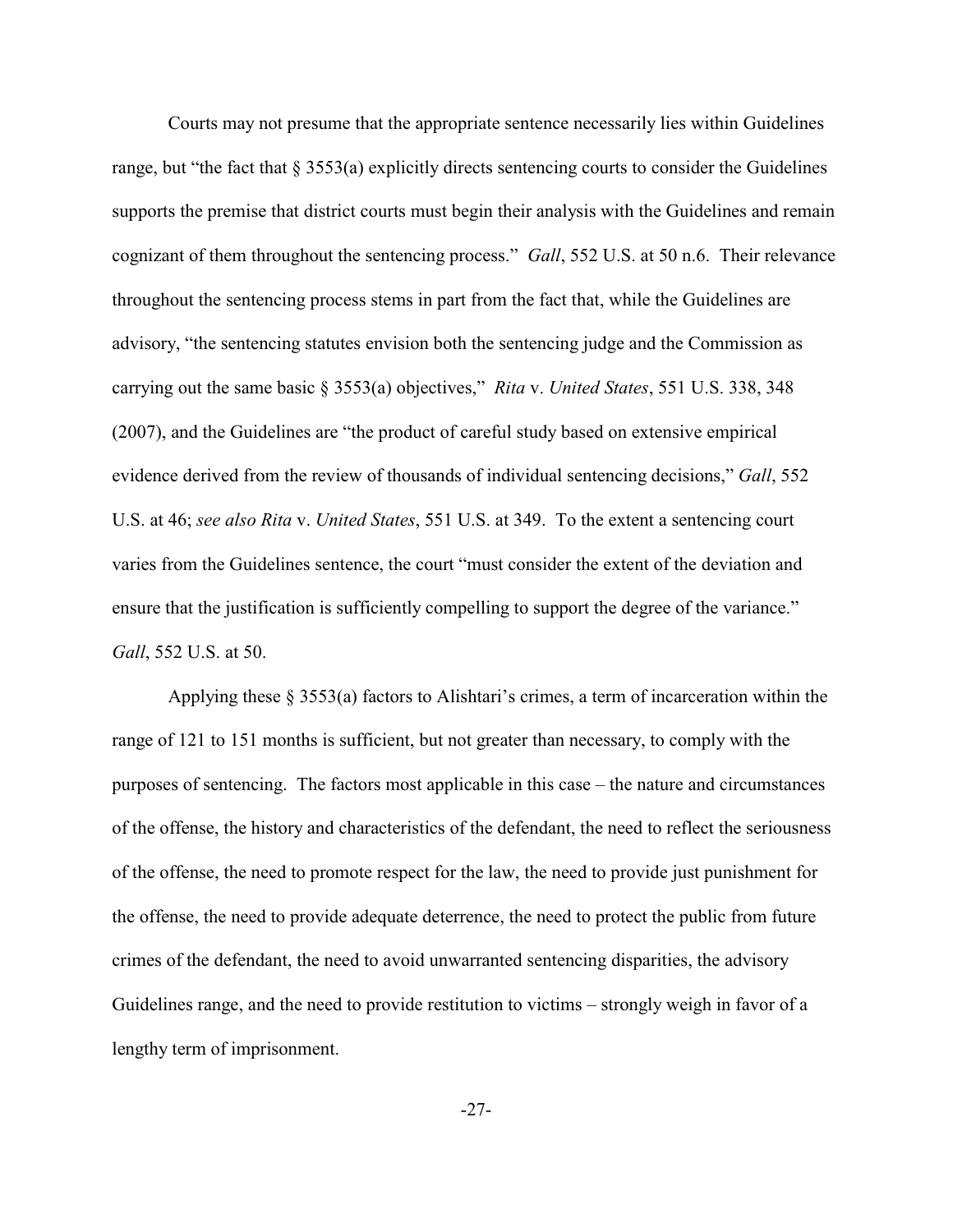# **1. Nature And Circumstances Of The Offense, The Seriousness Of The Offense, And The Need For Just Punishment**

#### **a. Alishtari's Attempted Funding Of Terrorist Training Camps**

Despite supposedly being "extremely remorseful for his acts," Alishtari's "contrition does not extend to wrongs which may have been mis-attributed to him and thereby used to besmirch his lifelong efforts at helping Muslims and others as well as promoting global peace." (Deft. Sent. Mem. at 2). The defense claims that, notwithstanding Alishtari's conviction for attempting to support terrorism, "the world is no safer from any terrorist act because Mr. Alishtari is incarcerated. He is not a threat to humanity, not a terrorist sympathizer, and not anti-American." The Court should not accept Alishtari's efforts to minimize his conduct.

As discussed more fully above in the section describing the offense conduct, Alishtari moved approximately \$152,000 at the direction of UC-1, with the express knowledge that the money was going to support terrorist training camps. UC-1 was very up-front with Alishtari about the destinations of these funds, explaining that his wealthy uncle supported terrorist causes abroad and that the money would be used to purchase night vision goggles, medical supplies, and other equipment needed at the training camps. Alishtari was not duped into moving these funds; he knew full well what they were going to support and eagerly helped UC-1 move the money. In fact, Alishtari explained to UC-1 that in order to "weaponize," which Alishtari defined as "buying goggles or you know gas stuffs or anything like that," UC-1 needed to stay "three steps away" from the destination of the funds.

Alishtari pitched his electronic debit card system to UC-1 and UC-1's purported cousin, UC-2 , as "a financial system that cannot be stopped by the West" and "part of us being able to

-28-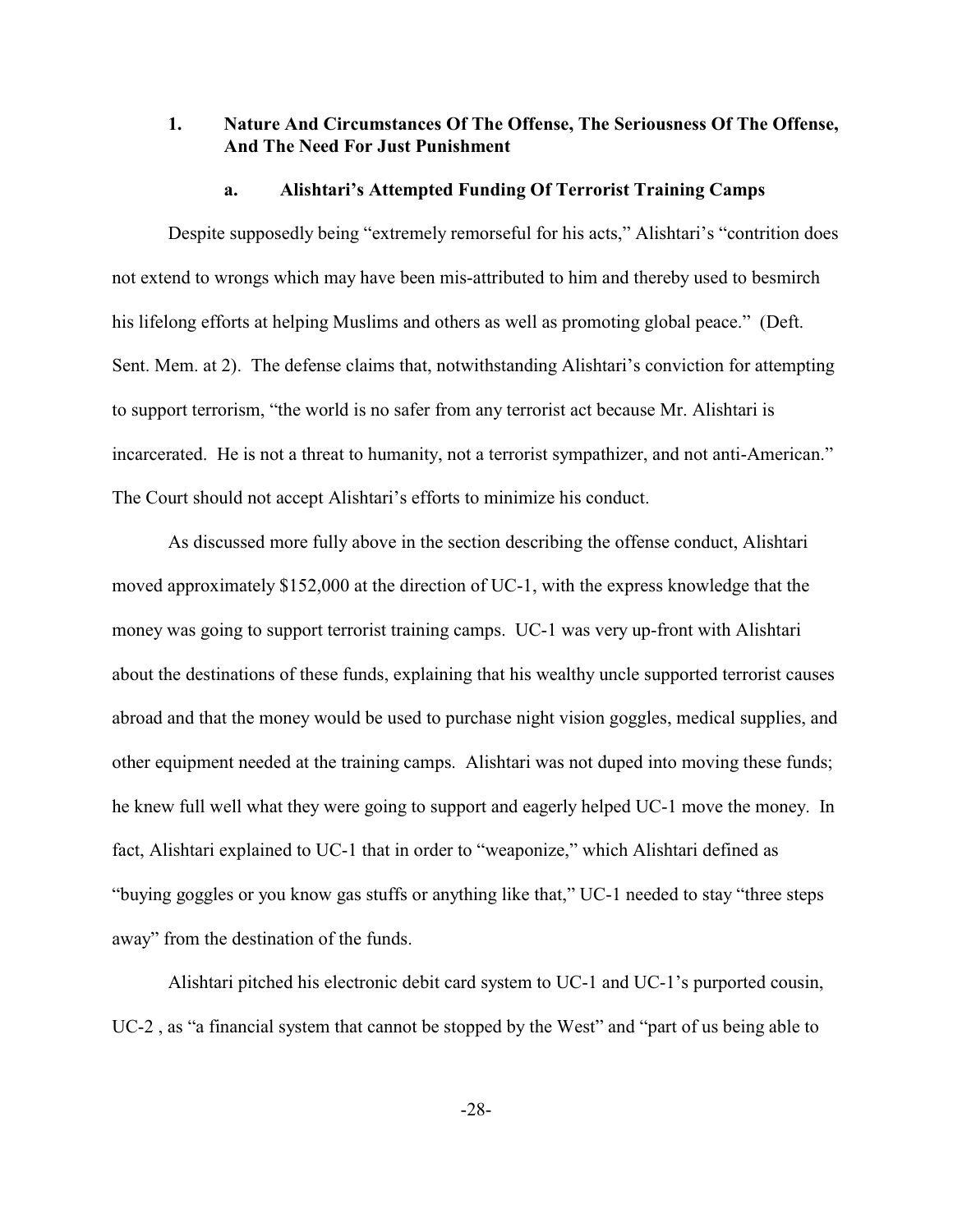win." Alishtari explained that his debit card system is a way to avoid detection by the SWIFT system, which is perceived as a way that the U.S. Government tracks the financing of terrorism. When UC-1 expressed concern that, under Alishtari's system, authorities might be able to track money back to "a training camp or something," Alishtari assured UC-1 that this fear was unfounded. Alishtari even introduced UC-1 to a member of the Muslim Brotherhood who, according to Alishtari, is "fire-breathing," supports "defeating the Jews," and recruits people to fight in Bosnia and Chechnya.

The defense also tries to split hairs by arguing that "in not one of the 114 separately recorded telephone conversations" with Alishtari, was there any discussion of "aiding or attempting to assist any terrorist organization." (Deft. Sent. Mem. at 5). While it is technically true that at no point did Alishtari and UC-1 mention a particular foreign terrorist organization like al Qaeda, UC-1 made clear to Alishtari that the money was supporting terrorism and, in particular terrorist training camps. And Alishtari himself repeatedly discussed introducing UC-1 to a member of the Muslim Brotherhood – and on September 20, 2006, Alishtari indeed made this introduction at a hotel room in New York. As discussed below, factions of the Muslim Brotherhood have been linked to extremist activity, giving birth to the terrorist organization, Hamas.

The defense also suggests that in his plea allocution, Alishtari only "admitted 'consciously avoiding' integrating certain representations made to him by the undercover during the course of the government sting." (Deft. Sent. Mem. at 1). While it is true that the allocution alternatively would have supported a conscious avoidance theory of guilt, Alishtari also allocuted

-29-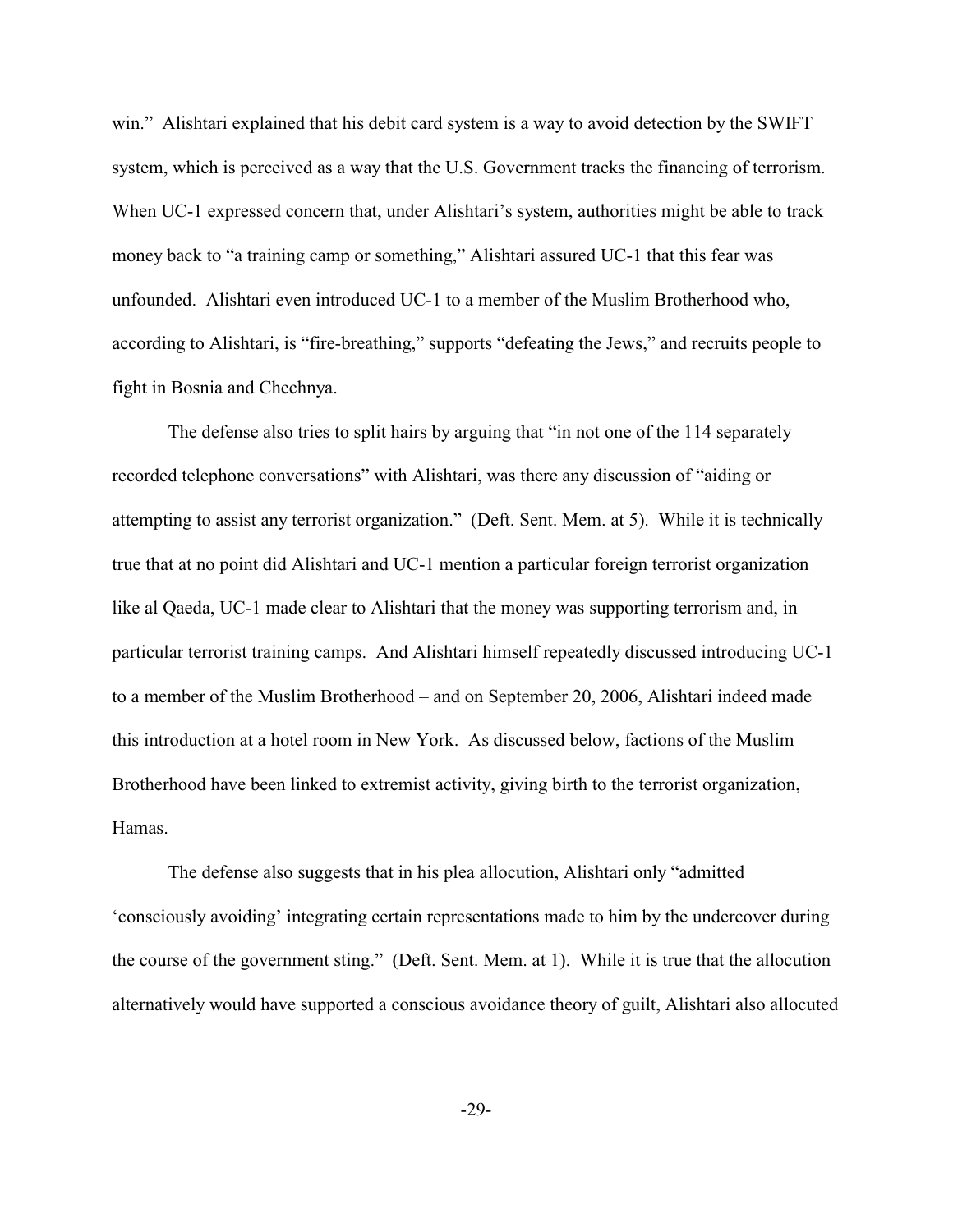to having specific knowledge that the money he was transferring would be used to fund terrorist training camps:

| <b>COURT:</b> | Did he mention sending money to terrorist camps?                                                                                                                                    |
|---------------|-------------------------------------------------------------------------------------------------------------------------------------------------------------------------------------|
| DEFENDANT:    | Yes.                                                                                                                                                                                |
| THE COURT:    | He mentioned that the money that he was giving to you to put into<br>bank accounts, that some of the money was ultimately intended to<br>get into terrorist camps, to finance them? |
| DEFENDANT:    | Yes, sir. He specifically said that I recall once on the record,<br>terrorist camp, and most of the time he referred to them as<br>madrasahs.                                       |

(9/29/09 Tr. at 41-42; *see also id.* at 34 ("COURT: Let's step back. Did he tell you that the money was intended to go to charities and madrasahs? DEFENDANT: Yes, as well as — yes. And he also indicated, if not directly, indirectly, that it would go to terrorist training camps."); *id.* at 35 ("COURT: So it would go to charities, madrasahs and terrorist training camps? That's what you understood? DEFENDANT: Yes.").

Alishtari further admitted that he knew what terrorist training camps are and that they train terrorists to kill civilians:

| <b>COURT:</b> | And you read about terrorists and these training camps, did you<br>not? |
|---------------|-------------------------------------------------------------------------|
| DEFENDANT:    | Yes.                                                                    |
| <b>COURT:</b> | You had seen it ln the newspaper?                                       |
| DEFENDANT:    | Yes.                                                                    |
| THE COURT:    | You know what terrorists do, kill civilians in different places?        |
| DEFENDANT:    | Yes.                                                                    |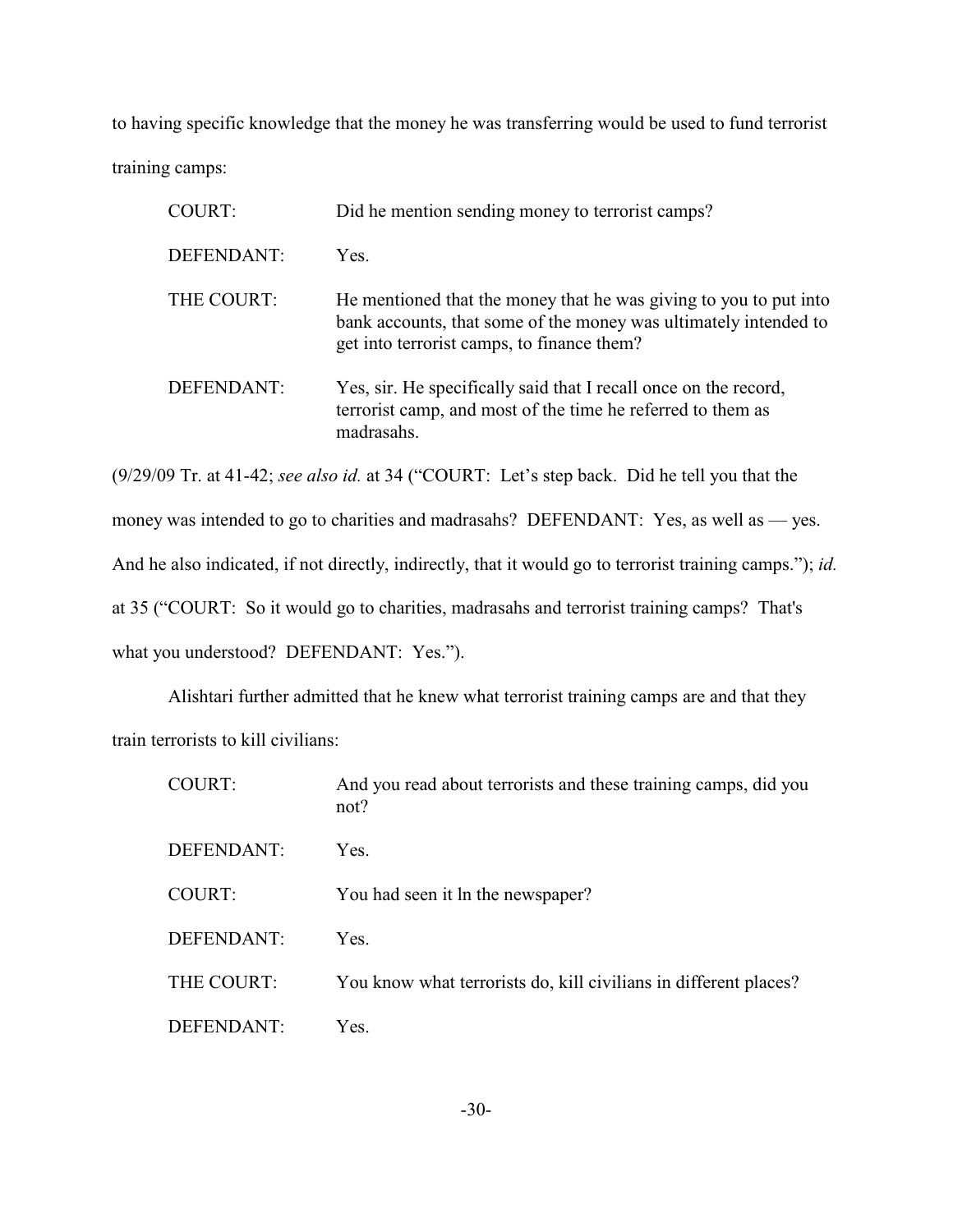(9/29/09 Tr. at 43).

Terrorist training camps indoctrinate attendees on extremist views, and instructors administer training to potential operatives on a broad range of subjects, including use of automatic weapons, urban warfare, assassination techniques, counter-surveillance, and improvised explosives. With the emergence of the Taliban movement in the late 1990s along the Pakistani-Afghan border, large portions of northwestern Pakistan became dominated by forces sympathetic to al Qaeda and willing to host guesthouses and training camps. These camps ultimately were responsible for training many of the culprits in some of the most notorious terrorist acts of the past decade. Various footage released by terrorist groups of training at these camps depict recruits running basic calisthenics, practicing with weapons and guerrilla tactics, building improvised explosive devices, and attending classroom-style instruction sessions for more technical lessons. Often footage of the training camps is accompanied by song or narration extolling the jihad and martyrdom, and condemning the West the home of infidels. In sum, training camps operated by international terrorist organizations offer training to those seeking to wage jihad, or armed holy war, against the United States, our interests, and our allies, through such acts as murder, hostage-takings, and bombing attacks.<sup>10</sup>

To function, terrorist training camps demand considerable financial and logistical support. The type of support needed by camps includes the very type of support that Alishtari

 $10$  The report prepared by the Government's expert, Evan Kohlmann, contains a detailed explanation of terrorist training camps, including their development and their purposes, and the sort of support that is needed for such camps to function. The discussion of the camps, the materials needed at those camps, and the Muslim Brotherhood contained herein is derived largely from that expert report. The Government will provide a copy of Kohlmann's report to the Court upon request.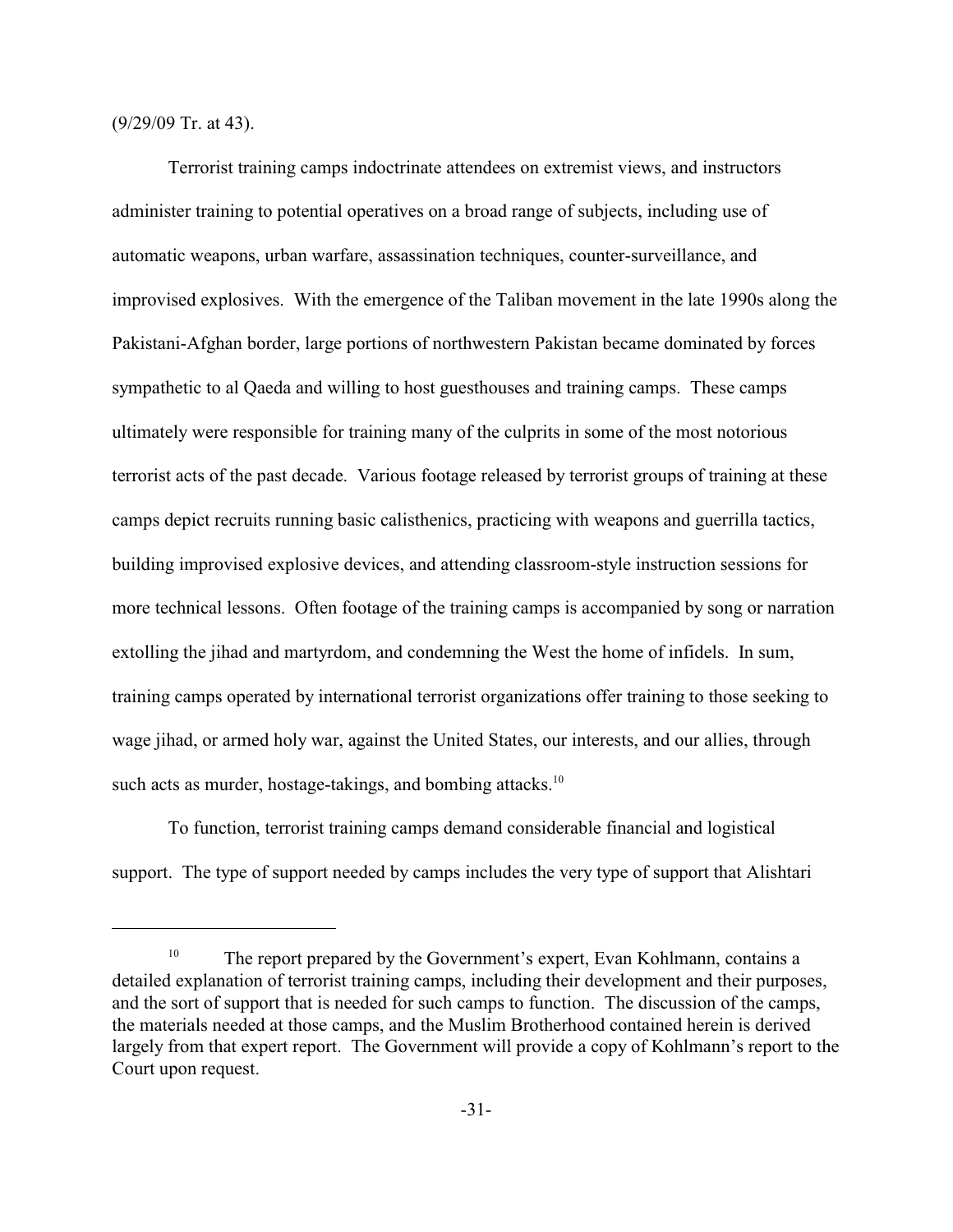and UC-1 discussed during recorded meetings, including the supply of night vision goggles, medical supplies, "gas stuff," and other equipment. For instance:

- Alishtari gave UC-1 the following advice for how he can be protected from law enforcement scrutiny: "say if you're buying goggles or you know gas stuffs or anything like that. . . . the term is weaponized. Anything that could be weaponized has to be what is called three steps away from it. You give cash to somebody, that person gives cash to somebody and it shows up. If, it comes directly out of a check, they got you." (June 30, 2006).
- UC-1 explaining to Alishtari that his family wants to move money to support terrorist causes: "They wanna make sure it ends up in the right hand, no one is doing it for personal gain, you know, no one's going out there buying up, it's going to medical supplies for you know, some of these people, or it's going to um you know for um their equipment, their some of these people are doing it for night vision goggles, whatever the hell, you know it is. It's going to good Muslims. Who's out there fighting for the good cause. You know." (June 30, 2006).
- During a discussion of moving funds, UC-1 explained, "That's why they're E and a method immediately thereafter, "the terrorist training camps, A.T.,"<sup>11</sup> and commented immediately thereafter, "the reason why I tell you this stuff is because I want you to understand how serious it is. When you develop these security, you this system, I want you to know there's a lot of . . . [Alishtari interrupts]." (August 16, 2006).
- UC-2 asked Alishtari how his debit card system could support "the Muslim Brother cause" by helping them purchase "equipment like night vision goggles, the like." Alishtari confirmed that his system would provide the necessary security for such transactions. (October 12, 2006).

In recent years, terrorist organizations, such as al Qaeda and the Taliban, have

increasingly come to rely upon support for the acquisition of high-tech items, such as night vision

goggles, that cannot be easily or cheaply obtained in areas like Pakistan or Afghanistan. Night

vision goggles are particularly desired by mujahideen groups planning attacks on U.S. forces. As

 $\text{``AT''}$  is Alishtari's nickname, used throughout his conversations with UC-1.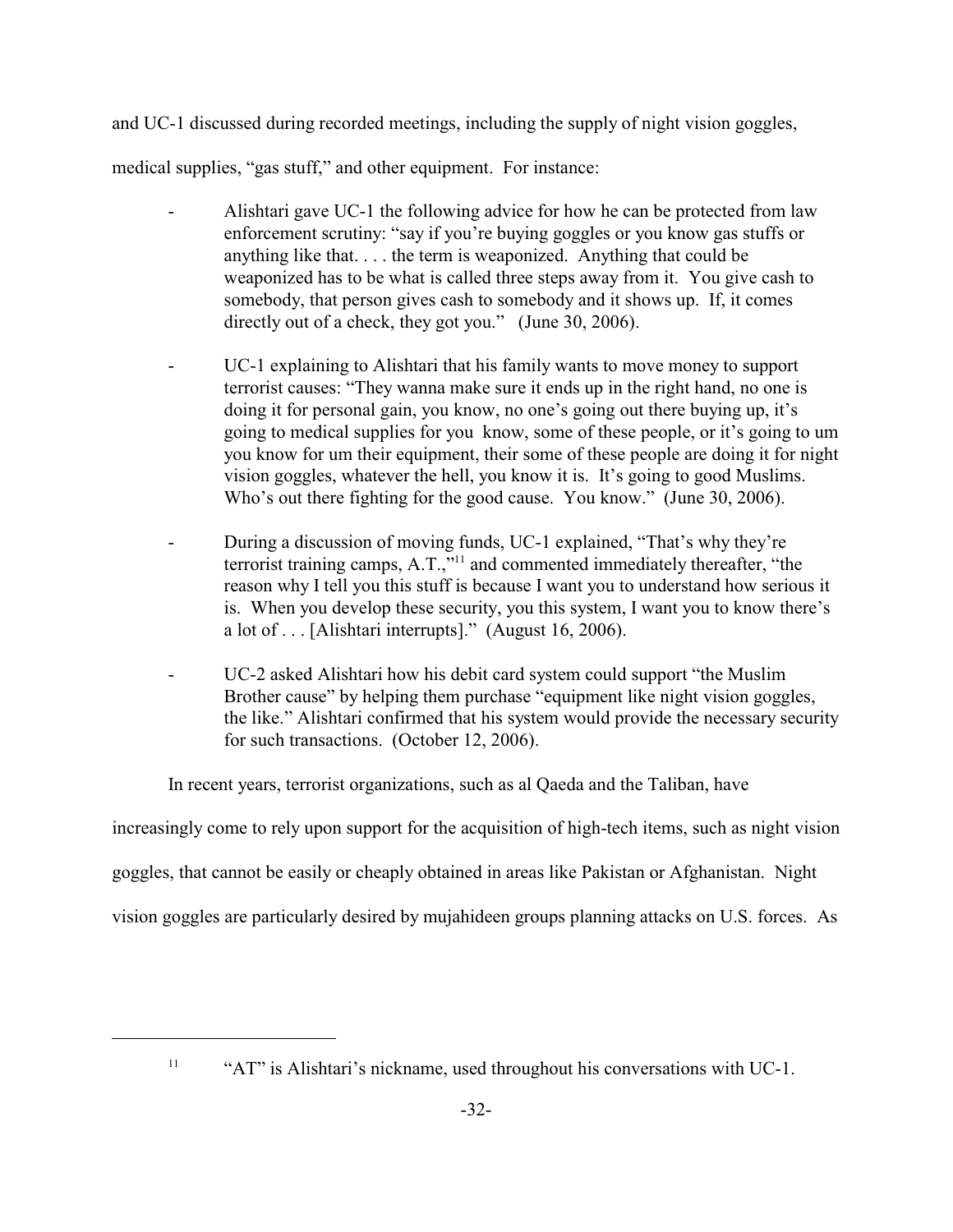the name suggests, night vision goggles facilitate such attacks by enabling the fighters to view individuals, vehicles, and military basses, despite being in the dark.<sup>12</sup>

In addition to equipment like night vision goggles, mujahideen organizations have also relied upon outside logistical support in obtaining various medical supplies and attention. The jihad support group known as Azzam Publications regularly issued open appeals for doctors and other medical professionals to provide direct assistance to the mujahideen, both in Afghanistan and Chechnya. In January 2000, Azzam Publications distributed online a list of "Frequently Asked Questions." In response to the question, "How can we help the Mujahideen in Chechnya?", the publication explained:

The Mujahideen are in urgent need of Doctors, medical personnel and medical supplies. They are also in need of thousands of small medical combat kits which contain basic dressings, antibiotics, painkilling injections, insertable tampons (to absort blood from bullet injuries) and other items. A Doctor qualified in Combat Medicine will know what is required. The Doctor and medical personnel should endeavour to make their way to Chechnya through the aid organisations and join the fighting units of Ibn-ul-Khattab. All foreign volunteer help should be directed through Khattab's units, who will then distribute the help as needed.

Azzam Publications reiterated the need for such aid ten months later in November 2000, when it broadcast another call appeal on behalf of the Taliban for weapons, money, and medical assistance: "An appeal to Muslim doctors to be on standby to travel to Afghanistan in order to treat the wounded if the need arises and to arrange medical supplies."

In this November 2000 appeal, Azzam Publications also called for donations to support chemical and biological weapons. In addition to the need for "chemical warfare suits," Azzam

<sup>&</sup>lt;sup>12</sup> At the Embassy Bombing trial, *United States v. Usama Bin Laden et al.*, S(7) 98 Cr. 1023 (LBS), Essam al-Ridi testified to purchasing at least six pairs of night vision goggles for jihadi fighters, which he explained were equipment that a jihaidi fighter "need[s]."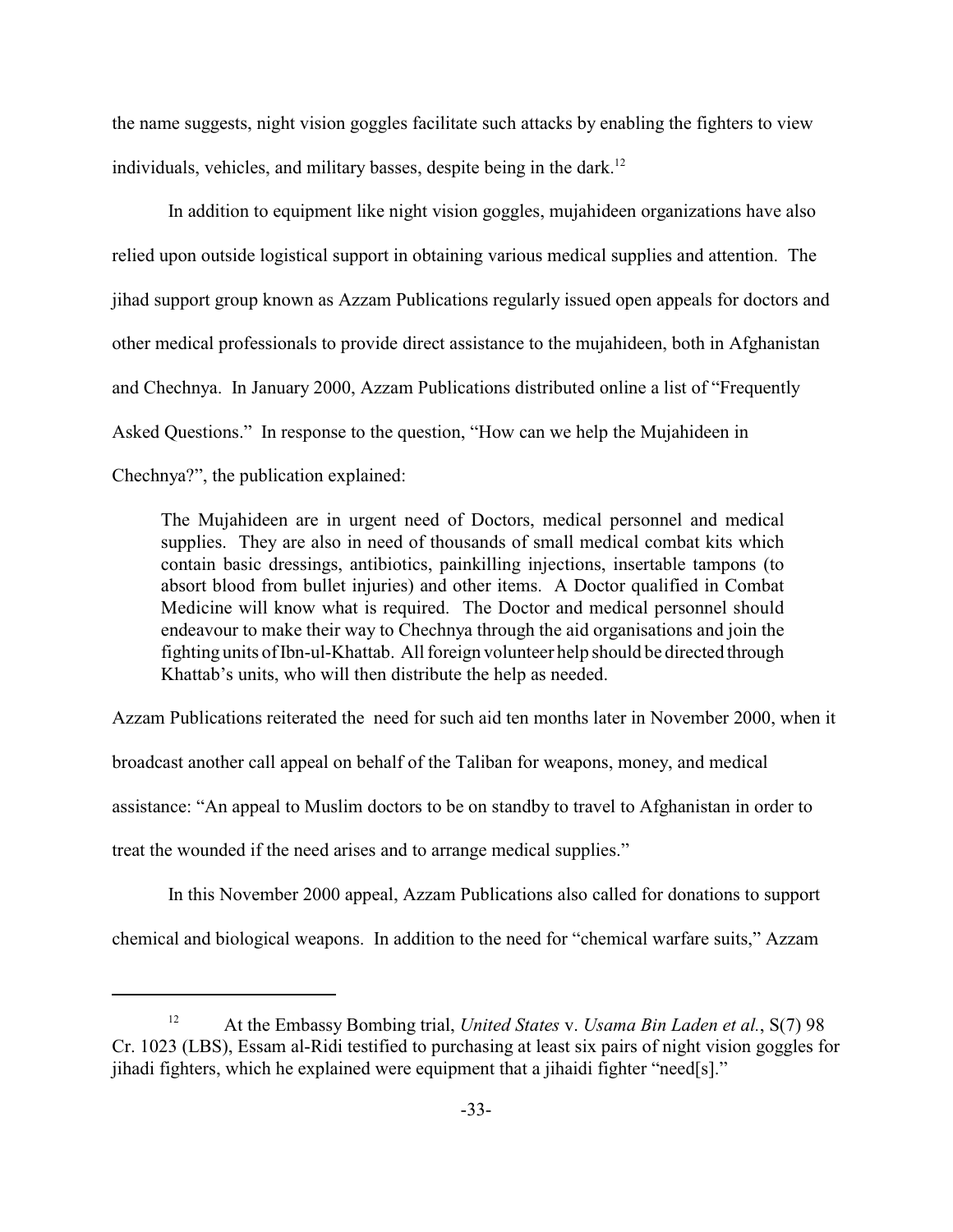Publications called for "Muslim import-export traders to arrange the purchase and delivery of large quantities of gas masks (in tens of thousands), among other items, "via the Taliban Embassies in Pakistan."

Given such critical logistical support needs, contemporary mujahideen organizations have become dependent upon contributions from outside sympathizers. These contributions come in the form of resources from groups and from individuals willing to assist in the acquisition of cash, night vision goggles, computers, telephones and radios, and other specialized goods and services. With their perceived proximity to wealthy donors and their access to certain advanced electronic items, supporters living in Western countries are especially desired.

#### **b. The Wire Fraud Conspiracy**

The defense's efforts to minimize the significance of the investment fraud also is unconvincing. This fraud, which the defense agreed was between \$7 million and \$20 million (and the Government maintains was close to the high end of that range), victimized many individuals who trusted Alishtari to use their hard-earned money toward real investments. Rather than using the money for their stated purposes, Alisthari diverted the money to pay unrelated expenses, including payments to support his lavish lifestyle that included country club memberships and a fleet of private cards, to fund an unrelated film festival, and to provide payment to individuals including Imam-1. The fraud took a number of forms. It started as a trading desk project based in the United Arab Emirates, it then became a gold-backed debit card, and then it became a business involving cyber cafes, web filters and computer encryption. As supported by statements given to the FBI by former employees, Alishtari constantly changed the fraud to encourage investors to continue to give money – metaphorically dangling a carrot in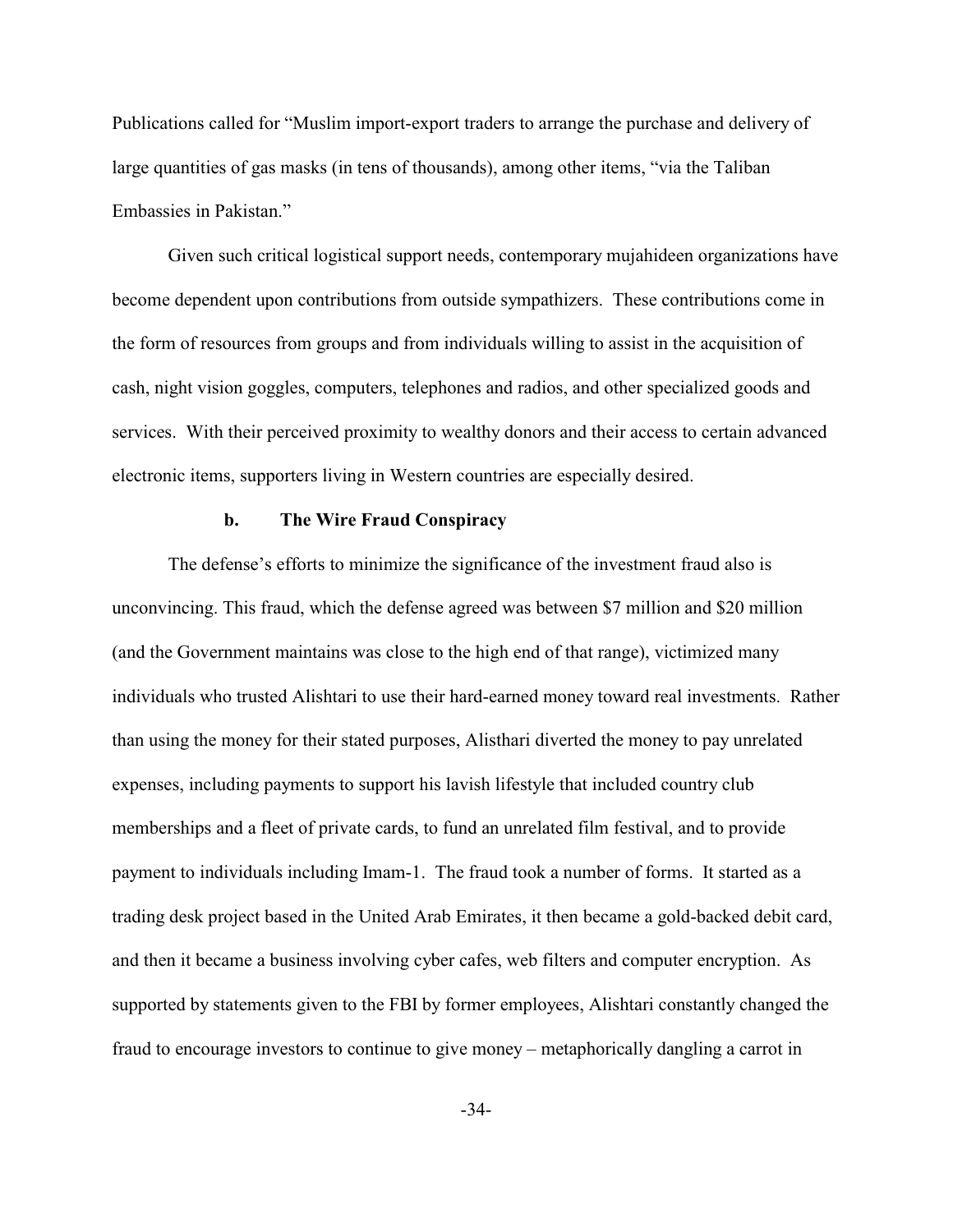front of them. But in reality he had no intention to returning the investments that he had received.

When interviewed by the FBI, it became clear that many of Alishtari's former employees could not explain what they were working on, were confused by the project, and were conditioned not to ask any questions of Alishtari. These individuals hardly were performing work for Alishtari in furtherance of legitimate transactions for investors geared at making them money. One employee ("Employee-1"), who served the function of processing incoming investments, did not even understand what the investors were investing in. Not long after Employee-1 became suspicious of where the money was going and started asking Alishtari about the failed projects, Employee-1's employment was terminated. Indeed, the investigation revealed that a number of Alishtari's employees, who questioned what was going on, eventually were fired or forced to quit.

Nor was this a "mixed fraud" with legitimate purposes, as the defense endeavors to portray it. Alishtari constantly changed businesses, personnel and the investment schemes to attract new investors, and to lead original investors to believe they would receive their returns. During this entire time, Alishtari spent investors' money with complete disregard of the purpose of their investments. Rather than cut his losses and quit, Alishtari just figured out another way to solicit more money and make people believe they would eventually see their investments come to fruition.

The defense also argues that Alishtari's "patented method of encryption," which was used in the FEDI system, "was intended to provide individuals with security from identity theft at a time when identity theft security was severely lacking and computer-invasion crime was on the

-35-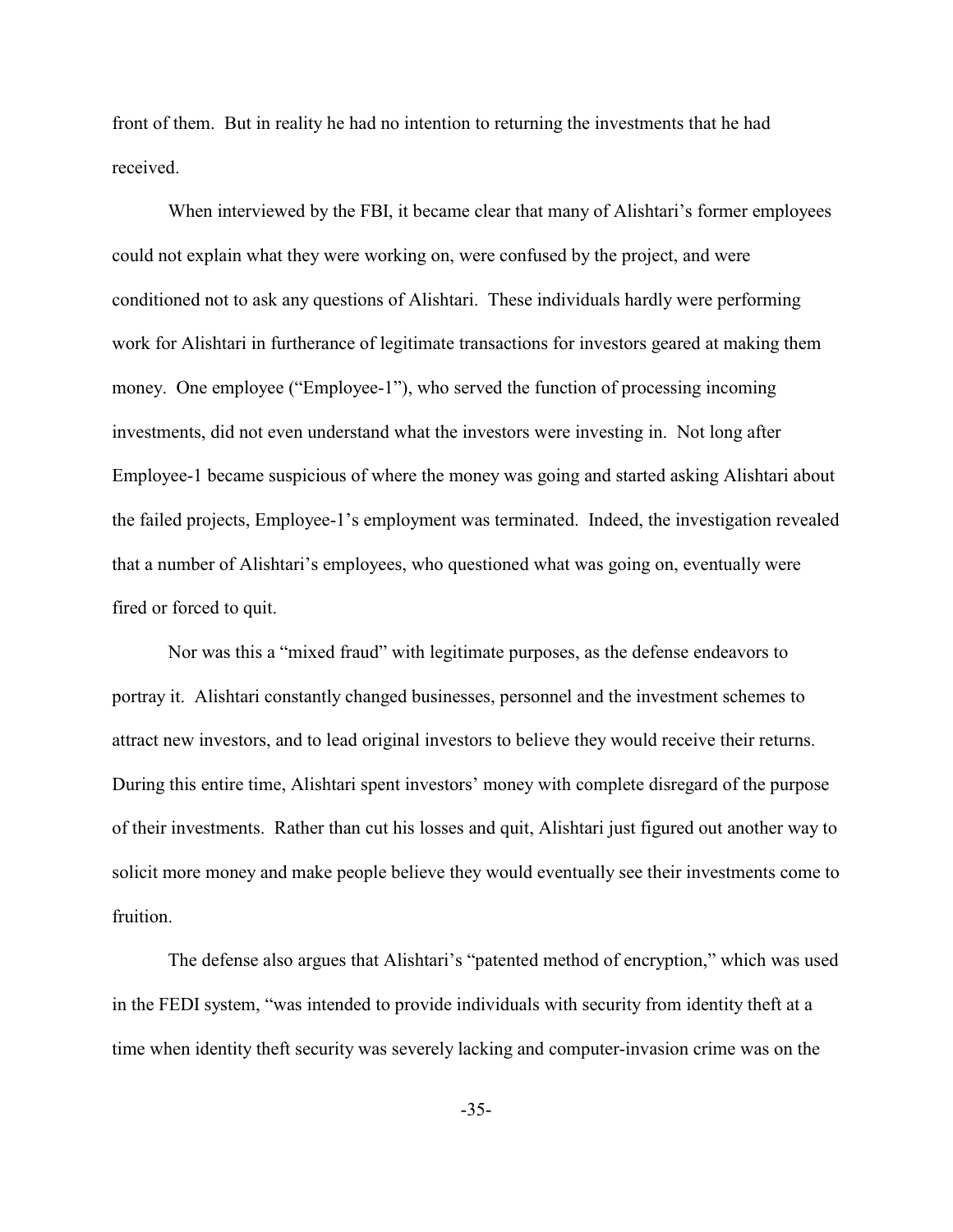verge of monumental expansion." (Deft. Sent. Mem. at 2). But when discussing this same encryption method with UC-2 during their October 12, 2006 meeting, Alishtari explained it as having a very different use. In response to a question about how Alishtari's system could support "the Muslim Brother cause" by helping them purchase "equipment like night vision goggles, the like," Alishtari explained that his debit card would provide the necessary security for such transactions. Alishtari touted his card as a way to circumvent tracking by SWIFT as a financial system that "cannot be stopped by the West." Similarly, during Alishtari's June 30, 2006 meeting with UC-1, Alishtari assured UC-1 that his debit card system would permit UC-1 to move money that was being "laundered all over Afghanistan and Pakistan" (UC-1's words). During this conversation, Alishtari explained to UC-1 that there is "no way they can track it," emphasizing that he would establish "a private network" that is "totally invisible."

### **3. The History And Characteristics Of The Defendant**

Alishtari's willingness to agree to fund terrorist activity, discussed in the prior section, obviously reflects adversely on his character. In addition, the defendant's eagerness to introduce UC-1 to Imam-1, a person that Alishtari represented to be a member of the Muslim Brotherhood, as well as Alishtari's recommendation to UC-2 that his debit card system can circumvent the SWIFT system, provides further insight into the kind of person he is.

First, Alishtari boasted to UC-1 about his affiliation with Imam-1. During several meetings with UC-1, Alishtari presented Imam-1 as a member of the Muslim Brotherhood, explaining Imam-1 is not a member, "nobody's in it." Alishtari described Imam-1 as a "firebreathing" imam who supports "defeating the Jews" and who recruits people to "work" in Bosnia and Chechnya. In fact, Alishtari refused to discuss Imam-1 in detail during a September 11, 2006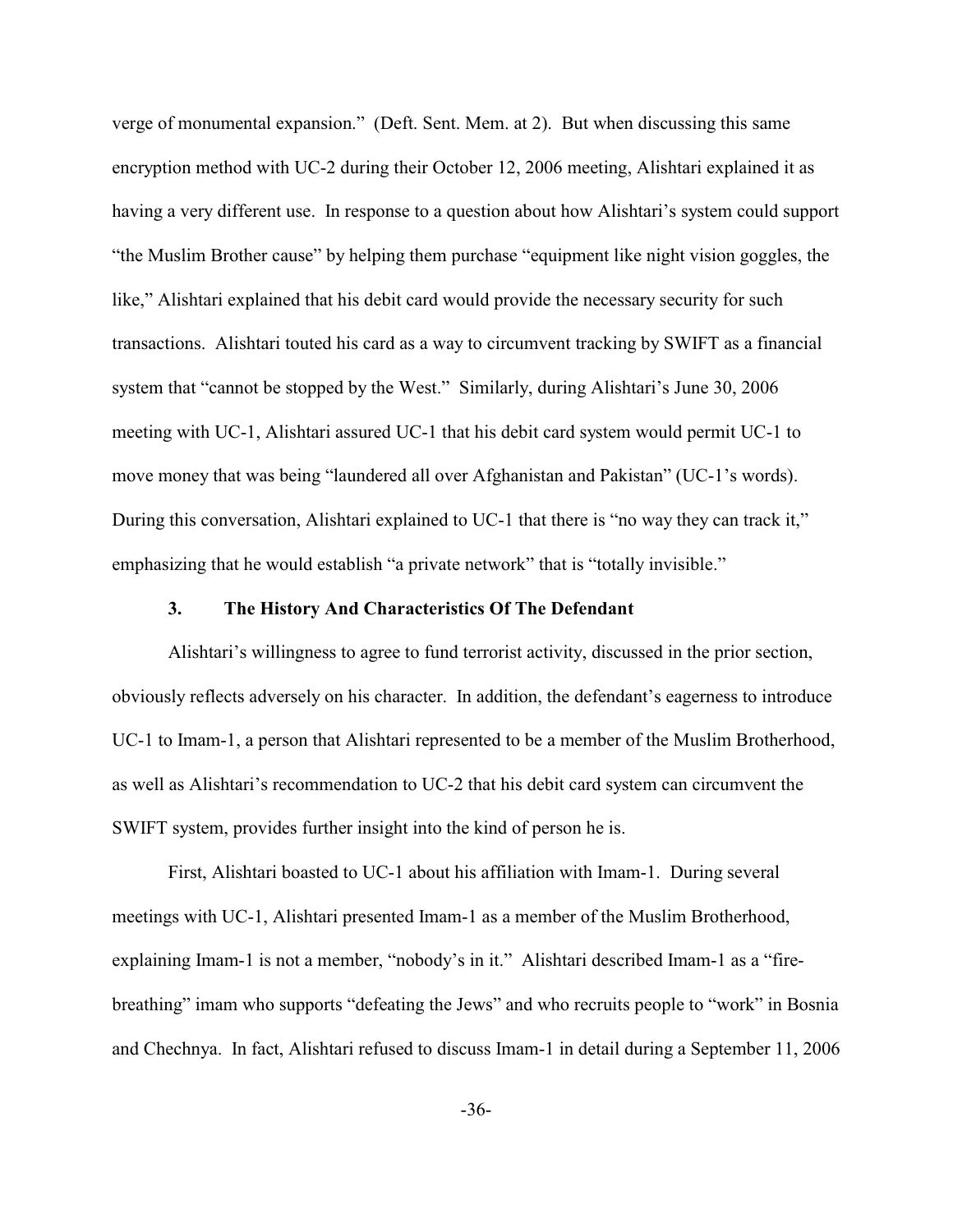telephone conversation with UC-1, instead stating that he would provide a "security assessment of [Imam-1]" to UC-1 in person. Alishtari explained that he could not give this "security assessment" over the telephone, reflecting an consciousness that his telephone conversation might be surveilled, as well as the an awareness of the derogatory nature of discussing Imam-1's conduct over a medium that could be intercepted.

Alishtari's expressed pride in his relationship with Imam-1 was not unfounded chestthumping in an attempt to gain credibility with UC-1. The investigation revealed that Alishtari in fact was close with Imam-1. Prior to interacting with UC-1, Alishtari had sent money to Imam-1 on a number of occasions. Additionally, Alishtari arranged for Imam-1 to come to New York City in September 2006 to meet with UC-1.

Alishtari's affiliation with a member of the Muslim Brotherhood and his eagerness to introduce someone who was seeking to finance terrorism to this individual are very enlightening. The Muslim Brotherhood is an Islamic political organization that was founded in Egypt in 1928. The concept of jihad – or holy struggle – was a central ideological tenet of the Muslim Brotherhood, both in the context of spiritually liberating oneself from Western imperialism, and as a physical struggle against perceived Western domination of the Muslim world. Over the years, segments of the Muslim Brotherhood have become involved in active resistance and physical jihad. The component of the Muslim Brotherhood focused on physical jihad arguably has been most visible in the Palestinian territories, where the group birthed the Islamic Resistance Movement Hamas, a designated foreign terrorist organization. Hamas, which was first formed in December 1987 by the Palestinian branch of the Muslim Brotherhood, has become the predominant sponsor of continued fighting against Israel. The official charter of the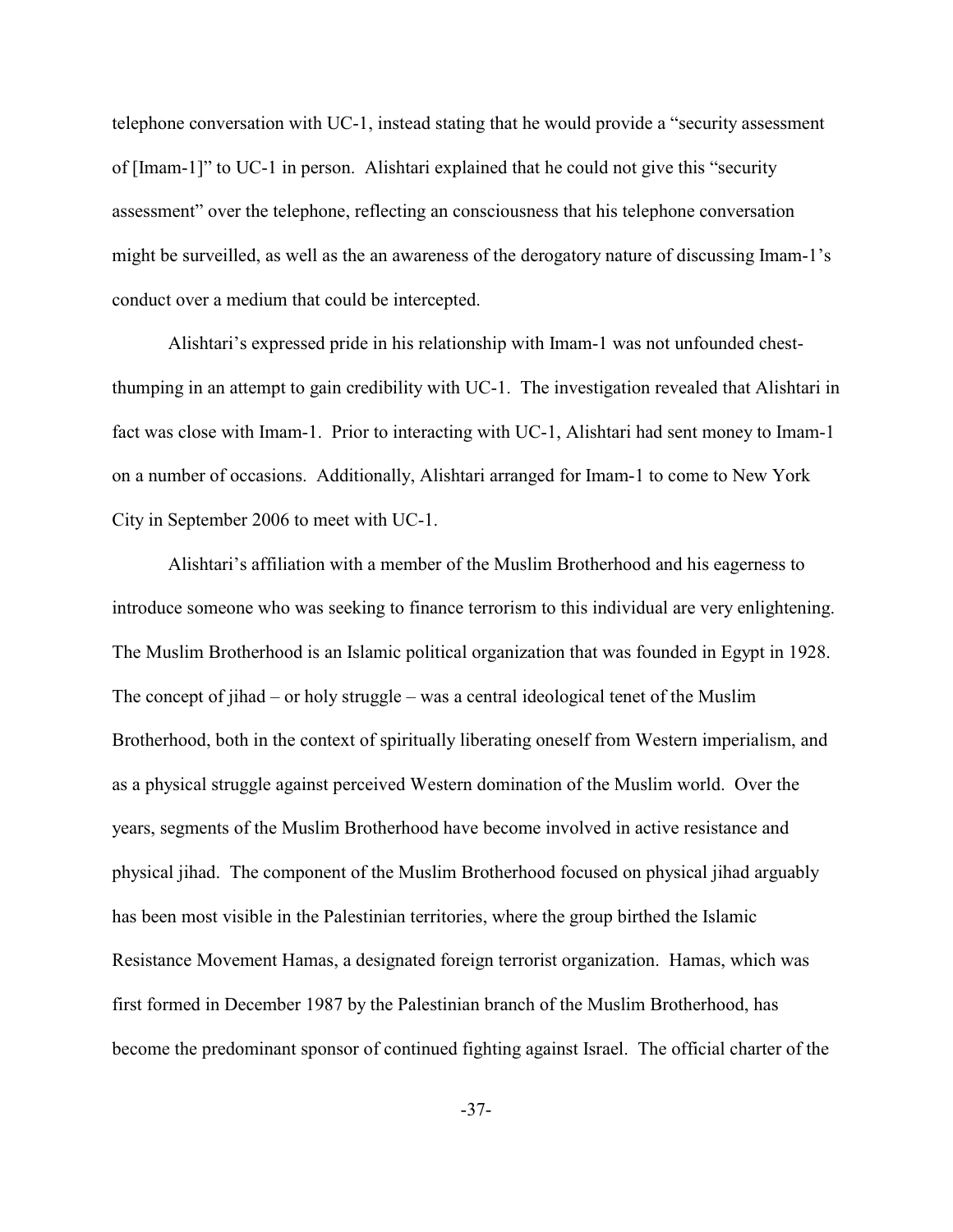terror group explicitly states that Hamas "is one of the wings of the Muslim Brotherhood in Palestine."

Alishtari's discussion of the SWIFT system – and his touting of his electronic debit card system as a way to circumvent that system and "beat" the West – further reflects on his characteristics. During the October 12, 2006 meeting with UC-1 and UC-2, UC-2 made clear that he was at the meeting for "the Muslim Brother cause" and asked Alishtari how his debit card system would allow them to "better help our brothers there rather than us buying equipment like night vision goggles, the like?" Alishtari responded with the following explanation of the advantages of his system:

Basically what your talking about is, is, is finance. Anything that you do can become an asset, alright, a rock, a stone, a gun. And, and this card, okay. The main thing is you need to have is security just like right know, uh, if you're running your operation whatever it may be, you gotta have secure money, you gotta basically, people are living or dying based on whether or not they get what they need to get. Y'know if someone needs water and you don't get them water they're dead. And if you couldn't get the water to them, that's a problem. Money is nothing more than a form of what's called liquidities. It's currency. What we are concerned with doing is building for the [UI] a financial system that cannot be stopped by the West. And now maybe that's not important to you maybe not but it's a part of as far as I'm concerned, it's a part of us being able to win. Okay? 'Cause right now one of the big things they got goin' for them is they control all the money. Y'know, even, they even got the SWIFT group telling them everything that's happening. They just can't, they don't know what's happening. This actually takes the records off the records.

Notably, less than four months before the meeting when Alishtari mentioned the SWIFT

system, the *New York Times* ran a story on that system. *See* Eric Lichtblau and James Risen,

"Bank Data Is Sifted by U.S. in Secret to Block Terror," *N.Y. Times*, June 23, 2006, *available at*

http://www.nytimes.com/2006/06/23/washington/23intel.html?emc=eta1. That article discussed

a supposedly "secret Bush Administration program initiated weeks after the September 11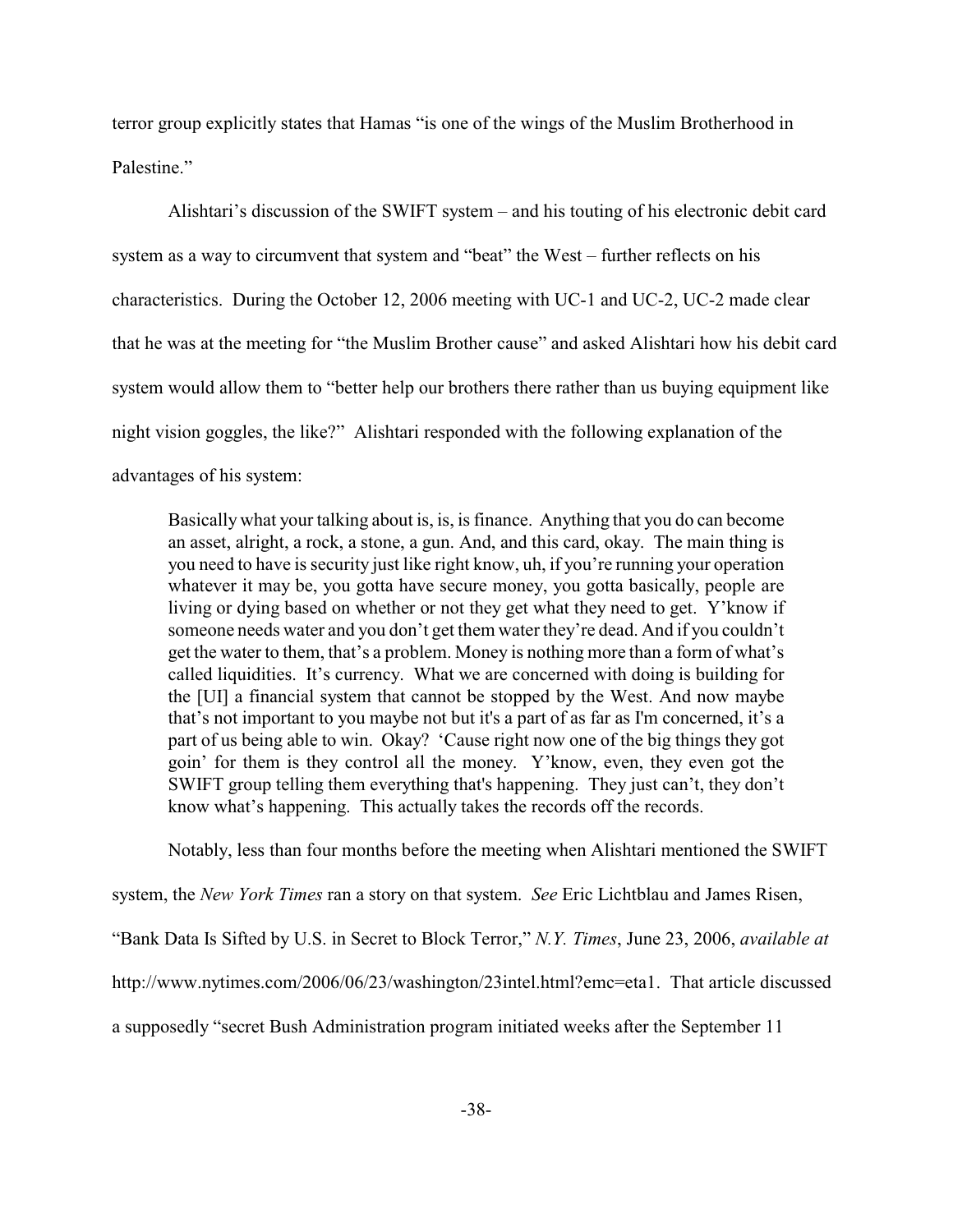attacks," "run out of the Central Intelligence Agency and overseen by the Treasury Department." According to the article, through this program, "counterterrorism officials have gained access to financial records" from the SWIFT system, which is described as "a vast international database." The article additionally reported that the program is limited "to tracing transactions of people suspected of having ties to Al Qaeda," which is done by reviewing SWIFT records, mostly involving "wire transfers and other methods of moving money overseas and out of the United States."

Alishtari's claimed knowledge of the workings of the SWIFT and his appreciation of the need for UC-2 to engage in transactions that cannot be detected by that system speak volumes about Alishtari. They show that Alishtari was not an innocent bystander who was ignorant of the consequences of what he was doing. Quite to the contrary, Alishtari was wary of SWIFT as a way for law enforcement to identify illicit activity, and articulated that the system he was developing would avoid scrutiny from SWIFT.

Alishtari's commission of a six-year investment fraud scheme further reflects very negatively on his history and characteristics. Alishtari defrauded investors of upwards of \$18 million dollars, and these investors received little, if any, of the funds they invested, let alone the great returns they were promised. Rather than put the investments for productive purposes that might lead returns to the investors, Alishtari diverted his funds to unrelated causes, including to pay for his extravagant lifestyle.

In arguing that he is "not a terrorist," "never intended to aid terrorism," "was not predisposed to finding terrorism," and "has never engaged in anti-American vitriol or spouted pro-terrorist sentiments," Alishtari cites his founding of the Global Peace Film Festival (another

-39-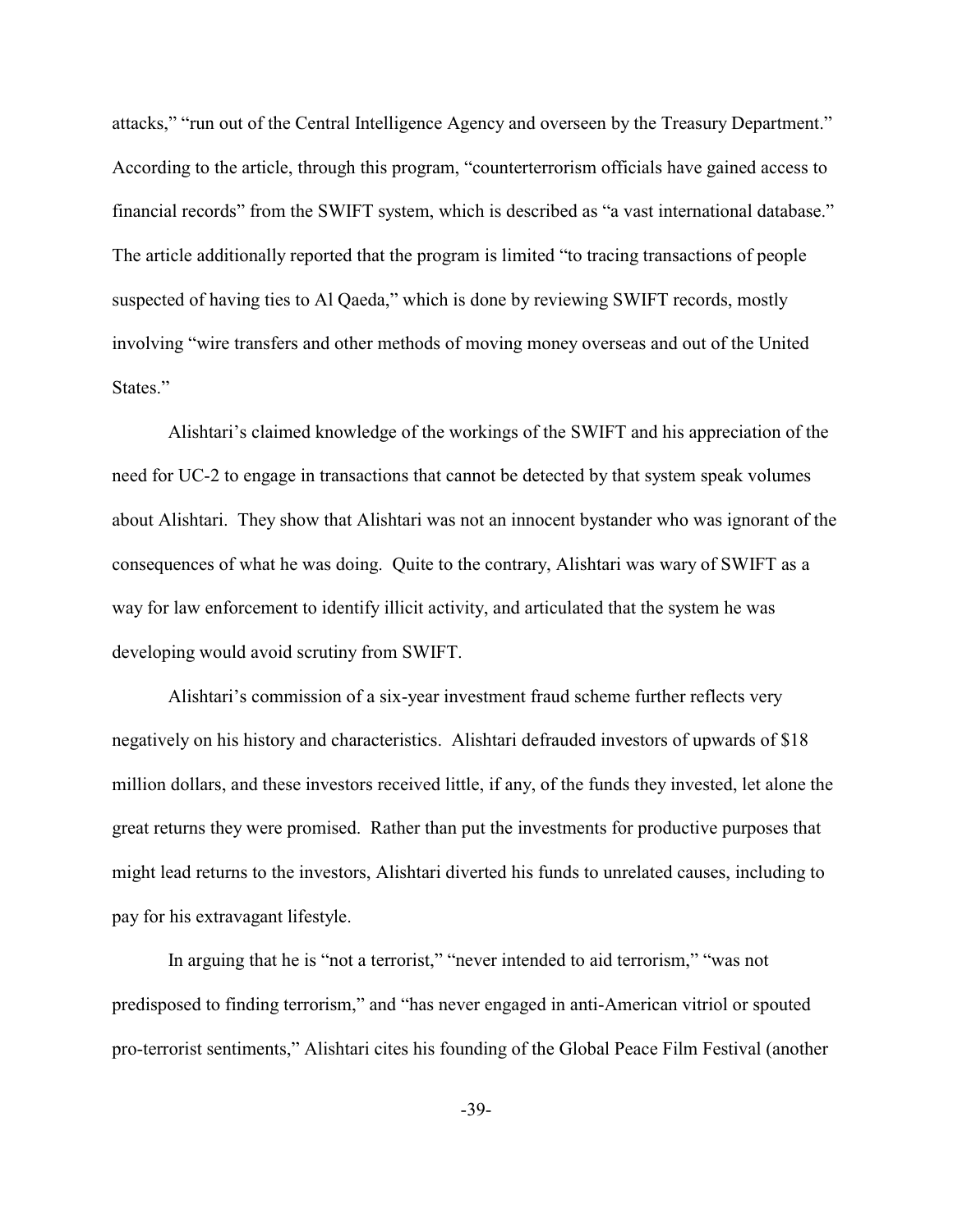organization to which Alishtari wrongfully diverted investor funds). (Deft. Sent. Mem. at 4). Initially, this claim is belied by Alishtari's recordings with UC-1, during which he knowingly agreed to transfer funds to support terrorist training camps, he stated that "Muslims don't fight; we defend" and that "we have a right to defendant ourselves," he introduced UC-1 to a "fire breathing" member of the Muslim Brotherhood, and he pitched his electronic debit card system as a way for them to "win" against "the West." Moreover, Alishtari's reliance on the Global Peace Film Festival as evidence of his pacifist ways is misguided. During his last meeting with UC-1 on December 1, 2006, Alishtari stated that he would be interested in traveling to Afghanistan with UC-1 and that he would travel through the Global Peace Film Festival as a cover to avoid raising suspicion about that trip.

# **4. The Need To Provide Adequate Deterrence, Protect The Public From Future Crimes Of The Defendant, And Promote Respect For The Law**

The need to deter the provision of support for terrorist activity and terrorist groups is selfevident. There can be few higher priorities than deterring individuals from joining and supporting terrorist causes. Similarly, recent years have seen an explosion of investment fraud, which has victimized thousands of Americans. Both of Alishtari's crimes demand a sentence that will produce substantial deterrence for others inclined to engage in similar criminal conduct.

With respect to specific deterrence and the need to protect the public from further crimes from this defendant, a substantial sentence is warranted. While it is true that these offenses represent Alishtari's first conviction, Alishtari engaged in an elaborate and far-reaching fraud that spanned at least six years. In addition, while attempting to finance terrorism, Alishtari not only introduced UC-1 to an individual who supported extremist activity, but he also promoted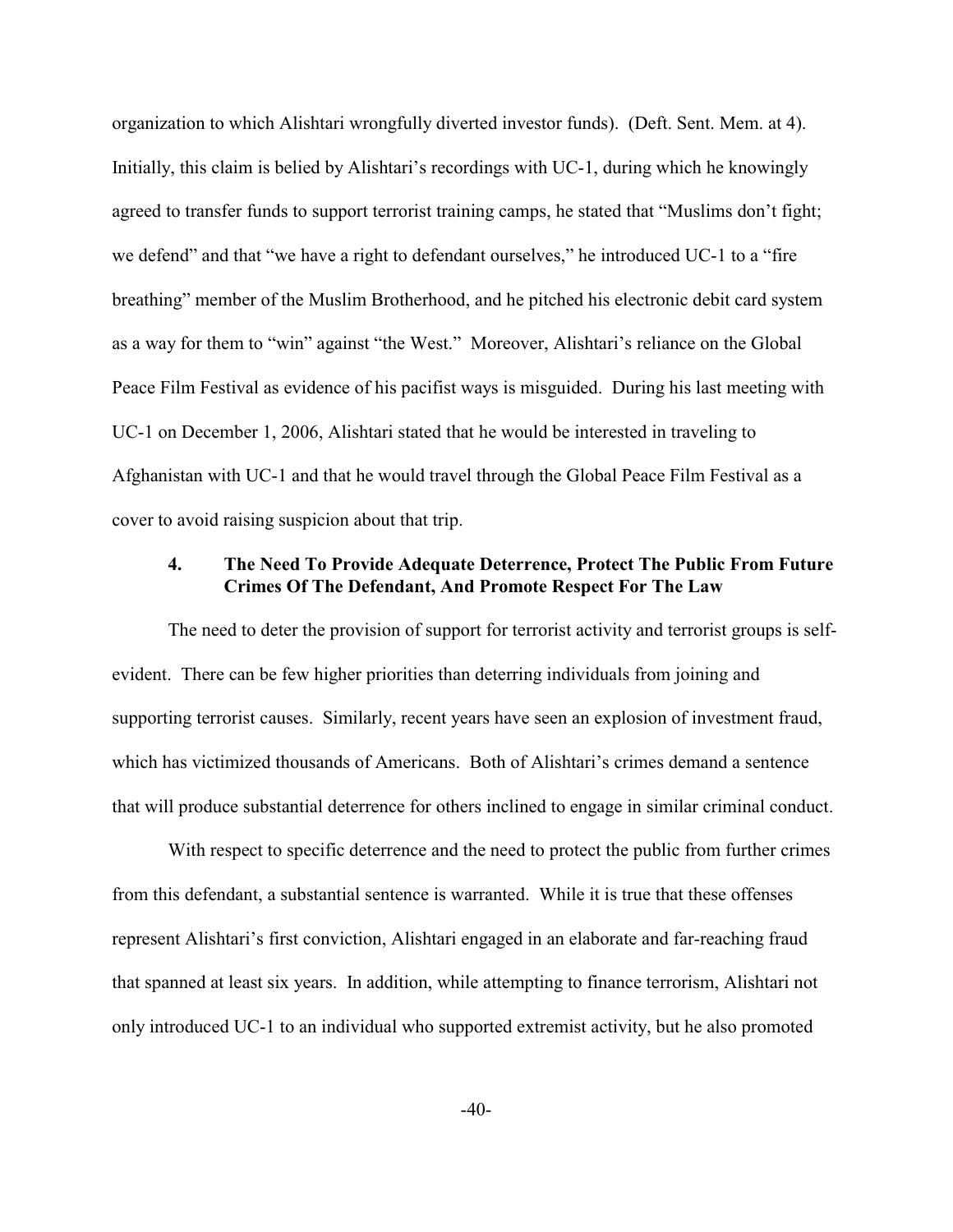what appeared to be another fraudulent scheme, trying to entice UC-1 and UC-2 to invest millions of dollars into an electronic debit card system. A substantial sentence thus is necessary to reduce the danger of Alishtari engaging in similar fraudulent activity in the future.

### **5. The Need To Avoid Unwarranted Sentencing Disparities**

Guidance for the appropriate sentence in this case also comes from the sentence received by Alishtari's co-defendant, Brian Anderson. On January 15, 2010, this Court sentenced Anderson to a term of imprisonment of 90 months' imprisonment. The defense seems to suggest that somehow Anderson's sentence mitigates in favor of Alishtari receiving a *lower* sentence than Anderson. (Deft. Sent. Mem. at 15-16). Such a result would be unreasonable. Alishtari pled guilty to a more serious fraud and, unlike Anderson, additionally was convicted of supporting terrorism.

The defense argues that "[a] sentence that 121-151 months for Mr. Alishtari would be disproportionate to the sentence Anderson received based upon his [Anderson's] commission of multiple criminal frauds, the intentional, willful, and ongoing nature of the conduct and the fact that Anderson deliberately took advantage of Mr. Alishtari's trust and good will to commit his crimes." (Deft. Sent. Mem. at 16). Anderson pled guilty to one count of conspiring to commit wire fraud in connection with a \$4 million fraud, which is a small fraction of the size of the fraud that Alishtari committed. In comparison, Alishtari pled guilty to a fraud within the range of \$7 million and \$20 million, and the actual fraud amount was close to the high end of that range. Nor is there any evidence that "Anderson deliberately took advantage of Mr. Alishtari's trust and good will"; rather, Alishtari already had been operating his fraudulent investment scheme for three years before he even met Anderson.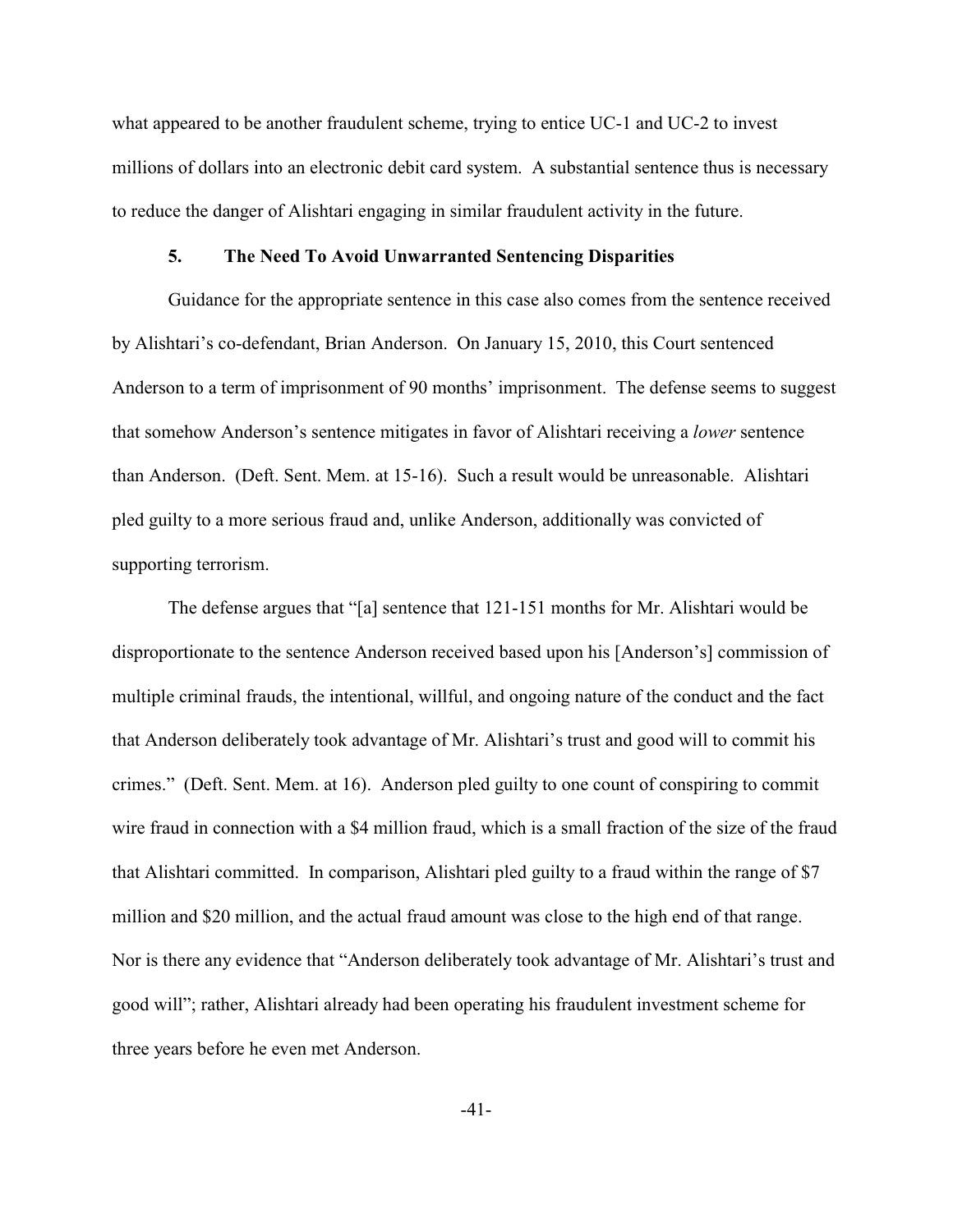But perhaps most importantly, the defense's argument utterly ignores Alishtari's terrorism conviction. Anderson's conviction did not entail any acts of attempting to provide financial support to terrorist activity. Obviously, Alishtari's terrorism conviction should have a considerable impact on the sentence that he ultimately receives. Yet, the defense essentially wants this Court to turn a blind eye to Alishtari's attempted financing of terrorism and pretend that conviction never occurred. Anderson received a sentence of 90 months' imprisonment; Alishtari should receive a significantly greater sentence and one within the range of 121 to 151 months.

### **6. The Applicable Guidelines Range**

As discussed above, while the Guidelines are advisory, "the sentencing statutes envision both the sentencing judge and the Commission as carrying out the same basic § 3553(a) objectives," *Rita* v. *United States*, 551 U.S. 338, 348 (2007), and the Guidelines are "the product of careful study based on extensive empirical evidence derived from the review of thousands of individual sentencing decisions," *Gall* v. *United States*, 552 U.S. 38, 46 (2007); *see also Rita* v. *United States*, 551 U.S. at 349.

In his sentencing brief, Alishtari essentially asks the Court to employ a novel application of the Guidelines (and one inconsistent with the Guidelines), by calculating "in a non-guideline context" the appropriate range as if the mandatory consecutive provisions of U.S.S.G. § 5G1.2(d) did not exist.<sup>13</sup> As such, the defense calculates a sentencing range of only 63 to 78 months

<sup>&</sup>lt;sup>13</sup> Pursuant to U.S.S.G.  $\S$  5G1.2(d), "If the sentence imposed on the count carrying the highest statutory maximum is less than the total punishment, then the sentence imposed on one or more of the other counts shall run consecutively, but only to the extent necessary to produce a combined sentence equal to the total punishment. In all other respects, sentences on all counts shall run concurrently, except to the extent otherwise required by law."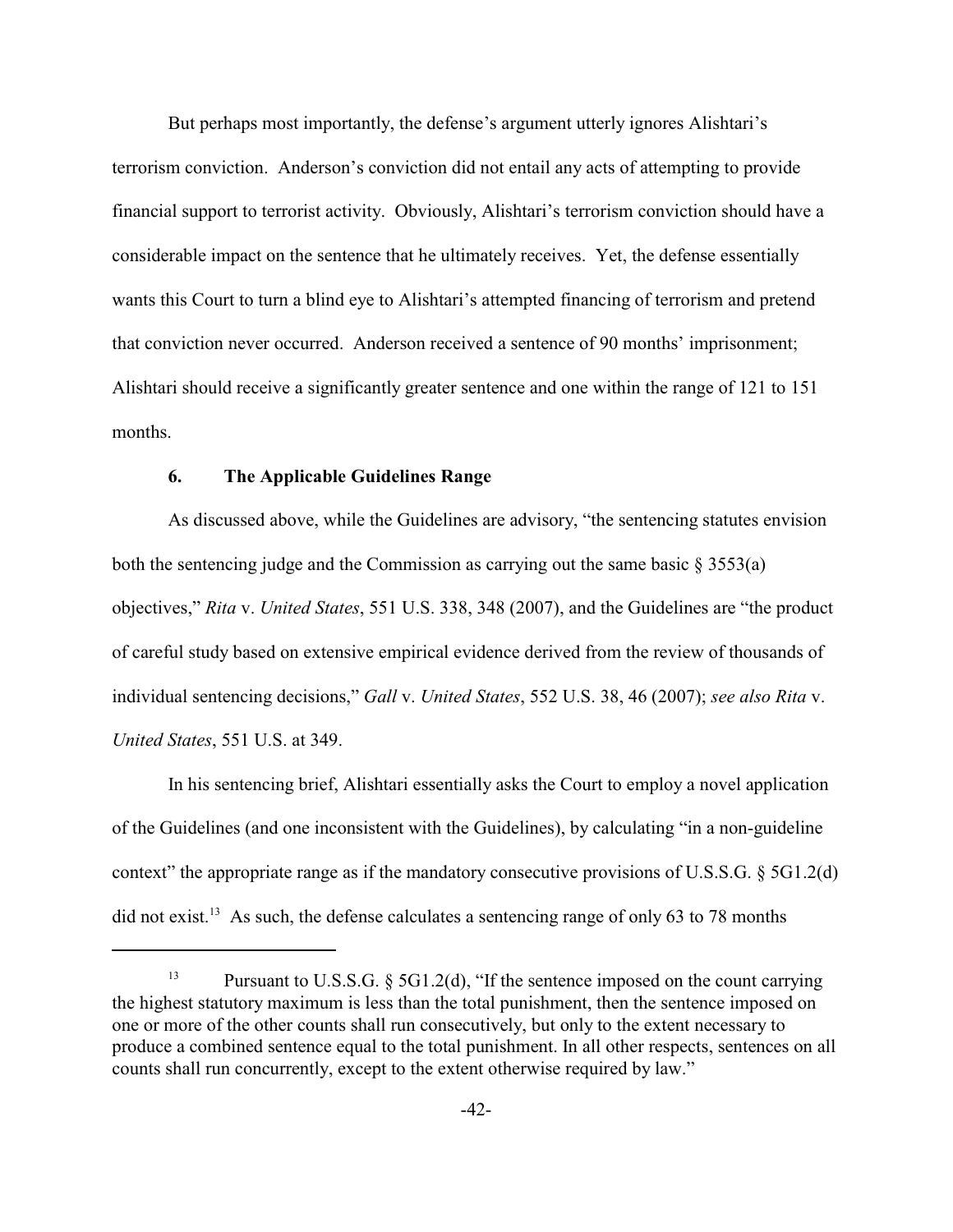(substantially less than the sentence Anderson received) as a "fair and just – and reasonable – means to measure the severity of Mr. Alishtari's wrongs." (Deft. Sent. Mem. at 18). Initially, the Government notes that, in the plea agreement, the parties stipulated to a Guidelines calculation that calls for a range of 121 to 151 months, by applying the plain language of U.S.S.G. § 5G1.2(d). (Plea Agreement at 3-5). Additionally, the parties agreed that "the Court may run the sentences on Counts One and Two consecutively to the extent necessary to produce a combined sentence equal to the total punishment, as provided by U.S.S.G. § 5G1.2(d), but this does not limit the Court's ability to impose a non-Guidelines sentence." (Plea Agreement at 5 n.2).

Alishtari concedes that this calculation would be a non-Guidelines sentence, and he is fully entitled under the plea agreement to seek a below Guidelines sentence based on the applicable § 3553(a) factors. However, a sentence of 71 months, as sought by the defense, would not be a reasonable sentence in this case. As discussed more fully above, the nature of this offense, the history and characteristics of the defendant, and the need for just punishment and deterrence, among other considerations, call for a lengthy term of incarceration in this case. Moreover, Alishtari certainly should not receive a sentence that is 19 months lower than his codefendant, who was convicted of committing a far smaller fraud and was not convicted of a terrorism offense.

The correct calculation under the Guidelines, as stipulated by the parties, calls for an advisory range of 121 to 151 months' imprisonment. This range takes into account a number of relevant factors that reflect the seriousness of Alishtari's crimes, including the nature of those crimes, the amount of the fraud, the number of victims, and Alishtari's leadership role. Given

-43-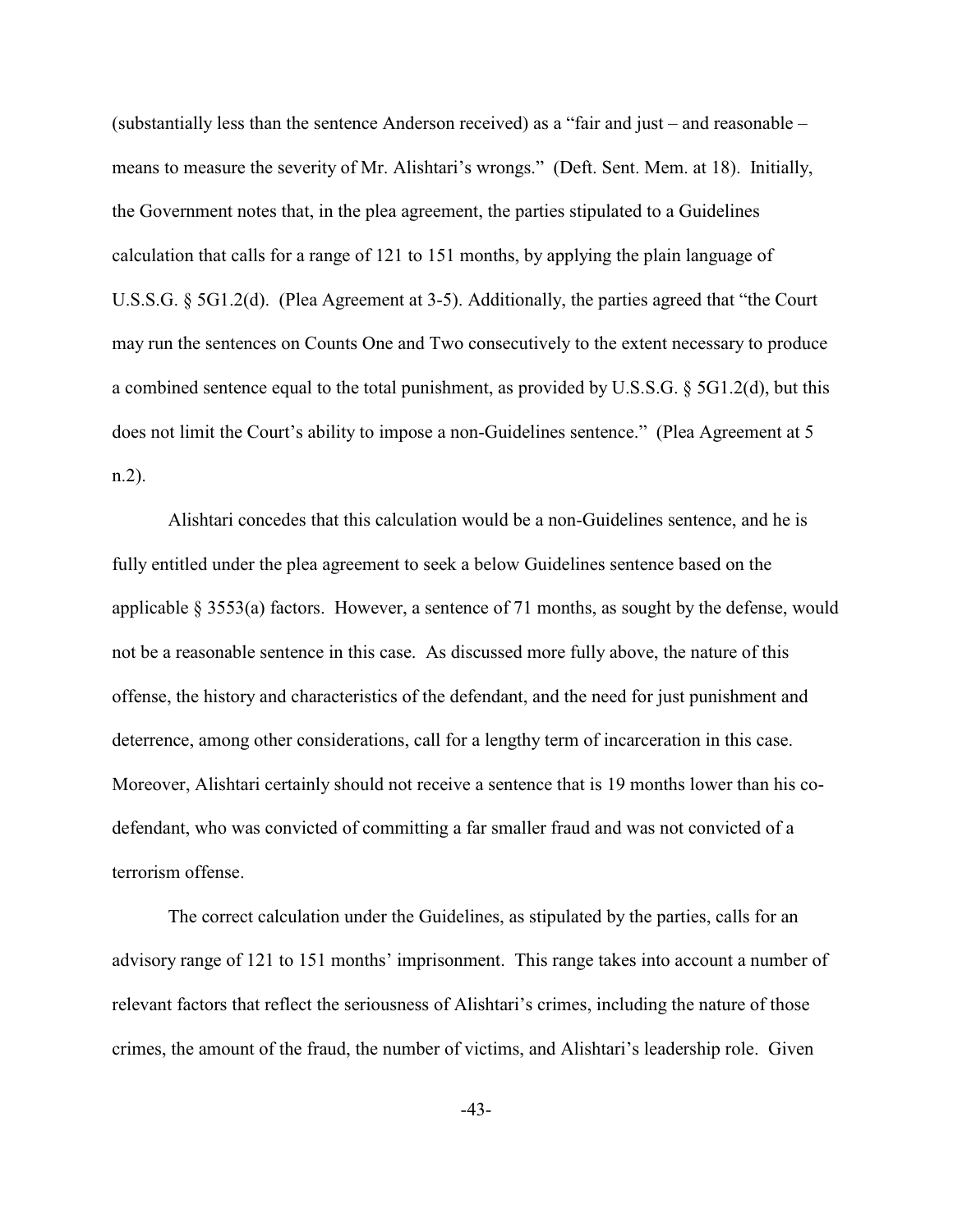the nature of Alishtari's conduct, the unmeasurable harm caused by terrorist activity, and the many victims that were defrauded out of huge amounts of money, a sentence with the range of 121 to 151 months' imprisonment is appropriate.

#### **7. The Need To Provide Restitution To Victims**

Alishtari's investment fraud victimized a substantial number of investors. Restitution to these victims is mandatory pursuant to the Mandatory Victims Restitution Act ("MVRA"), codified at 18 U.S.C. § 3663A. The MVRA provides for mandatory restitution in criminal cases where, as here, the offense involves "fraud or deceit" and an "identifiable victim . . . suffered . . . a pecuniary loss." 18 U.S.C. § 3663A(c)(1). In such cases, "the court *shall* order . . . that the defendant make restitution to the victim of the offense . . . ." 18 U.S.C. § 3663A(a)(1) (emphasis added). The defendant's criminal offense, which involved perpetrating a fraudulent investment scheme and recruiting deceived victims to invest upwards of \$18 million, caused cognizable harm to many identifiable victims and thus falls squarely within the sort of criminal activity for which restitution is mandatory. *See* 18 U.S.C. § 3663A(a)(2) (defining "victim" to include any person directly and proximately harmed by the "offense for which restitution may be ordered"); *United States* v. *Boyd*, 222 F.3d 47, 50 (2d Cir. 2000).

Where restitution is mandatory under the MVRA, restitution must be paid in full. Under § 3664, restitution must be ordered "to each victim *in the full amount of each victim's loss* . . . without consideration of the economic circumstances of the defendant." 18 U.S.C.  $§$  3664(f)(1)(A) (emphasis added). Indeed, the legislative history of the MVRA reflects that the statute's "'primary purpose is to force offenders to pay full restitution to the identifiable victims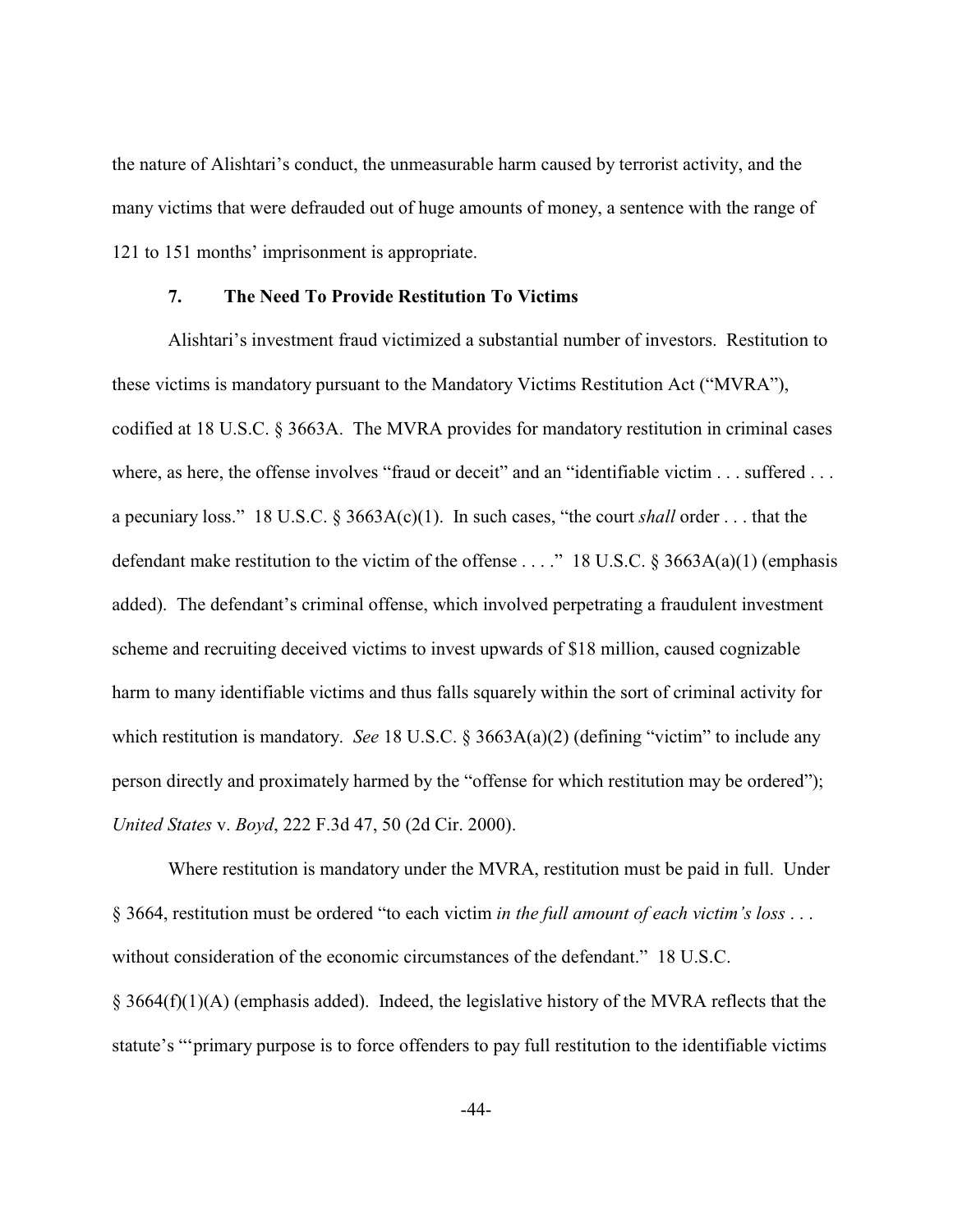of their crimes.'" *Kalani* v. *United States*, No. 02 Civ. 8663 (SAS), 2002 WL 31453094, at \*9 (S.D.N.Y. Oct. 31, 2002) (quoting *United States* v. *Reano*, 298 F.3d 1208, 1211 (10th Cir. 2002) (quoting legislative history of MVRA)). Consistent with this legislative purpose and the unambiguous statutory text, courts repeatedly have made it plain that the MVRA requires offenders to pay *full restitution* to the identifiable victims of their crimes. *See, e.g.*, *United States* v. *Reano*, 298 F.3d 1208, 1211 (10th Cir. 2002) (quoting S. Rep. No. 104-179, at 12 (1996), reprinted in 1996 U.S.C.C.A.N. 924, 925) (MVRA is "necessary to ensure that the offender realizes the damage caused by the offense and pays the debt owed to the victim as well as to society"); *Kalani* v. *United States*, 2002 WL 31453094, at \*9; *see United States* v. *Myers*, 198 F.3d 160, 168 (5th Cir. 1999) ("The MVRA required the district court to order the *full amount of restitution*, without regard for [the defendant's] ability to pay.") (emphasis added); *United States* v. *Nachamie*, 121 F. Supp. 2d 285, 297 (S.D.N.Y. 2000) (noting that "district courts are statutorily *required to impose the full amount of restitution* without consideration of economic factors, including a defendant's ability to pay") (emphasis added).

Further, Alishtari's financial means and the financial hardship that a substantial restitution award would cause are not appropriate considerations in setting a restitution figure. While such a hardship analysis is entirely appropriate in determining the amount of a criminal fine, *see, e.g., United States* v. *Salameh*, 261 F.3d 271, 276 (2d Cir. 2001), it should not be considered when it comes to restitution payments, *see United States* v. *Harris*, 302 F.3d 72, 75 (2d Cir. 2002); *United States* v. *Myers*, 198 F.3d at 168; *United States* v. *Nachamie*, 121 F. Supp.

-45-